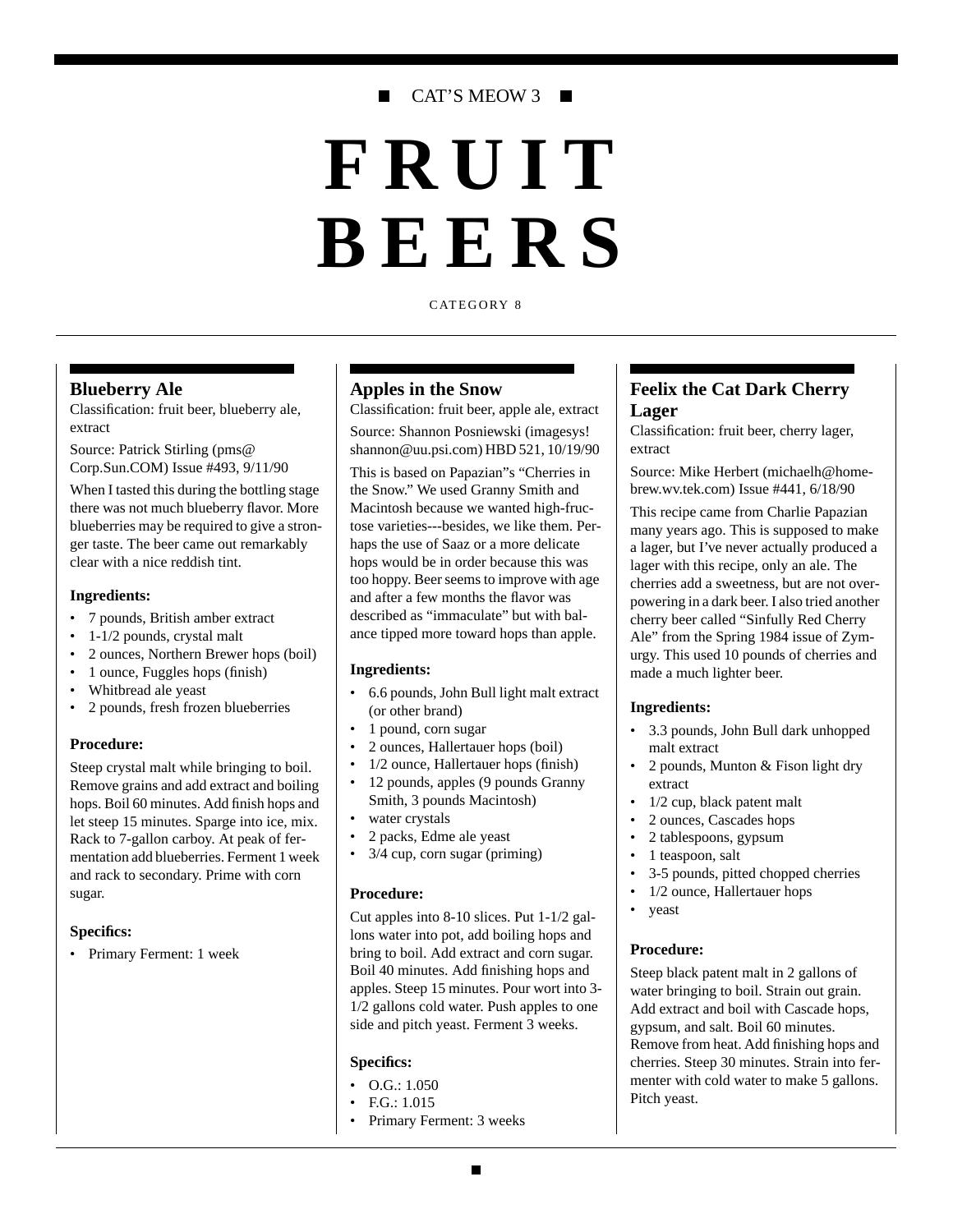## **Dark as the Night Stout**

Classification: fruit beer, stout, blueberry stout, extract

Source: Wayne Allen (wa@cadillac. cad.mcc.com) Issue #312, 11/29/89

This tastes like a normal stout, but after 4 or 5 sips, a warm glow begins to suffuse your throat and tummy; great for winter nights. Don't worry about pectin haze, you definitely won't see it!

## **Ingredients:**

- 8 cans, blueberries (or 10 pints fresh, or 6# frozen)
- 1/2 pound, roasted barley
- 1/3 pound, black patent malt
- 1 pound, crystal malt
- 6.6 pounds, John Bull dark unhopped malt extract
- 1-1/2 ounces, Fuggles hops (boil)
- $\cdot$  1/2 cup, corn sugar (priming)
- yeast

## **Procedure:**

Crush and boil blueberries in 1-1/2 gallons of water for 10 minutes. Strain out berries. Add grains and steep. Add extract and hops and bring to boil. Strain into fermenter with enough cold water to make 5 gallons. Pitch yeast. Give this lots of time in the secondary fermenter or add champagne yeast after initial fermentation.

## **Pick of the Season Cherry Ale**

Classification: fruit beer, cherry ale, extract

Source: Chuck Coronella (coronellrjds@ che.utah.edu) Issue #447

I decided to use lactose because several people thought Papazian's Cherries in the Snow was a bit dry.

#### **Ingredients:**

- 6 pounds, Laaglander light dry extract
- 1/4 pound, crystal malt
- 1/4 pound, lactose
- 7-8 pounds, fresh sweet cherries
- 1/2 ounce, Chinook hops (boil)
- 1/2 ounce, Chinook hops (finish)
- 1/2 ounce, Hallertauer hops (dry)
- $1/2$  teaspoon, Irish moss
- Whitbread ale yeast

## **Procedure:**

This recipe makes 5-1/2 gallons. Freeze cherries a couple days before brewing. Defrost in the fridge. While wort is boiling, remove stems and crush cherries. After boiling, pour wort over cherries in fermenter. Add cold water and pitch yeast. After a couple days, rack to secondary, straining out cherries.

## **Specifics:**

- Primary Ferment: 2 days
- Secondary Ferment: 6--8 weeks

## **Blackberry Stout**

Classification: fruit beer, stout, blackberry stout, extract

Source: Andy Wilcox (andy@mosquito. cis.ufl.edu) Issue #415, 5/9/90

This stout reaches prime in 4-6 weeks and rapidly deteriorates from there, acquiring a winey flavor as the residual blackberry sweetness erodes. An amateur judge commented, "Good and black. Good mouth feel. Unbelievable finish---seems to last forever! Fruit? I want the recipe. Nice job.

#### **Ingredients:**

- 1 can, Mount Mellick Famous Irish Stout extract
- 3 pounds, M&F dark dry malt extract
- 4 pounds, frozen blackberries
- 1 pound, dark crystal malt
- 1/2 pound, black patent malt
- 1/2 pound, roasted barley
- 1-1/2 ounces, Hallertauer hops
- 1/2 ounce, Fuggles hops
- ale yeast
- corn sugar (priming)

#### **Procedure:**

Start grains in brewpot with cool water. Remove when boil commences. Add all malt and Hallertauer hops. Boil 1 hour. Add Fuggles and boil 5 more minutes. Remove from heat. Add thawed blackberries and steep 15 minutes. Cool. Dump whole mess into primary. After a couple rack to secondary, straining out berries.

## **Basic Fruit Beer**

Classification: fruit beer, juice, extract Source: John Isenhour (LLUG\_JI%DENI-SON.BITNET) Issue #177, 6/14/89

This recipe was described in the Summer 1987 issue of Zymurgy. See the issue for procedural details. When I brew with fruit I do not add fruit to the boil, this will set the pectins to creating a haze. Instead add them after the boil and steep. I generally use a wheat malt extract to emulate a lambic frambozen. Try a Lindemann Framboise to see what you're shooting for. They use unmalted wheat in their beer.

## **Ingredients:**

- 4-pound can, Alexanders pale malt extract
- 1/2 pound, light dry extract
- 10 HBU, hops
- 1/4 teaspoon, Irish moss
- 2 gallons, fruit juice (such as apple, pineapple, cranberry, or raspberry)
- yeast

## **Framboise**

Classification: fruit beer, raspberry ale, framboise, extract

Source: Cher Feinstein (crf@pine. circa.ufl.edu) Issue #402, 4/19/90

I figured that I'll sterilize anything I use to add the puree, while taking my chances with the puree itself (rather than heating it up and risking setting the pectins).

## **Ingredients:**

- 6-7 pounds, light malt extract
- 1/4 pound, crystal malt
- 2-1/2 cups, raspberry puree
- 1 ounce, boiling hops (Hallertauer, Saaz, Tettnanger)
- yeast
- 10 cups, raspberry puree

#### **Procedure:**

Crack, steep, and strain crystal malt before boiling. Add extract and hops. Boil. Strain into primary. Add 2-1/2 cups raspberry puree. Add enough cold water to make 5 gallons. Pitch yeast. When racking to secondary, add another 10 cups raspberry puree.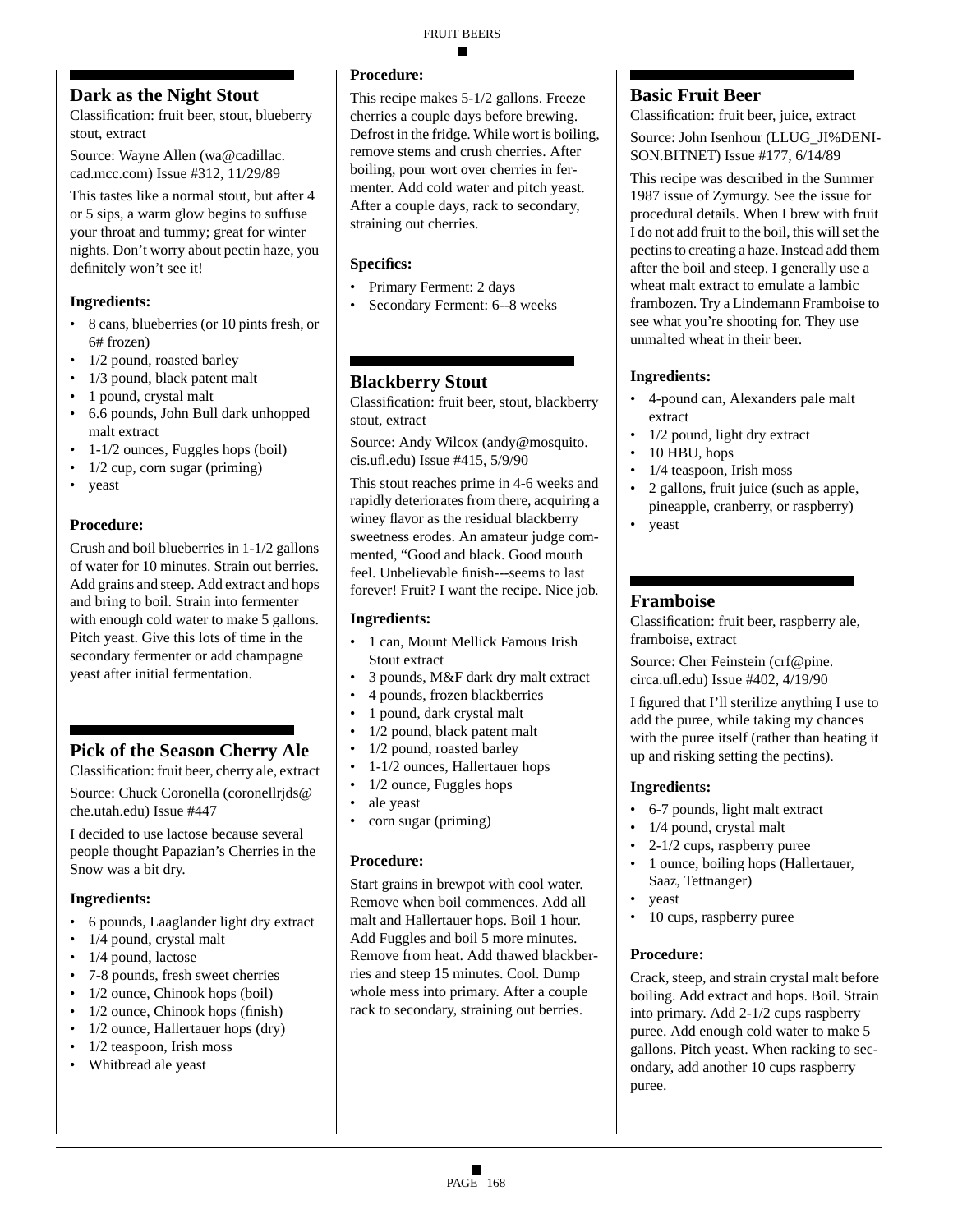## **Cranbeery Ale**

Classification: fruit beer, cranberry ale, extract

Source: Tim Phillips (tcp@esl.ESL.com) Issue #327, 12/20/89

This isn't the best beer I've ever had, but the red color and mixture of cranberry, champagne, and beer tastes (in that order) together make wonderful conversation pieces. A perfect treat for the holidays. The cranberry taste is quite dominating: I might try just 2 or 3 pounds of cranberries in the future. This recipe is based on Papazian's Cherries in the Snow.

## **Ingredients:**

- 5 pounds, pale malt extract syrup
- 1 pound, corn sugar
- 2 ounces, Hallertauer hops (boil)
- 1/2 ounce, Hallertauer hops (finish)
- 6 pounds, cranberries
- ale yeast
- corn sugar (priming)

#### **Procedure:**

Crush cranberries. Boil wort. Add cranberries to wort at time finishing hops are added. Turn off heat and steep at least 15 minutes. Pour wort into fermenter with enough water to make 5 gallons. Pitch yeast. After about 5 days, strain into secondary fermenter, avoiding sediment. Bottle after about 1 more week. Age bottles about 2 weeks.

## **Specifics:**

- Primary Ferment: 5 days
- Secondary Ferment: 1 week

## **Great Pumpkin Bitter**

Classification: fruit beer, pumpkin, extract Source: Barry Cunningham (abvax!calvin. icd.ab.com!bwc) Issue #299, 11/9/89

This is quite aromatic and will make a good sipping beer for next halloween. It is definitely not for consuming in large quantity.

## **Ingredients:**

- 1 can, Cooper's bitter hopped malt syrup
- 1-1/2 pounds, M&F dry malt extract
- 1/4 pound, black patent malt
- 1 cup, Brer Rabbit molasses
- 1/2 ounce, Tettnanger hop pellets (boil 30 minutes)
- 1/2 ounce, Tettnanger hops pellets (finish)
- 2 sticks, cinnamon
- 2-3 ounces, fresh grated ginger
- 10 pounds, pumpkin mush
- $1/2$  cup, chopped cilantro
- 1-2 ounces, fresh grated ginger
- 2 packs, Pasteur champagne yeast

#### **Procedure:**

Steep black patent malt. Remove grain and add extracts. Boil wort 60 minutes with 2- 3 ounces ginger, add boiling hops at 30 minutes. At 10 minutes add cinnamon. In last couple minutes, add finishing hops. Prepare pumpkin while wort is boiling: place pumpkin flesh in blender or food processor and mush. Mix chopped cilantro and 1-2 ounces fresh ginger in with mush. Place pumpkin mush, wort, and water to make 6-1/2 gallons in primary fermenter. Let primary fermentation proceed 1 week. Remove pumpkin mush and strain remaining liquid into 5 gallon carboy. Rack again after 3 weeks. Bottle after another 2 months.

## **Specifics:**

- Primary Ferment: 1 week
- Secondary Ferment: 2 weeks + 2 months

## **Washington Apple Ale**

Classification: fruit beer, apple ale, extract

Source: Joe Shirey (jshirey@jarthur.Claremont.edu) Issue #370, 3/2/90

This beer has a medium body with a hint of apple flavor. It is very smooth with little or no bitterness, but that can be changed by adding finishing hops.

## **Ingredients:**

- 4 pounds, Telford's Yorkshire nut brown ale hopped malt
- 1 pound, honey
- 1/2 pound, corn sugar
- 1/2 pound, dark crystal malt
- 4 pounds, red apples
- 2 teaspoons, cinnamon
- ale yeast

## **Procedure:**

In cold water, place crushed dark crystal malt in a cheesecloth. Bring water to boil.

When boiling commences, remove grain and add Telford's. Boil 15-20 minutes. Add sugar and honey and boil another 10 minutes. Reduce heat so that boiling stops. Add cinnamon and sliced apples and steep 15 minutes. Remove apples with strainer and transfer wort to primary.

## **Raspberry Imperial Stout**

Classification: fruit beer, stout, Russian imperial stout, raspberry stout, extract Source: Dan Miles (miles@cs.washington.edu) Issue #483, 8/28/90

This had a very strong raspberry taste with a slightly coffee/dark malt and hoppy/bitter aftertaste. The raspberry taste is accompanied by a sort of astringency or acidity that will supposedly soften with age. It's still very young for an Imperial stout.

## **Ingredients:**

- 15-1/4 pounds, bulk light extract
- 3/4 pound, roasted barley
- 3/4 pound, black patent malt
- 3/4 pound, chocolate malt
- 2 pounds, English crystal malt
- 3-3/4 ounces, Bullion pellets (9.6 alpha)
- 1-1/4 ounces, Northern Brewer pellets (6.7% alpha)
- 2 ounces, Kent Goldings pellets
- 13 pounds, fresh raspberries
- 4 teaspoons, gypsum
- Sierra Nevada yeast
- 1 cup, corn sugar (priming)

## **Procedure:**

This makes 6-1/2 to 7 gallons. This is based on Papazian's recipe from the Summer 1990 issue of Zymurgy, except that I use more raspberries than Charlie. Follow his directions, or E-mail me for directions. (Directions are pretty standard.)

The Bullion hops and Northern Brewer are used for bittering and are added to the boil. The Kent Goldings pellets are used for dryhopping.

## **Specifics:**

- O.G.: 1.087
- F.G.: 1.022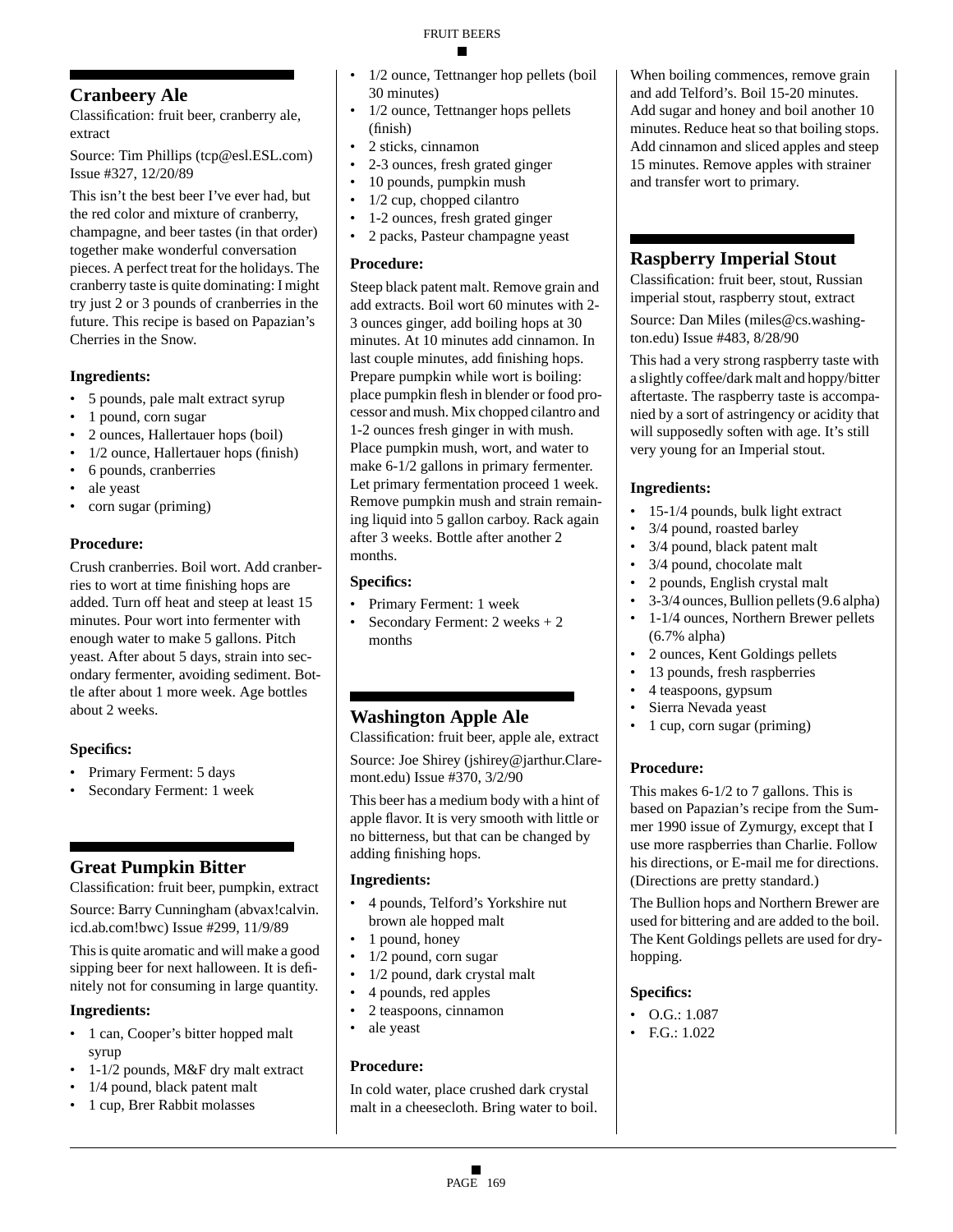## **My Framboise Recipe**

Classification: fruit beer, raspberry ale, raspberry wheat, framboise, wheat, extract

Source: Cher Feinstein (crf@pine. circa.ufl.edu) Issue #479, 8/22/90

I've been getting a large head with good lace, and an enormous aroma of raspberries. The brew is also crystal clear, with a deep ruby color (which I consider to be just plain luck since wheat beers are characteristically cloudy). As aging continues, any hints of astringency are disappearing. It will probably need 4--6 months aging time, quite possibly more.

## **Ingredients:**

- 6.6 pounds wheat malt extract
- 1/2 pound crystal malt
- 1 ounce Hallertauer hops
- 1 pack Wyeast #3056, Bavarian wheat
- 5 or 6 bags frozen raspberries (12 ounce bags)

## **Procedure:**

The wheat malt should ideally be a 60-40 mix of wheat and barley. The crystal malt is cracked and steeped in hot water for 20 minutes, then strained. The hops are then added and the mixture is boiled for 45 minutes. Chill and add yeast. Allow the beer to ferment for 7 days and then prepare raspberry mixture by defrosting berries and using blender to puree. Pitch in fermenter and after 48 hours, bottle. Next time I make this, I will modify the recipe to use 1 can (6.6#) of Ireks wheat malt, 3-4 pounds of light DME, 1 ounce of Hallertauer (35 minute boil), and again, Wyeast #3056. By using a 100% wheat extract, such as Ireks, I can control the amount of barley extract to assure 60% wheat to 40% barley.

## **Specifics:**

- Primary Ferment: 7 days
- Secondary Ferment: 48 hours

## **Purdue Red Hot Apple Ale**

Classification: fruit beer, apple ale, extract Source: Lynn Zentner Issue #607, 4/1/91

This ale is a nice light beer with little bitterness. You can't really taste the red hots too much, but the are definitely in the aroma. My husband had his doubts about this since the only hops were whatever was in the extract, but he was pleasantly surprised. The red hot candies make a very nice addition to the brew. I think they might be good in some other styles, too.

### **Ingredients:**

- pounds, Mountmellick Brown Ale Kit (Hopped)
- 1 pounds, Light DME
- 1 pound, Honey
- 1/2 pound, Crystal Malt
- 4 pounds, Sliced Winesap Apples (from Purdue Hort. Farms-- hence, the name)
- 2 teaspoons, cinnamon
- 1 cup, Cinnamon Imperials (Red hots)
- 10 grams, burton salts
- 1 teaspoon, Irish Moss
- 1 package Brewer's Choice London Ale Yeast (#1028)
- 2/3 cup dextrose to prime

#### **Procedure:**

Bring 3 gallons water to boil and put in brew bucket to cool. Bring 1.5 gallons water and crystal malt to boil. Remove grain. Add extract, honey, burton salts, and irish moss and boil for 15 minutes. Add red hot candies. Turn heat to low after candies melt. Add apples and cinnamon and steep 15 minutes. Dump into brew bucket, then transfer to primary. (I made malted applesauce out of the apples by the way!)

## **John's Raspberry Ale**

Classification: fruit beer, raspberry ale, extract

Source: John DeCarlo (jdecarlo@ mitre.org) Issue #740, 10/8/91

In spite of everything, this came out very very well, with rave reviews from everyone.

## **Ingredients:**

- 6 pounds, Williams' English Light malt extract
- 1/2 pound, crystal malt (unknown Lovibond)
- 2 ounces, Hallertauer hops (4.0 AA%) (45 minutes)
- 1/2 ounce, Hallertauer hops (4.0 AA%) (5 minutes)
- 4 pounds, raspberries
- Wyeast liquid yeast (London ale)

## **Procedure:**

Prepare 1 quart starter two nights before. Purchase some fresh raspberries (if possible. Try local farmer's market). Freeze raspberries night before brewing to break down cell walls. Pre-boil some water. Cooled some and freeze some. Prepare wort as usual by steeping crystal malt in 150-160F water while the brew pot water is heating up and sparg into the brewpot. Boil about an hour. Add 2 ounces Hallertau at 15 minutes and another 1/2 ounces at end of boil. At the end of the boil, toss all the raspberries into the brewpot and let sit for fifteen minutes. Wort was pretty cool by then. Toss \*everything\* into the fermenter. (With the raspberries in there, I figured I couldn't get any S.G. readings, so I didn't try.)

## **Strawberry Beer**

Classification: fruit beer, strawberry ale, extract

Source: s94taylo%usuhsb.bitnet@cunyvm.cuny.edu Issue #659, 6/14/91

Crystal malt adds sweetness, and helps to bring out the essence of the fruit. One other important ingredient was pectic enzyme, as the pasteurization sets the pectin very well. This results in a very nice looking crystal clear beer with a pink-amber hue.

## **Ingredients:**

- 3.3 pounds, M&F amber hopped syrup
- 3--1/2 pounds, dry light malt
- 1 pound, crushed crystal malt
- 1 ounce, Northern Brewer leaf hops, (alpha=8.0%) 1 hour boil
- 8 pints, fresh strawberries, washed, stemmed, pureed
- 4 Tablespoons, pectin enzyme
- Ale yeast starter

## **Procedure:**

Make a yeast starter by boiling 1 cup dry malt extract in a quart of water and cool to below 90 degrees F. Add four of Red Star Ale yeast and agitate. Let set for two hours.

Steep crystal malt in 1 gallon of water for a while, then "rinse" in another 1--1/2 gallons. (I preboil.) Add malt and boiling hops and boil liquid for 1 hour. Turn down heat to very low flame and add pureed strawberries, heat for 15-20 minutes. Remove hops then cool wort. Dump in primary fermenter and add cold bottled water. The temp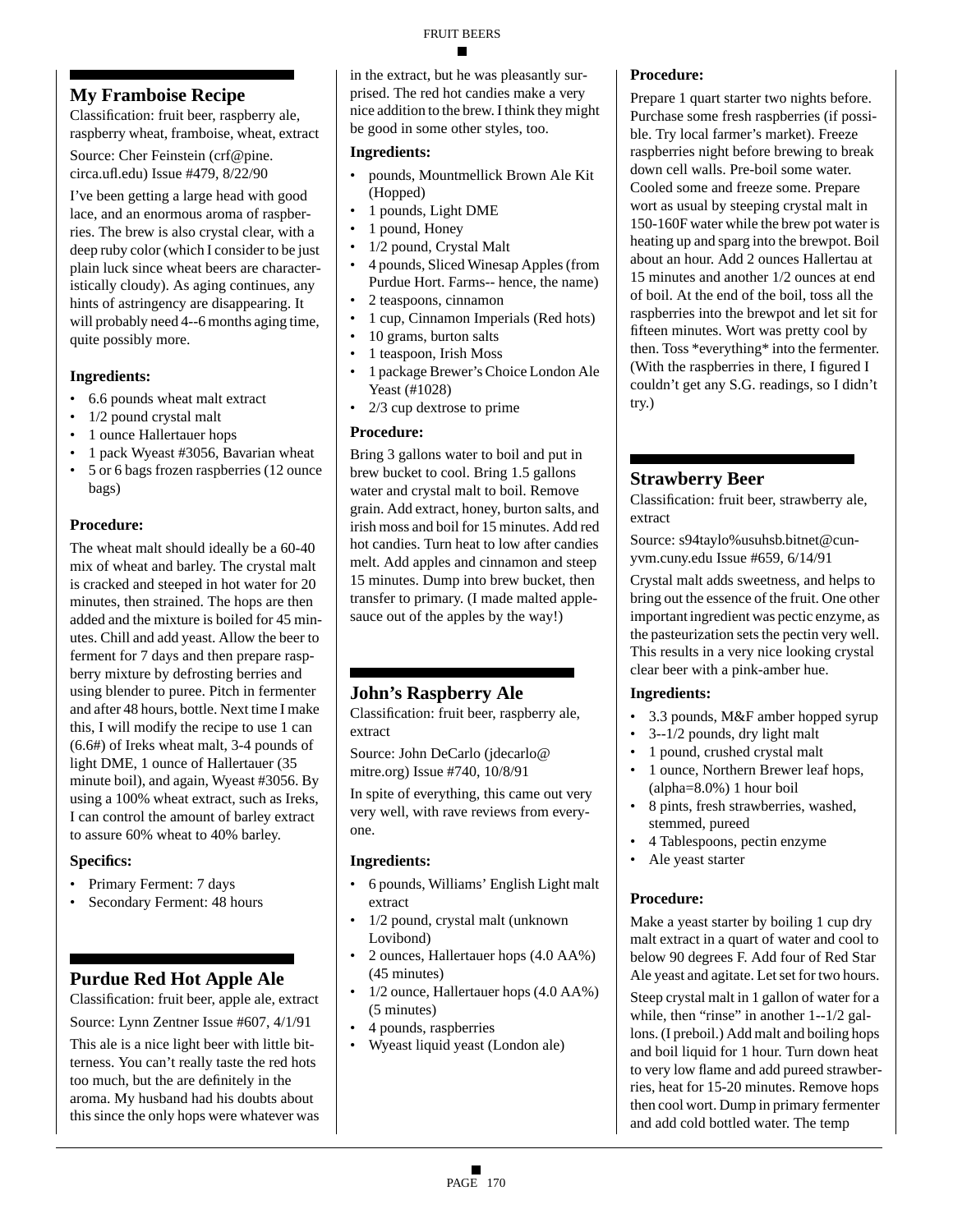should be around 65-70. Dump in the yeast starter. The next day or sooner, add about 4 tablespoons of pectic enzyme, right into the beer. Rack after 3- 4 days. Bottle with 3/4 cup corn sugar.

#### **Specifics:**

• F.G.: 1.008

## **Apricot Ale**

Classification: fruit, apricot ale, extract

Source: Michael Bass (lg562@ koshland.pnl.gov) Issue #743, 10/18/91

How did it turn out? It was a fine light ale. Nice golden amber color with a good hop bite. About half way through a mug, I start noticing the taste of cloves. But I didn't notice any apricot taste. I think it would be worth trying it again only letting the apricots sit in the primary fermentor. At least that's what I'd try next.

#### **Ingredients:**

- 4--1/2 pounds light dry malt extract
- 1 pound, German pilsner malt (steeped at 150 F for 1 hour)
- 1/4 teaspoon, Irish moss
- 1/2 teaspoon, salt
- 1 ounce, Chinook hops (12.2% alpha)
- 1/2 ounce, Mt. Hood hops (5.3% alpha)
- 2 1/2 pounds, frozen, pitted, halved apricots
- 1 packet, ale yeast
- 3/4 cup, corn sugar for bottling

#### **Procedure:**

Steep pilsner malt at 150 degrees for 1 hour. Strain and sparge grain. Add malt extract. Bring to boil and boile for 60 minutes. Add 1 ounce Chinook hops at 30 minutes. Add Mt. Hood in the last 2 minutes. The apricots were added at the end of the boil. The wort was then sparged into the primary fermentor, say about 10 minutes after the apricots were added. The wort was cooled over night and the yeast was pitched in the morning. After a week, the beer was racked to the secondary. Here it rested for one month (either I'm busy or patient; I wish I could say the latter) before bottling.

#### **Specifics:**

- $\bullet$  O.G.: 1.050
- F.G.: 1.015
- Primary Ferment: 1 week
- Secondary Ferment: 1 month

## **Cranberry Beer**

Classification: fruit beer, cranberry ale, extract

FRUIT BEERS

■

Source: Dave Bonar (eebonar@sn01. sncc.lsu.edu) rec.crafts.brewing, 8/14/91

I am finding it very tasty. After a month it is somewhat sweet with a distince fruit flavor. I'm not sure that you can identify the flavor as cranberries without knowing which fruit it is.. It turned out somewhat cloudy but the color is a pretty rose.

#### **Ingredients:**

- 6 pounds, extra light dry malt extract
- 1 pound, Munich malt
- 1 ounce, Fuggles boiling
- 3 bags frozen cranberries
- 1 ounce, Fuggles as finishing hops
- yeast

#### **Procedure:**

I thawed the berries and blended with enough water to make a little over 2 quarts of slush. Meanwhile I did a normal extract brew using the Munich malt as a specialty grain (i.e., put in a double layered pair of clean panty hose and stuck in the pot while I bring the cold water to a boil). At the end of the hour of boiling I put in the finishing hops and poured in the cranberry liquid for the final minute or two as I turned off the heat. I bottled after a week.

#### **Specifics:**

• Primary Ferment: 1 week

## **Framboise**

Classification: lambic ale, fruit beer, framboise, Belgian ale, all-grain

Source: Mike Charlton (umcharl3@ ccu.UManitoba.CA) Issue #589, 3/5/91

We had a bit extra so we are doing a small fermentation (without the raspberies) of about 3/4 of a gallon. To this we added a teaspoon of yogurt to try to get a lacto bacillus infection and produce lactic acid. If it produces anything interesting I'll post the results. Anyway, I can't comment on how this beer will taste as it is still in secondary and is fairly expeimental.

#### **Ingredients:**

• 7 pounds, Lager Malt

- 7 pounds, crushed raspberries
- 3 pounds, Wheat Flakes
- 1 ounce, 2 year old Cluster hops that had been baked for 20 min.
- WYeast #1056 American Ale Yeast

#### **Procedure:**

We did a beta glucan rest at 120 degrees for 30 mins, a protein rest at 130 degrees for 30 mins, and a saccrafication rest at 155 for 1 hour. Be extra careful with the sparge because it has the potential to be very slow (although we managed to whip right through in 45 mins.). We boiled the wort for 2 hours, leaving the hops in for the entire boil. Cooled with an immersion chiller to 42 degrees and strained into a carboy. After 8 hours we racked the wort off of the trub and pitched the yeast. We left it in primary for 2 weeks and then racked it into a carboy and added the raspberries.

#### **Specifics:**

• Primary Ferment: 2 weeks

## **Fruit Galore**

Classification: fruit beer, plum ale, citrus fruits, all-grain

Source: Chad Epifanio (chad@ mpl.UCSD.EDU) Issue #745, 10/22/91

There was too much particulate (orange pits, plum halves, etc) to get an original SG, so I didn't even bother with a FG. It tastes a bit tart, but the hops is a good balance for the sweetness. It is quite clear, considering all the stuff that went in it. A pale yellow color. Probably not enough spice character, namely the cloves and cinammon. All in all, quite drinkable, but the taste does stay with you for awhile.

- 10 pounds, Klages pale malt
- 1/2 pound, amber crystal malt
- 2 ounces, Cascade(4.9%) 10 HBU
- 3 pounds plums, depitted & sliced
- 7 oranges; flesh sliced, and peels diced(didn't remove pith)
- 2 lemons; flesh sliced, and peels diced(didn't remove pith)
- 1 tablespoon, ground nutmeg
- 3 teaspoons, whole cloves 5 2" sticks cinammon
- 1/2 cup, fresh grated ginger root
- William's English Brewery Ale yeast(from 12ounce starter)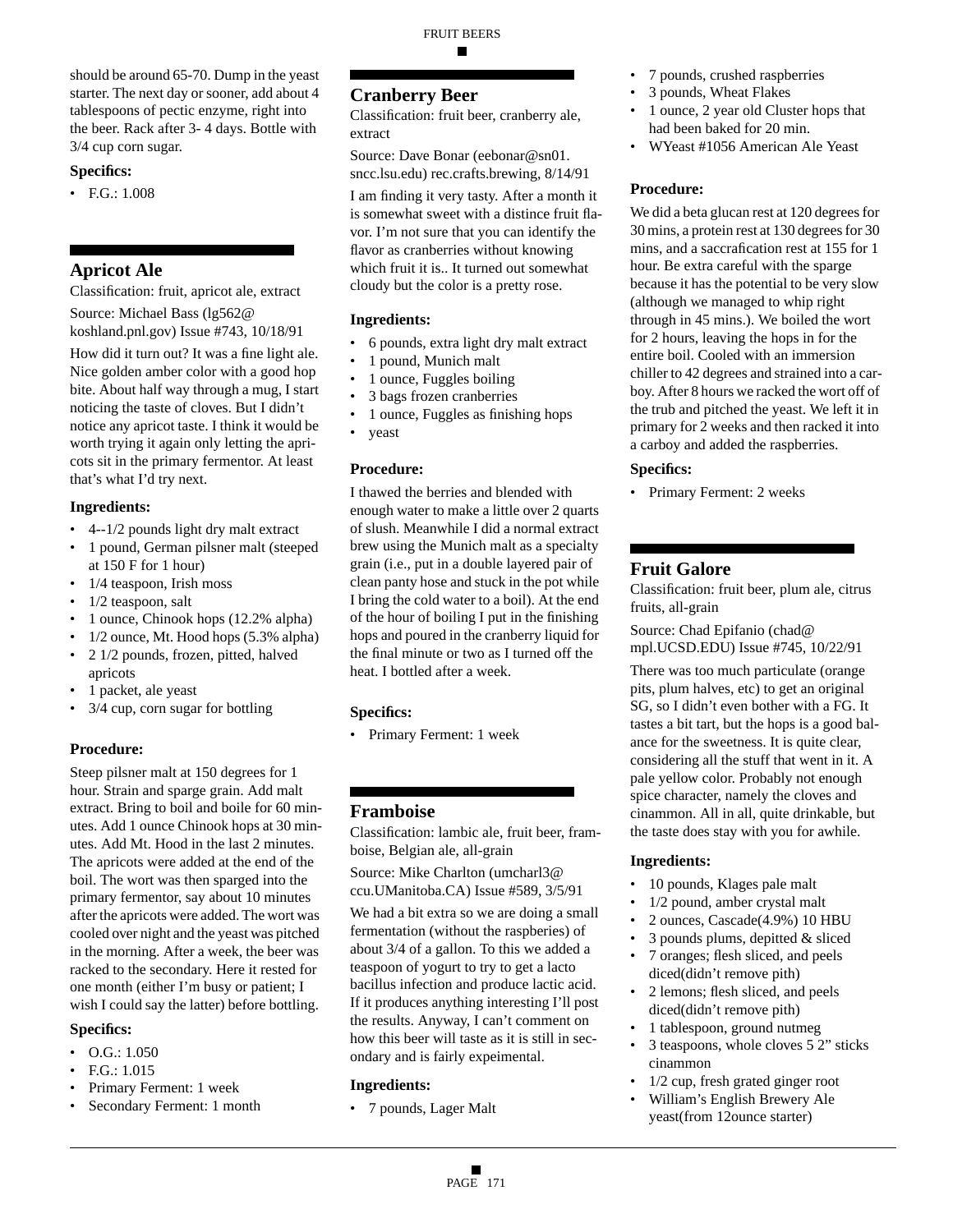## **Procedure:**

Mash Klages and crystal malt at 158 degrees for 90 minutes. Sparge. Bring wort to a boil and add hops. Boil for 1 hour. Add fruit and spices during final 10 minutes of boil. Cooled to 80 degrees in half-hour and pitched. Racked after 5 days, and noted rocky head from fruit pulp. Added 2 tablespoon dissolved gelatin after 12 days. Bottled after 15 days. NOTE: I forgot the Irish Moss.

#### **Specifics:**

- Primary Ferment: 5 days
- Secondary Ferment: 12 days

## **Raspberry Ale**

Classification: fruit beer, raspberry ale, extract

Source: Anthony Rossini (rossini% biosun2@ harvard.harvard.edu) Issue #877, 5/6/92

This was first a proposed recipe on 4/2/92, but with less raspberries and more hops-- the recipe presented here is Anthony's final recipe, posted on 5/6/92. *[Eric Pepke and Michael Yandrasits posted critiques of Anthony's first recipe. Michael's recipe follows. ---Ed. ]*

It is a light beer, plenty of berry flavor and smell, a nice red color, and also tastes quite good (though I should qualify that by saying that while I enjoy great beers, I've never turned down swill, either...).

Anyhow, a bit more hops might've been nice, but definitely not necessary, as someone suggested to me.

#### **Ingredients:**

- 5 pounds, Munton & Fison light malt extract
- 1/2 pound, crystal malt
- 48 ounces, frozen raspberries
- 1--1/2 ounces, Cascade hops (boiling)
- $1/2$  ounce, Cascade (finish)
- yeast

## **Procedure:**

Added crystal to water, removed prior to boiling. Boiled wort. Added 24 ounces of raspberries right after turning off stove. Chilled, pitched. Primary ferment about 1 week. Rack to secondary and add another 24 ounces of raspberries. Let sit 2 weeks in secondary.

#### **Specifics:**

- $O.G.: 1.039$
- F.G.: 1.010

## **Raspberry Ale**

Classification: fruit beer, raspberry ale, extract

Source: Michael Yandrasits (michael@ frank.polymer.uakron.edu) Issue #857, 4/3/92

This beer has a very nice mild raspberry flavor, aroma, and color but the beer character is not lost either.

#### **Ingredients:**

- 2 cans, Alexanders pale malt extract
- 2 pounds, rice extract syrup
- 1 ounce, Cascades hops
- 8 pounds, frozen raspberries
- Edme ale yeast

#### **Procedure:**

I used about 8 lbs (11 12oz pkgs) and it turned out wonderfully, not at all overly raspberry-like. I blended them with just enough water to make a slurry and added it to the cooled wort (seeds, skins and all). I also added 2 campden tablets to ward off infection. It seems to have worked. No pectin haze at all. I racked into a secondary and left most of the raspberry sludge behind.

## **Raspberry Porter**

Classification: fruit beer, porter, raspberry porter, all-grain

Source: Paul Timmerman (ptimmerm@ kathy.jpl.nasa.gov) r.c.b., 4/30/92

Overall, Dark, Clean, with lots of yeast esters, fruit esters, and floral hop aromas above the strong bittering, and less powerful burnt notes and fruit acids. All this on top of a very large mouth feel. Needs to age for several months, (at least) to reach peak.

#### **Ingredients:**

- 5 pounds, 2--row pale malt (mash)
- 1 pound, Vienna malt (mash)
- 1/2 pound, Munich malt (mash)
- 1/2 pound, 90 L. crystal malt (mash)
- 1/2 pound, 20 L. crystal malt (mash)
- 1 pound, chocolate malt (steep)
- 1/2 pound, Cara-Pils malt (steep)
- 1/4 pound, black patent malt (steep)
- 2--1/2 pounds, Australian light DME
- 1 ounce, Chinook hops (13.7% alpha)
- 3/4 ounce, Perle hops (7.8% alpha)
- 1--1/2 ounce, Cascade hops (5% alpha)
- Wyeast Irish ale yeast
	- 3 pounds, raspberries

#### **Procedure:**

Mash grains using single-step infusion with 170 strike water, held at 150--160 for 1 hour. Sparge into brewpot where other grains were already steeped using sparging bag. Add more run off as available. Bring to boil and add DME. Boil 3/4 ounce Chinook and 1/4 ounce Perle for 60 minutes. At 30 minutes, add 1/4 ounce Chinook, 1/4 ounce Perle and 1/4 ounce Cascade. In last few minutes add 1/4 ounce Perle and 1/4 ounce Cascade. Dry hop with 1 ounce Cascade.

Quickly racked to two five gallon primaries using counter-flow chiller. Pitched Wyeast Irish Ale Yeast from DME starter into 1.054 OG wort. Racked to secondary with three pounds of rasperries (frozen) and dry hops. Bottled at unrecoreded FG.

## **Cherry-Honey-Weiss**

Classification: fruit beer, cherry wheat beer, honey, fall-grain

Source: Frank Dobner (fjdobner@ ihlpb.att.com) Issue #924, 7/16/92

The batch does not taste bad although the cherry taste is none to prominent.

#### **Ingredients:**

- 6 pounds, 2 Row English Pale Malt
- 4 pounds, Malted Wheat
- Gypsum (for adjusting PH)
- Irish Moss (Clarity)
- 10--1/2 pounds, Cherries
- 1 pound, Honey
- 1 ounce, Saaz Hops Boiling
- 1/4 ounce, Saaz Hops Finishing
- yeast

#### **Procedure:**

I mashed using 10 quarts at 140 F strike heat for a protein rest at 130 F. Then added an additional 5 quarts at 200 F to bring to a starch conversion at 150 F raised to 158 F, with a mash-out at 168 F. Sparged with 5 gallons of water at 168 F recovering over 7 gallons. Boiled for two hours. Chilled down to about 70 F, pitched yeast.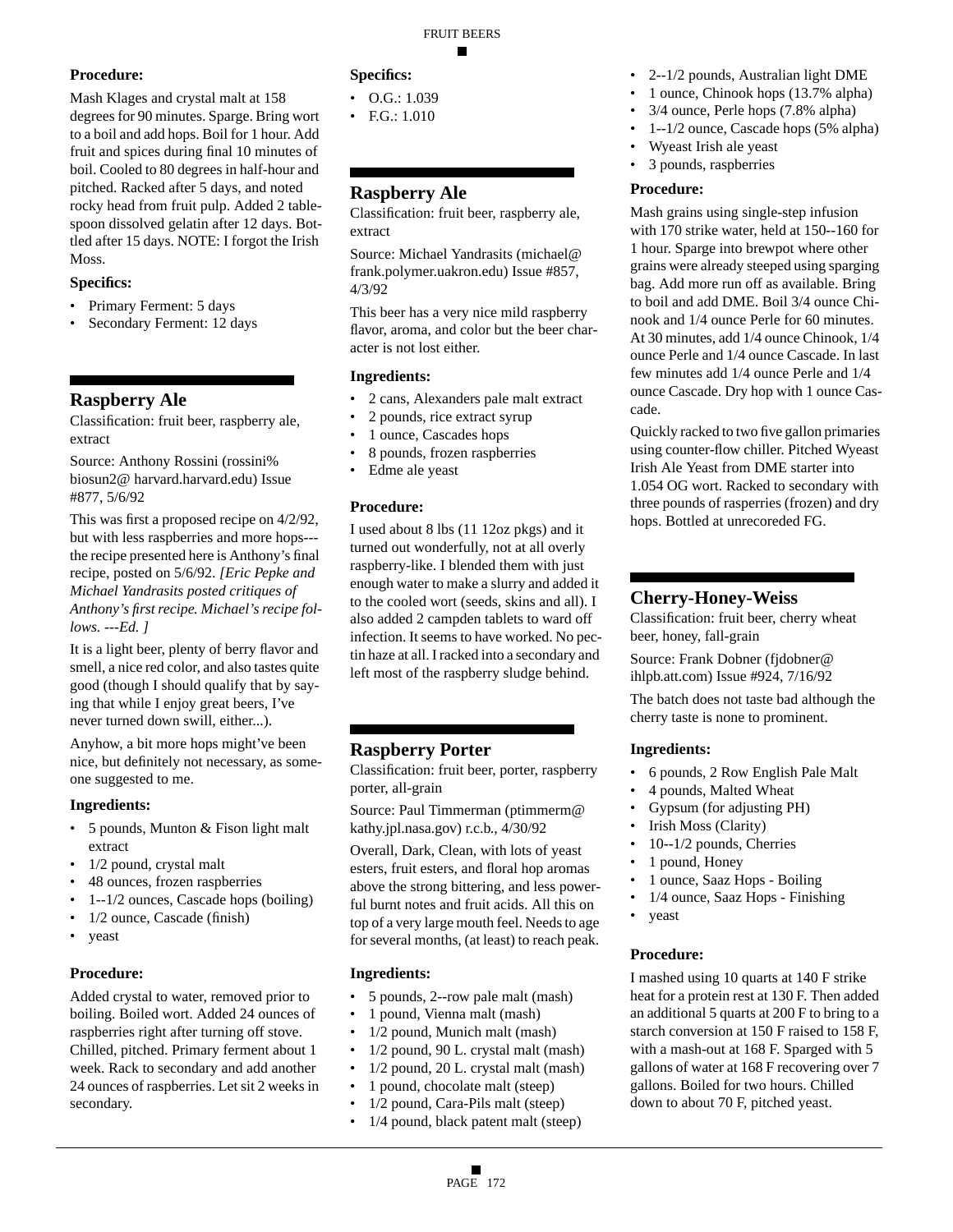#### **Specifics:**

 $\bullet$  O.G.: 1.040

#### **Brown and Blue Ale**

Classification: fruit beer, blueberry ale, allgrain

Source: Jeff Benjamin (benji@ hpfcbug.fc.hp.com) Issue #926, 7/18/92

There was lots of blueberry aroma coming from the fermenter the first couple of days, but not very much when I racked after 4 days. I bottled after 4 more days in the secondary.

I think lots of aroma volatiles got lost with all the outgassing in the primary; I think next time I may wait to add the berries to the secondary. I may also skip the roasted barley, and use only 1/2 pound of 40L crystal so the blue from the berries is more obvious.

The next batch is going to be a cherry wheat, with lots of tart baking cherries in the secondary and a looong maceration. Yum!

#### **Ingredients:**

- 6--1/2 pounds, pale malt
- 1/2 pound, wheat malt
- 3/4 pound, crystal malt (80L)
- 4 ounces, black patent malt (uncracked)
- 2 ounces, roasted barley (uncracked)
- 1 ounce, Goldings (4.9% alpha)
- 1/2 ounce, Fuggles (4.5% alpha)
- 5 pounds, fresh blueberries
- Wyeast #1084 (Irish ale)

#### **Procedure:**

Mash in 2 gallons at 130F, protein rest 30 minutes at 125F, add 1.25 gallons, mash 30 min at 150F, raise temp to 158F until converted (15 minutes), mash out 10 minutes at 170F. Sparge with 4 gallons to yield 5- - 1/2 gallons at 1.046. Add Fuggles and 3/4 ounce of Goldings after 20 minutes of boil, boil 60 minutes, add last 1/4 ounce of Goldings and boil 15 minutes more. Rinse blueberries in a dilute sulfite solution (after weeding out the fuzzy ones), puree, and add to primary along with yeast.

#### **Specifics:**

- O.G.: 1.046 (5--1/2 gallons)
- F.G.: 1.010

## **Strawberry, Not Very Ale**

Classification: fruit beer, strawberry ale, extract

Source: John Sanders (jsanders@ pyrtech.mis.pyramid.com) r.c.b., 7/7/92

I didn't like it, my friends LOVE it. Very little malt, lots of strawberry, very dry, almost a wine. A few people mix it with Dry Blackthorn Cider, yummy! This becomes a true cooler. Next year, twice as much crystal, half as much strawberries.

#### **Ingredients:**

- 7.2 pounds, Alexander's pale malt extract syrup
- 1/2 pound, cracked crystal malt (10L)
- 6 pounds+, pureed previously-frozen strawberries
- 3/4 ounce, Saaz hops (5.9% alpha), 60 minute boil
- 1 ounce, Fuggles (5.3% alpha), 30 minute boil
- Wyeast #1214 Belgian ale yeast
- Pectin enzyme (to precipitate pectin)

#### **Procedure:**

I used two 8 quart stockpots to cook this. I boiled one full pot of water, and set the seive in the top with the crystal malt after I cut the heat. Waited 20 minutes, then took the seive out and threw out the grains. I split the "tea" between the two pots, filled with water and started the boil. I added the extract and Saaz, boiled for 30 minutes, added the Fuggles, and boiled for 30 minutes more. I cooled the 4 gallons to 75 degrees and pitched the yeast. Then I boiled (!) the strawberries with 1 gallon of water for 15 minutes, then cooled and racked the beer (lost some trub here) onto the strawberry mix. 4 hours later, I racked the mix again, losing all of the trub (so far). Primary fermentation was outrageous! With 5+ inches headroom in my primary, I blew the Saran Wrap up 3 inches, then off 3 times! 3 days in the primary, then I racked to the secondary, and added the pectin enzyme. After 8 days in the secondary, I bottled with 1 1/2 cups of dried extract. I stored it for 3 weeks, then tried it.

## **Ruby Tuesday**

Classification: fruit beer, raspberry ale, extract

Source: Mitch Gelly (gelly@persoft.edu) Issue #947, 8/13/92

Color was absolutely phenomenal!! Ruby red and crystal clear. Not even chill haze. I was amazed at the clarity. Excellent raspberry nose and flavor, sort of like a raspberry wine. As the beer would sit in your glass, the raspberry aromatics would get stronger. Not sweet, kind of tart. Nice. On the down side, it was a little too raspberry for some, not enough beer character. Next time I will go for 9-10 pounds of extract.

I have a peach beer in the bottle a week now, based on the same recipe except using 12 pounds of peaches and pale malt instead of crystal. Excellent summertime beverages, the women (and I) love it.

#### **Ingredients:**

- 7 pounds, light malt extract syrup
- 7 pounds, fresh wild raspberries
- 1 pound, english crystal malt (had no lovibond rating on pkg, I'd guess ~40)
- 2/3 ounce, cascades whole hops  $\left(\sim 3.5\right)$ % alpha)
- 1 campden tablet
- 1 pack, Edme ale yeast (11.5g)
- 1/2 cup, corn sugar to prime

#### **Procedure:**

Brought 2--1/2 gallons water to boil with crystal malt in grain bag (removed grain bag when water was at 170 F). Added extract and brought to boil, boiled for 60 minutes. All of hops for 45 minutes.

Chilled wort to ~100 F and strained into carboy (prefilled with 2--1/2 gallons cold water). Rehydrated yeast in 90 F water for 15 minutes and pitched, topped off carboy with water, and mounted blowoff tube.

After two days of healthy ferment (~75 F) added fruit. Pureed raspberries with campden tablet, added to fresh carboy (better use a 6 or 7 gallon carboy if you got it, the fruit takes up space!), purged carboy with CO2, and racked beer into it. Swirled it around a little to mix it up (don't shake it up) and put blowoff tube back on. Let sit another week and bottle. I only used 1/2 cup corn sugar to prime, and it was plenty. Didn't take a final gravity.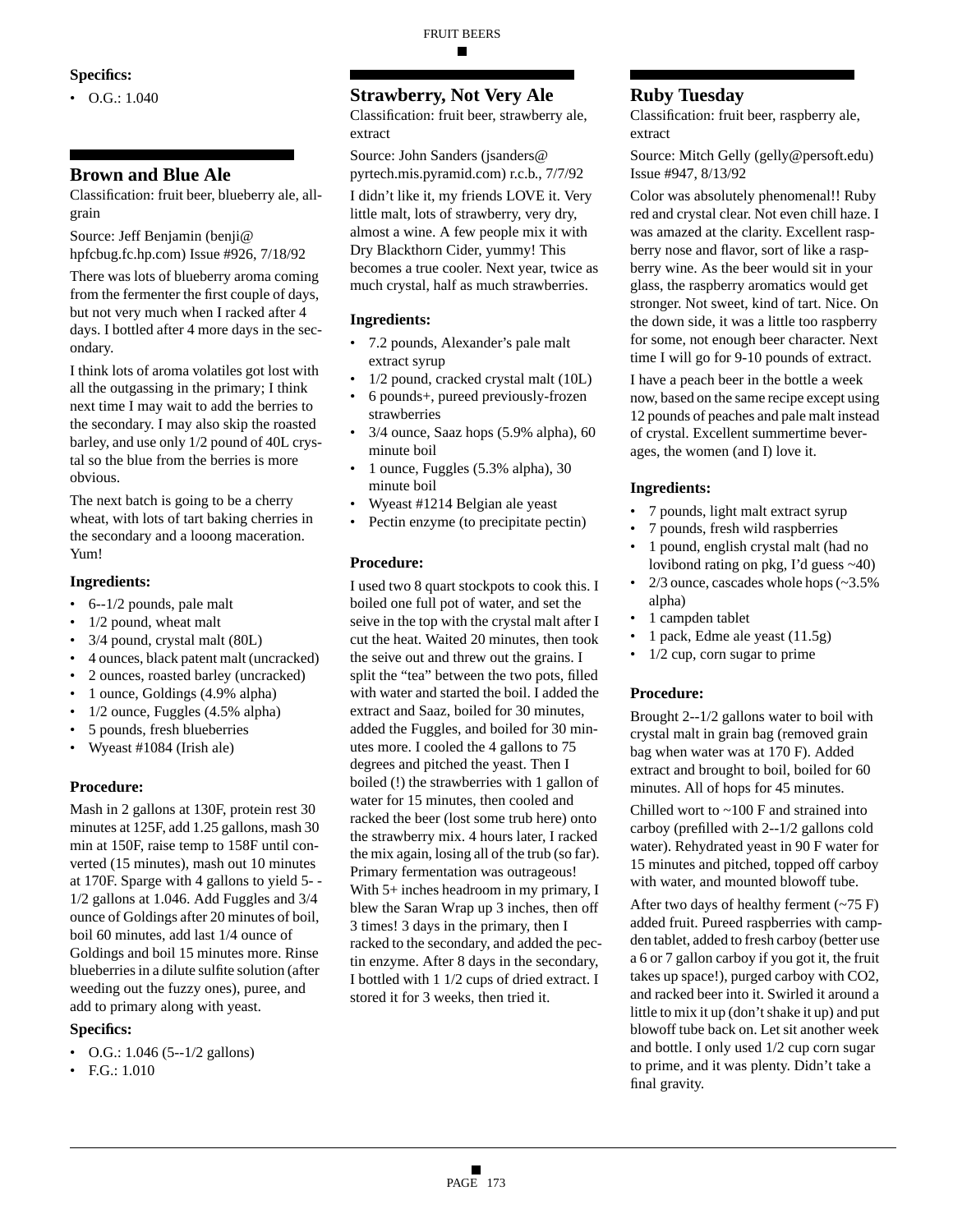#### **Specifics:**

 $\bullet$  O.G.: 1.040

## **Pumpkin Ale**

Classification: fruit beer, pumpkin, extract

Source: Kevin Dombroski (kdomb@ctp.com), 10/7/92

I received this "recipe of the month" last week from a local homebrew supply store. I HAVE NOT tried it, so you are on your own.

#### **Ingredients:**

- 6 pounds, light Dried Malt Extract (or 2 cans light malt extract syrup)
- 1--1/2 ounces, Mt. Hood Hop Pellets
- 6 pounds, Pumpkin meat (2 small)
- 1 teaspoon, Burton Water Salt
- 1 teaspoon, Irish Moss
- 1/2 teaspoon, Vanilla Extract
- 1/2 ounce, Tettnager Hop Pellets
- Wyeast #1007 Liquid Yeast (or #1214)
- 1 teaspoon, cinnamon
- 1/2 teaspoon, nutmeg
- $1/2$  teaspoon, allspice
- 1/2 teaspoon, mace
- 1/4 teaspoon, cloves

#### **Procedure:**

Peel and remove seeds from pumpkin and cook until soft. In a large pot, heat 1--1/2 gallons of water - add your malt, Mt. Hood Hops and cooked pumpkin meat and boil for 30 minutes. Add Burton Water Salt and 1 tsp. Irish Moss and boil for 15 minutes more. Add finishing hops and boil for 5 minutes more. Remove from heat. Strain hops and pumpkin meat. Add boiled wort to prepared fermentor -make up to 5--1/2 gallons. Add prepared Liquid Yeast. Ferment to SG 1030, transfer to Secondary Fermenter, add the spices (BE SURE NOT to add the spices until the secondary fermentation or you will lose the intensity of the spices). Finish fermenting. Prime with 3/4 cup corn sugar, bottle and age for 3 to 4 weeks or more.

#### **Specifics:**

- $\bullet$  O.G.: 1.045
- F.G.: 1.008

## **Blackberry Stout**

Classification: stout, fruit beer, blackberry stout, extract

FRUIT BEERS

■

Source: Charles S. Tarrio (cst@bork.nist.gov) r.c.b, 10/7/92

This stuff is very tasty.

#### **Ingredients:**

- 6 pounds, dark DME
- 6-8 cups altogether, roasted barley, chocolate malt, black patent,crystal
- 1 ounce, Kent Goldings 60 minute boil
- 1/2 ounce, Fuggles 30 minute boil
- 1/2 ounce, Fuggles, dry hop
- 3 pounds, blackberries
- Wyeast Irish Ale

#### **Procedure:**

I used frozen blackberries and put them in the bottom of a plastic primary, and poured the hot wort onto them to partially sterilize. No need to crush them up or anything; they were a faint pink by the time I racked to the secondary 5 days later.

## **Blackberry Weizen**

Classification: fruit beer, blackberry wheat, weizen, extract

Source: Charles S. Tarrio (cst@bork.nist.gov) r.c.b., 10/7/92

This can be a raspberry weizen by substituting raspberries for the blackberries.

I've made the raspberry with three different recipes, I think I like the M & F better for flavored wheats and Ireks better for straight wheats. I've also made a dunkel with Ireks, adding two pounds of honey, 120 L crystal and some roasted barley. That started coming into its own after about three months. I've only done the blackberry once, and that's taking a long time to come into its own too; I think I'll increase the amount of blackberries to maybe 4-5 pounds next time.

#### **Ingredients:**

- 6.6 pounds, Ireks wheat or two 3.3 pound cans of M & F wheat
- 1 cup, crystal
- 1 cup, cara-pils
- 1 ounce, Hallertauer or Saaz, 60 minute boil
- 1/2 ounce, Hallertauer or Saaz, dry hop
- 3 pounds, blackberries (or raspberries)
- Wyeast Bavarian Wheat

#### **Procedure:**

Same procedure as previous recipe.

## **Cranberry Ale**

Classification: fruit beer, cranberry ale, extract

Source: Carlo Fusco (g1400023@ nickel.laurentian.ca) Issue #991, 10/15/92

This is a variant of another recipe from Cat's Meow 2 *[Ed: probably Tim Phillips' recipe on page 169]*. My cranberry ale came out to be light and tart. It has a nice flavor profile on its own. Add it only if you want to change the flavor of the end product to something sweeter, but try not to overpower the cranberry flavor too much.

#### **Ingredients:**

- 5 pounds, light malt extract
- 1 pound, sugar
- 1--1/4 ounce, Fuggles (Boiling 30 minutes)
- 3/4 ounce, Fuggles (Finishing 10 minutes)
- Irish Moss
- Gypsum
- Munton & Fison Dry Ale yeast
- 3 pounds, pureed frozen Cranberries
- Brown sugar for priming

#### **Procedure:**

I used a little under 3 pounds of frozen cranberries and pureed them right before adding to the wort right after turning off the heat. Their semi-frozen state brought the boil straight down. I had a strainer over the funnel hole and would let the wort drip through it. Then I would press it a bit with the ladling spoon and scoop it out into a bowl. This took a little while, and some of the wort was left behind in the saturated cranberries (I used hop bags and grain sacks so that there wasn't a lot of other stuff). But I topped it off with some tap water (gasp!) and got a nice two cases out of it.

Some of it was bound to get through though, and sometimes I find a cranberry seed in the bottom of my beer.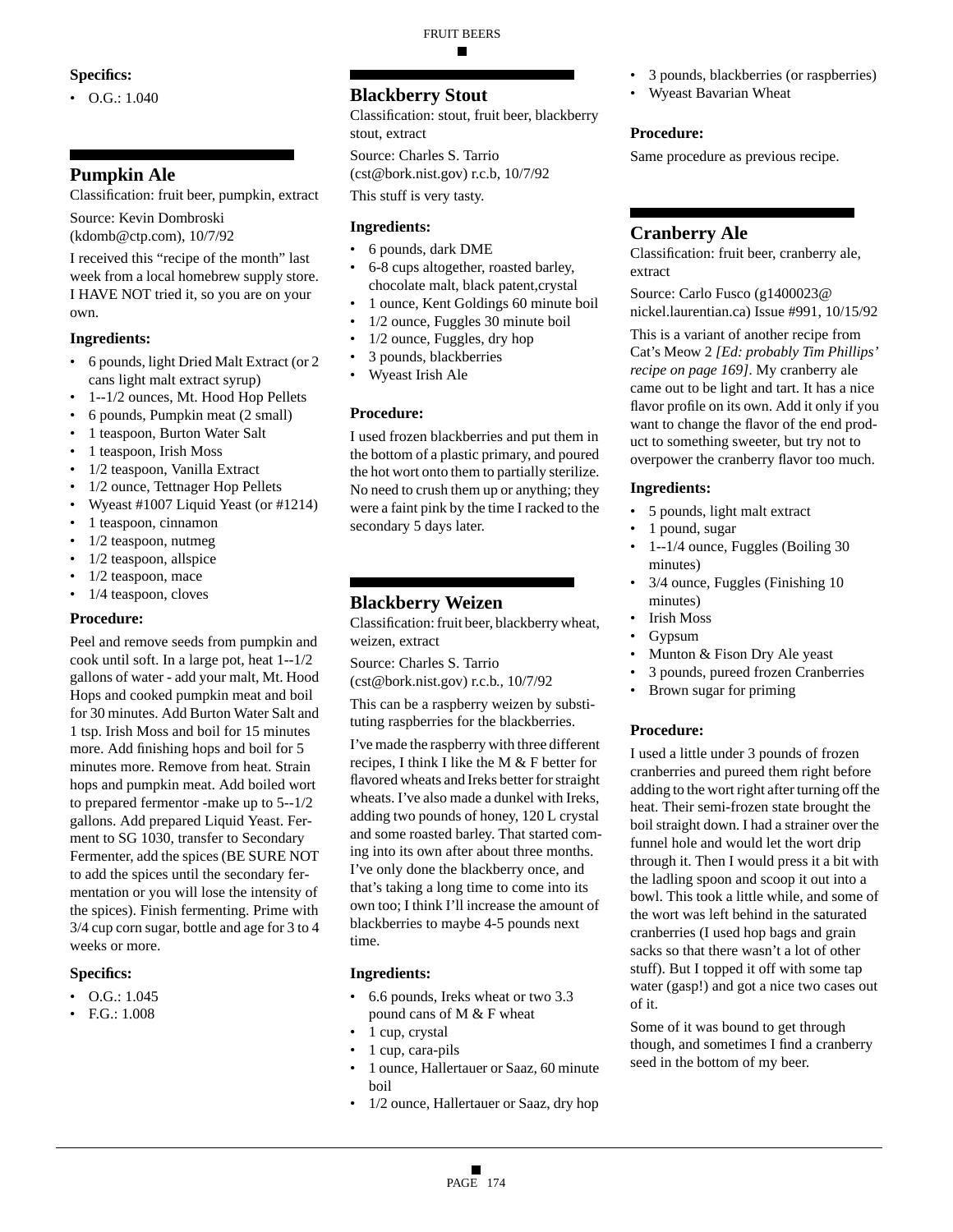## **Pumpkin Stout**

Classification: fruit beer, pumpkin, stout, extract

Source: Anthony Johnston (anthony@ chemsun.chem.umn.edu), Homebrew Digest #1327, 01/18/94

Here is a recipe that I formulated as an experiment/modification of a previous recipe that I posted. I had intended it to be a stout, but wimped out on the larege amounts of roasted barley and other dark malts necessary for the style at the last minute

## **Ingredients:**

- 2 cans (29 ounces each) of Libby's 100% Pumpkin (not pumpkin pie mix)
- 8 ounces Flaked Barley
- 4 ounces Belgian Special B
- 6 ounces 60 L Caramel (Briess)
- 3 ounces Chocolate Malt
- 2 ounces Roasted Barley
- 1 3.3 pound can DMS diastatic malt extract
- 1 ounce Northern brewers Plugs 7.5% 60 mins
- 1/2 ounce styrian goldings 5.3% 30 mins
- 1/2 ounce Hallertauer Hersbrucker 2.9% 10 mins
- 1 cinnamon stick (2 inches or so)
- 1/4 teaspoon coriander, ground
- 1/4 teaspoon cardamon, ground
- 1/2 teaspoon ginger, ground

## **Procedure:**

"Mashed" malts, pumpkin, and extract at 150 F (65 C) for 30 mins, then sparged through grain bag. A real mess. Final volume = ca.3 gallons Added 3.3 lbs of Amber Briess Extract and commenced boiling.

Yeast was Red Star Ale Yeast, rehydrated in some cooled boiled wort. Beer was kegged/force carbonated and almost completely gone in one evening of Christmas partying.

Canned pumpkin dissolves into a horrendously fine mush that will settle to the bottom of your primary and cause you to lose up to 1 gallon or more (it does not firmly settle out.) Are the results worth it? I think so, but I will only do 2 or 3 pumpkin brews a year for the holidays, because it is messy. I would think that using fresh, cooked pumpkin cut into 1" cubes or so might strain out better, or they might break down

in the mash to a consistency similar to the canned stuff. Anyone try this.

## **Specifics:**

• F.G.: 1.015

## **Punkin Ale**

Classification: fruit beer, pumpkin, extract

Source: Philip J DiFalc (sxupjd@anubis), rec.crafts.brewing, 10/22/93

The following Punkin Ale Recipe was fowarded to me by Dana Encarnacao (uunet!ftp.com!DANAE).

I reccomend that you leave the clove out of the recipie. When I drank my first bottle, and almost to my last bottle there was a strong taste of clove. I think it would have tasted better without it. My opinion.

#### **Ingredients:**

- 2 cans light malt extract (your choice)
- 6 pounds pumpkin meat (skin off)
- 1--1/2 ounces Mount Hood hops (boiling)
- 1 pack burton salts
- 1 teaspoon Irish Moss
- 1/2 ounce Tennanger hops (finishing)
- 1 package liquid yeast #1007
- 1/2 teaspoon cinnamon
- 1/2 teaspoon allspice
- 1/2 teaspoon nutmeg
- 1/2 teaspoon mace
- 1/2 teaspoon clove
- 1 teaspoon vanilla extract

## **Procedure:**

Bring to a boil 1 gallon and 1/2 water and pumkin meat. Add 2 cans of malt, 1 and 1/ 2 oz. Mount Hood hops, and Burton Salts. Boil for 45 mins. then add Irish Moss, and finishing hops. Boil for another 15 min. Sparge into 3 and 1/2 gallons of water. Let cool and pitch yeast. Transfer to secondary fermenter at same time add all of your spices. When fermentation is complete shipon, carbonate, and bottle. (After you siphon give a gentle shake to mix spices around)

## **Extract Pumpkin Ale**

Classification: fruit beer, pumpkin, extract Source: Jamey Moss (jamey@nucleus.

amd.com), rec.crafts.brewing, 10/22/93

I made this pumpkin ale last weekend and when I racked it, it tasted wonderful (at least I can tell that it will when it clears, carbonates, and ages). I based this recipe mostly on one posted on the HBD from the andinator@delphi.com account, but I changed the amounts and added a couple of things.

This made my kitchen smell better than any other beer I've ever made!!

## **Ingredients:**

- 6 pounds Northwestern Golden malt extract
- 1 pounds amber malt
- 10 ounces pure maple syrup
- 1-1/2 ounces Fuggles hops for 60 minutes
- 3 pounds sliced up pumpkin (smaller "sweet" pumpkin, not the big halloween kind)
- 1-1/2 teaspoon Nutmeg
- 1-1/2 teaspoons Allspice
- 2 teaspoons Cinnamon
- 1-1/2 ounces fresh grated Ginger root
- 1/2 ounce Fuggles finishing hops
- Wyeast #1056 (American Ale)

#### **Procedure:**

Cut the pumpkin into 1 inch cubes, but leave out the gooey inside and seeds. Add the pumpkin for the last 10 minutes of the boil along with all the spices.

Leave the pumpkin in the primary, then rack off the pumpkin after about 4 days. I'm going to leave mine in the secondary for two weeks, then bottle-age for another couple of weeks. I really can't wait to taste this one!

## **Pumpkin Ale**

Classification: fruit beer, pumpkin, extract Source: Andrew Patrick (ANDINATOR@ delphi.com), Homebrew Digest #1239, 10/04/93

I won 3rd place in the Novelty Beer category at the 1992 Dixie Cup Homebrew Competition with this recipe. To give credit where it is due, I based this recipe largely on an extract recipe that was printed in Bar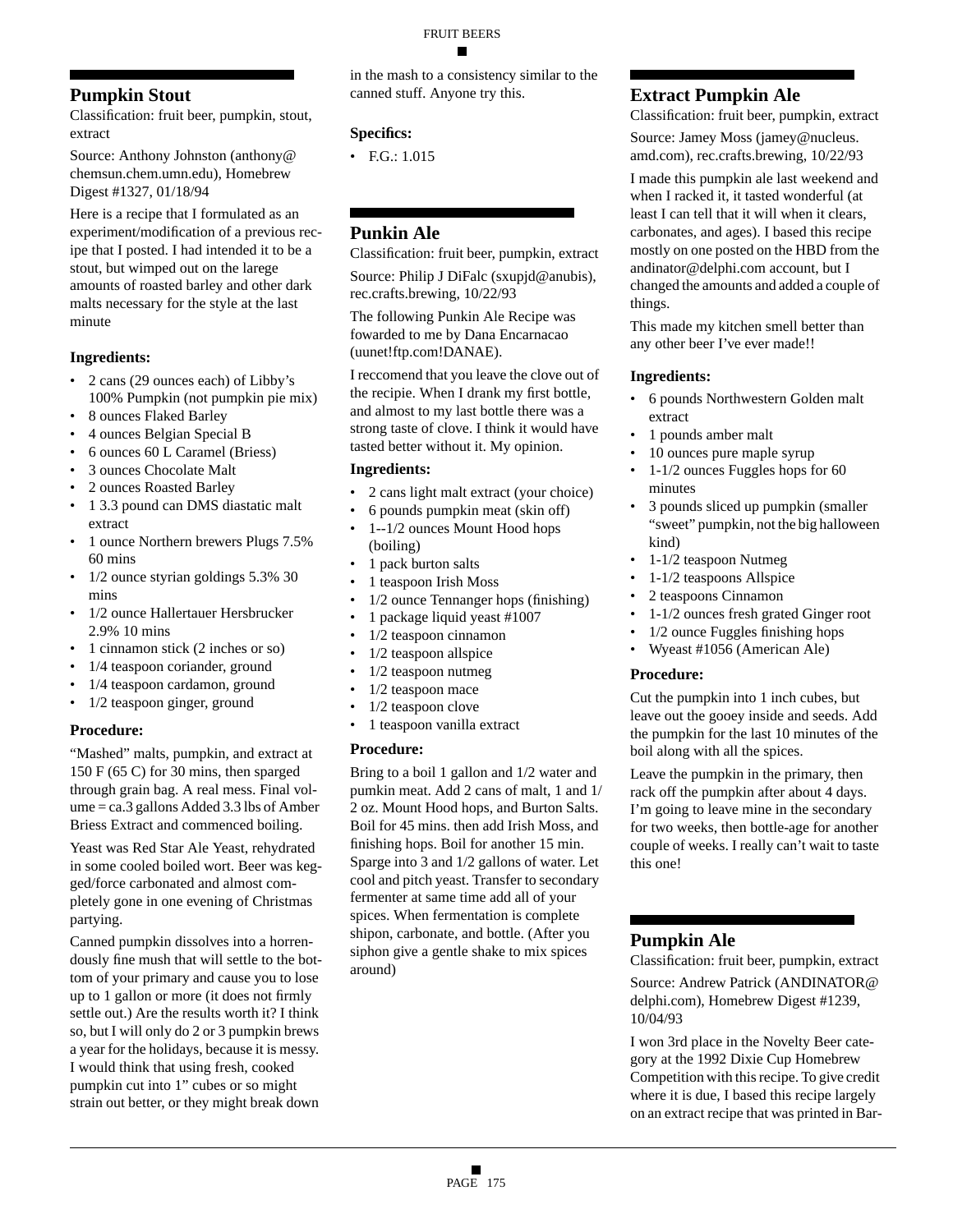ley Malt & Vine's (West Roxbury, Mass) store newsletter a few year's back. I added 1 lb. light crystal malt and substituted Chico Ale Wyeast #1056(aka American Ale) for the dried yeast they recommended. I also modified (increased!) the spices used.

#### **Ingredients:**

- 6 pounds Northwestern Golden malt extract
- 1 pounds British crystal malt
- 2 pounds sliced up pumpkin (NOT the gross seedy junk, the stuff you carve!)
- 1-1/2 ounces Fuggles hops for 60 minutes
- 1 teaspoon Nutmeg
- 1 teaspoon Allspice
- 1 teaspoon Cinnamon
- 1 ounce fresh grated Ginger root
- 1 ounce fresh grated Ginger root
- Wyeast #1056 (American Ale, allegedly the same yeast used by SNBC)

#### **Procedure:**

Add all the spices (including Ginger root) for the last 10 minutes of the boil. OK, now there is some controversey over exactly WHEN to add the pumpkin: the original newsletter said to add 2 inch cubes of pumpkin to the brew-kettle 10 MINUTES before the end of the boil, and to "ferment on" the pumpkin cubes. In the batch I made for the Dixie Cup, I put the pumpkin cubes into the brew-kettle 30 minutes before the end of the boil. I'm not sure this was a good idea - I think I boiled off some pumpkin crud ("crud" is a technical term) that got into the final product. With the batch I just brewed, I am going to add mashed-up pumpkin to the secondary carboy, and rack the contents of the primary on top of it. I used this method with excellent results on a raspberry wheat beer recently. I also used a very different hopping schedule in my most recent batch: 60 minutes - 3/4 oz Willamette (4.5% alpha) 30 minutes - 1/4 oz

Willamette 1/2 oz Cascades (5.5% alpha) 5 minutes - 1 1/2 oz Cascades The original recipe said to add finings to clear. I added 1 teaspoon of Irish Moss at 60, 30 and 10 minutes before the end of the boil. I am also considering finings or some other clarification agent in the secondary (pumpkin has got some CLOUDY JUNK in it!).

## **Charlie Brown Pumpkin Ale**

Classification: fruit beer, pumpkin, extract

Source: Brian Walter (walter@ lamar.ColoState.edu), Homebrew Digest #1000, 10/28/92

Made my second annual "It's the Great Pumpkin Charlie Brown" Ale recently, and it has turned out wonderfully. So good in fact, that I thought I would share the recipe. :-) Not trying to boast, just want to share with you other homebrewers.

It made a wonderful fall beer. (Almost too good, as the wife and her friends like it a little too much!! :-) The spices were a little strong for about two weeks, but then they mellowed nicely. By far one of the best brews I have made (but then I always say that  $:-$ ).

#### **Ingredients:**

- 7 pounds light dried malt extract
- 1 pound 40 L Crystal malt
- 2 pounds pale ale malt
- 1 whole pumpkin (10 15 lbs)
- 1 teaspoon ground cinnamon
- 1 teaspoon pumpkin pie spice
- 2 ounces fuggles (90 min)
- 1 ounces hallertauer (90 min)
- 1/2 ounce fuggles (5 min)
- 1/2 cup brown sugar mixed with 1 teaspoon cinnamon and 1 teaspoon pumpkin pie
- spece (for priming)
- Wyeast liquid ale yeast, in starter

#### **Procedure:**

Clean and quarter the pumpkin, bake for 30 minutes at 350 F. Puree the pulp in food processor or blender. The grains and pumpkin were mashed for 90 minutes at 154 F. This thick mess was then strained into the brewpot (a long process!), and then a standard 90 minute boil took place. When done, cooled with a chiller, and WYEAST starter was pitched. Sorry about the WYEAST number, I forgot to record it. I know it was an ale yeast, and most probably a German ale yeast to be specific, but I am not certain. Standard fermentation and bottling, except the spices were added at priming time wiht the priming sugar.

## **Cat's Claw Blackberry Ale**

Classification: fruit beer, blackberry ale, extract

Source: Guy McConnell (gdmcconn@ mspe5.b11.ingr.com) Issue #1069, 2/3/93

This brew turned out quite well too with a nice blackberry nose complimented by a floral note from the Cascade hop tea added at bottling. Enjoy!

#### **Ingredients:**

- 6 pounds Alexander's Pale extract syrup
- 1 pound Orange Blossom Honey
- 1 pound ( 4 cups )Crystal Malt, 10L
- 1/4 pound ( 1 cup ) Victory Malt
- 1 ounce Cascade Pellets ( bittering 60 mins )
- 1/2 ounce Cascade Pellets ( finishing )
- 1 pint WYeast #1084 Irish Ale Yeast ( recultured )
- 8 pounds Blackberries
- 2/3 cup Orange Blossom Honey ( for priming )

#### **Procedure:**

Place crushed grain in cold water and steep for 45 minutes at 155 degrees. Sparge into brewpot and bring to a boil. Add extract and bittering hops and boil for 50 minutes. During the boil, mash berries through a strainer to extract the juice. Add honey and boil for 10 more minutes, skimming off any scum that forms. Remove from heat and pour blackberry juice into the hot wort. Stir well and allow to steep for 15 minutes. Cool and pour into primary containing 3 gallons cold (previously boiled) water. Pitch yeast and aerate well. Rack to secondary when vigorous fermentation subsides. When fermentation completes, make a "hop tea" with the finishing hops. Cool, add to bottling bucket along with honey priming solution, and bottle.

## **Cranberry Ale**

Classification: cranberry ale, extract

Source: Polly Goldman (Polly.Goldman@ p2.f615.n109.z1.fidonet.org), r.c.b, 10/28/93

Someone recently posted a request for a cranberry beer recipe. This one is m ine and got good reviews by members of my brew club last year.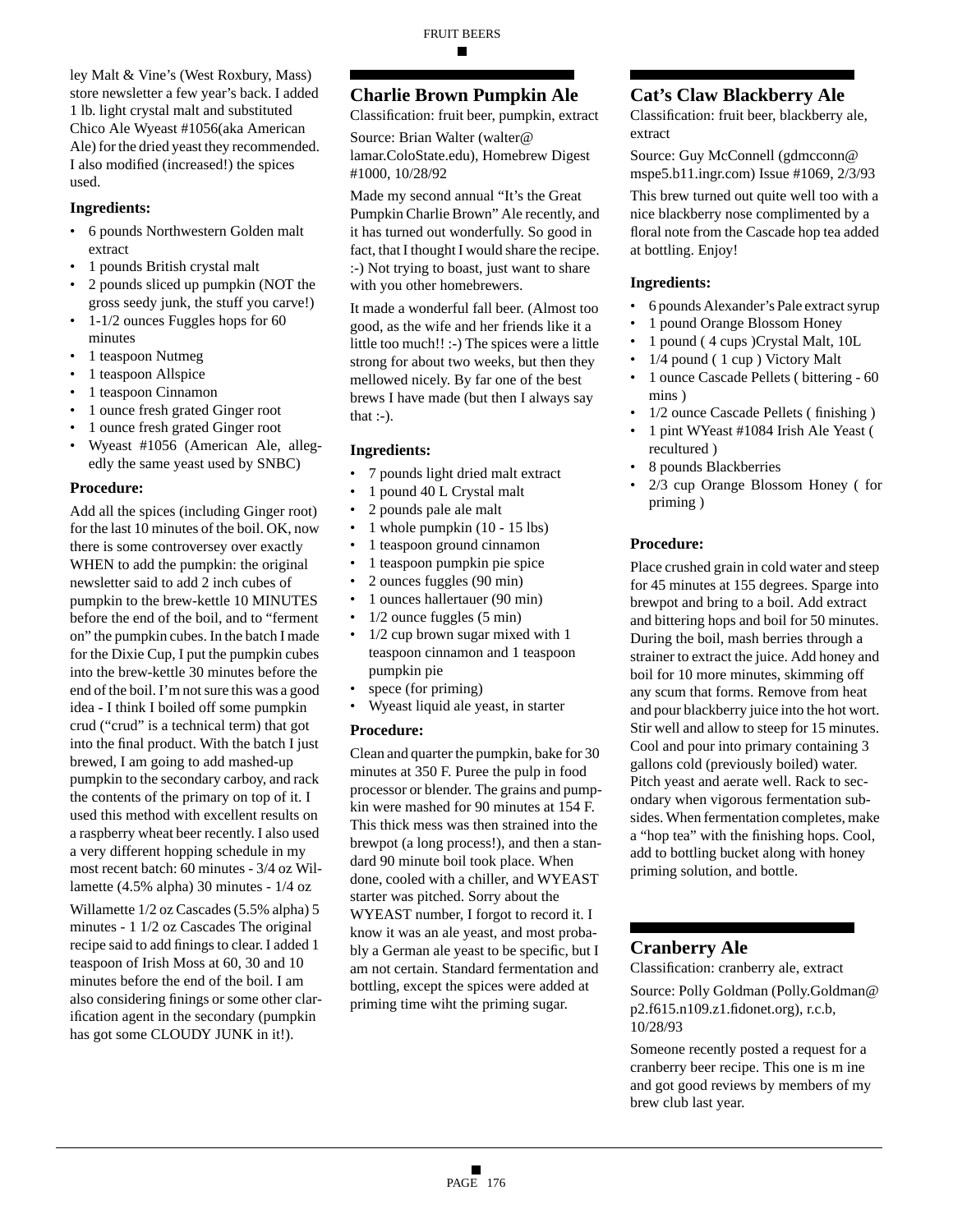#### FRUIT BEERS ▬

#### **Ingredients:**

- 1 3.3 pound cans Munton & Fison extra light unhopped extract
- 1/2 pound 40 L crystal malt
- 1/2 pound barley flakes
- 1/2 pound corn sugar
- 1 ounce Saaz (4.2% alpha) 1 hour boil
- 3/4 ounce Willamette 1 minute boil
- 6 12-ounce bags of cranberries, juiced with pulp
- Wyeast 1056 (Chico)

#### **Procedure:**

Cranberry juice and pulp were steeped with boiled and slightly cooled water a nd small amount of post-boil (and pre-chill) wort for about 10 minutes, then strained into carboy.

Escaped pulp required use of a panty-hose (clean and sanitized) strainer over racking wand.

#### **Specifics:**

- O.G.: 1.050
- F.G.: 1.010

## **Rick's 1994 BlueBeery Ale**

Classification: blueberry ale, partial mash Source: Rick Gontarek (gontarek@

ncifcrf.gov), HBD Issue #1477, 7/16/94

This beer has a great blueberry taste!! Last year I made a raspberry ale, but I lost most of the flavor because I added the berries to the primary. Adding the bulk of the fruit to the secondary will ensure a berry aroma and taste! Notice I didn't worry about bugs on the berries (I just washed the berries, that's all).

If you're not prepared to do a partial grain, you can substitute one can of light malt extract for the pale malt. I like Alexander's Sun Country Pale Malt extract because it's one of the lightest I've seen.

Hope you enjoy this! I can't wait until a snowy night in January when I'll pop one of these and enjoy a taste of Summer!

#### **Ingredients: (for 6 gallons)**

- 4 lbs pale malt
- 1/3 pound crystal malt
- 1/2 pound cara-pils malt
- 3 lbs light dried malt extract
- 1 lb honey
- 1 ounce Cascade hops (boil)
- 1/2 ounce Willamette hops (finish)

• 300 ml Yeast starter of Wyeast 1056 Chico Ale

## **Procedure:**

Mash grains in 1.25 gallons of 77C water to bring temp to 69C. Hold at 69C for 1 hour until conversion is complete. Sparge grains with 1.5 gallons of 77C water. Add dried malt extract, honey, and Cascades to the sweet wort and boil for 1 hour. Turn off heat, add finishing hops and 1 pound of frozen (handpicked) blueberries. Steep 15 minutes. Cool to pitching temp, and bring volume to 6 gallons with water. Pitch yeast. After 4 days, place 4 1/2 pounds of thawed blueberries into secondary fermenter and rack beer over them. After seven days, I transferred the beer to another carboy (a tertiary?), where I let it ferment out a few more days until the hydrometer reading was steady. Bottle with 1 cup of corn sugar.

## **Lima Bean Ale**

Classification: lima beans, beans, vegetables, all-grain, pale ale, bitter

Source: Scott Bickham (bickham@ lynx.msc.cornell.edu), r.c.b., 4/16/93

I am what you might call a lima bean conniseur, so a batches ago, I used 3 lbs. of frozen lima beans in an all-grain batch. Here's the recipe. The mash was pretty cloudy, but any greenness was covered up by the red in the crystal malt. The result is actually a pretty nice English bitter, in spite of the unusual recipe.

## **Ingredients:**

- 5# 6 row lager malt
- 3# lima beans, cooked and broken up with a potato masher
- 1# crystal malt
- 0.75 oz. Northern Brewer Hops (60 minutes)
- 0.5 oz. homegrown hops (mixture, 20 minutes)
- 0.5 oz. homegrown hops (mixture, finish)
- Wyeast 1098

## **Procedure:**

I did a step infusion mash and sparged to a volume of 6 gallons. I collected 4.5 gallons of 1.042 wort afterward and fermented with Wyeast 1098.

## **Specifics:**

•  $O.G.: 1.042$ 

## **Wheat Berry**

Classification: wheat beer, weizen, fruit beer, raspberry wheat, blackberry wheat, extract

Source: Tom Childers (TCHILDER@ us.oracle.com) HBD Issue #1144, 5/19/93

I've been playing with raspberry wheat beers for a few months now, and am drinking my third batch. You don't need to go all-grain, but you do need to sanitize the fruit somehow. There are two main choices:

Add the fruit to the hot wort after the boil, when the temp has cooled to perhaps 170F, and keep the fruit/wort at 160-190F for at least 15 minutes to sanitize the fruit. If you let the temp get too high, or boil the fruit, then you will set the pectin in the fruit and get very hazy beer. This method works well for frozen fruit, which has generally been turned to mush by ice crystal formation. Sanitize the whole fruit with a food-grade sanitizing solution (perhaps by soaking in Everclear or 100-proof cheap vodka?), then add the fruit to the secondary and strain out during the priming/bottling process.

I use the first option, which has the advantage of being easy and pretty bullet-proof. The disadvantage is that you lose some of the aromatic qualities of the fruit by heating it.

Here is my current wheat-raspberry recipe (many thanks to Kathy Henley of Austin, TX for getting me going in the right direction). Sorry, but I don't take specific gravity measurements.

- 5-1/2 lbs light dried wheat malt extract
- 1-1/2 oz Hallertauer or Northern Brewer (boiling), 7 HBU
- 1/2 oz Hallertauer Hersbrucker (finishing), 2-3 HBU
- 24 to 36 oz frozen raspberries
- 16 oz frozen blackberries
- 1 tsp vanilla extract
- Belgian ale yeast (Wyeast 1214)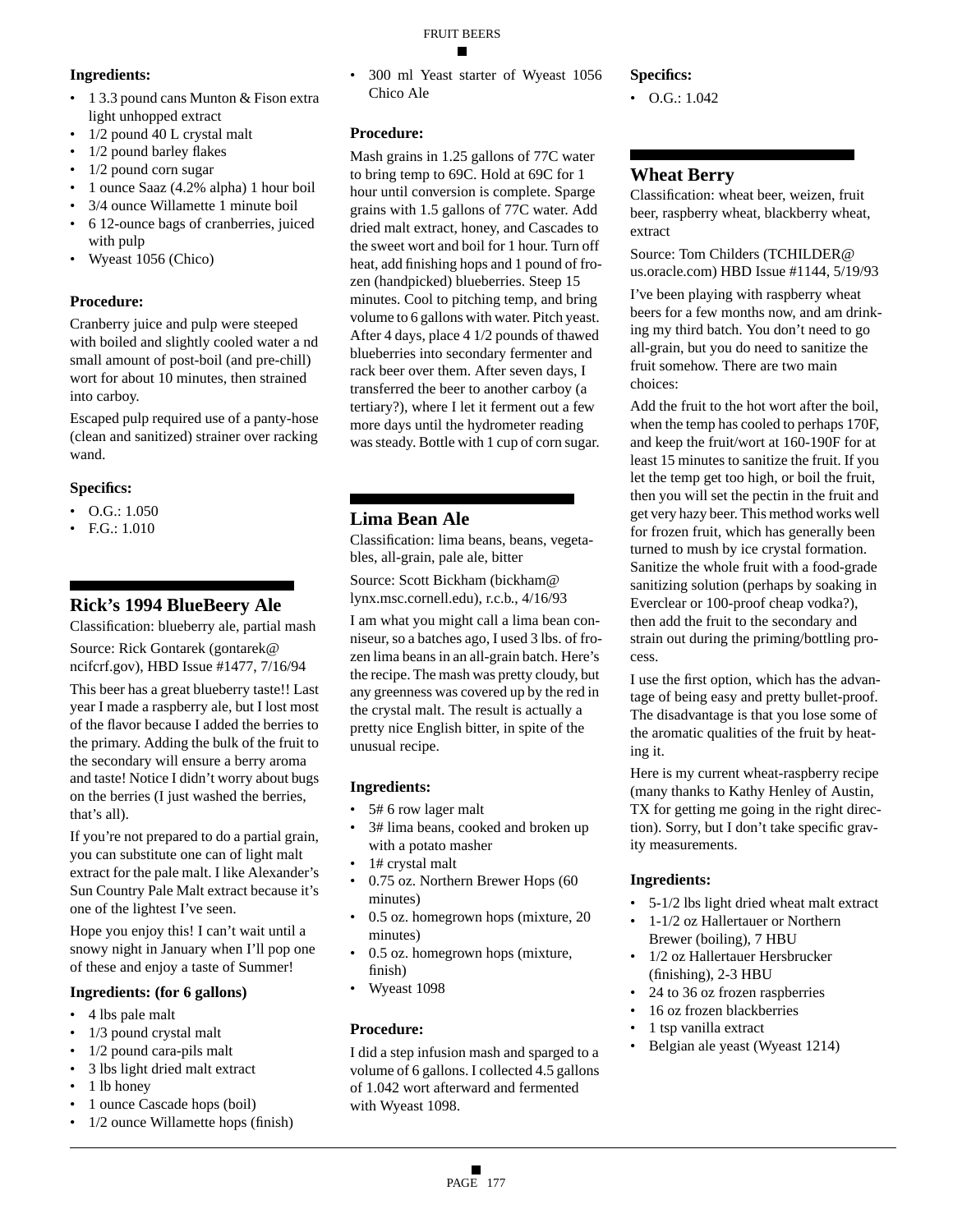#### **Procedure:**

Boil 2-1/2 gallons of water, add malt extract and boiling hops, and boil for 55-60 minutes. Turn off heat, add finishing hops, cool to 190 F and add the frozen fruit and vanilla. Let sit covered for 20 minutes, maintaining temperature at about 170 F and stirring occasionally. Cool to below 100F, add to carboy pre-filled with 2-1/2 gallons of water, straining out and pressing the fruit to extract most of the juice. Pitch the yeast, ferment at 70-72F, transfer to secondary after two days, then ferment completely out (about another 7 days). Prime with 3/4 cup corn sugar and bottle.

24 oz of raspberries gives a fairly subtle beer, with a mild tart raspberry underpinning that all of my friends loved. 36 oz of berries give a more assertive, but not overwhelming, raspberry flavor. Note that Belgian ale yeast will give stronger "clove" overtones when fermented at temperatures of 75-78F, and milder flavors at 70-72F.

## **Rose Colored Glasses**

Classification: fruit beer, raspberry ale Source: Richard Bellavance (charlot@

CAM.ORG), r.c.b., 7/23/93

Very, very good. The taste does change quite a bit during the first two or three months in the bottle, going from more fruity to more beer like, to a very pleasant balance between the two. I may use more raspberries the next time around, though...

## **Ingredients: (for 20 litres)**

- 1 can Unican Canadian Ale liquid malt extract
- 500 grams Light clover honey
- 0.5 oz Northern Brewer hops
- 600 grams Frozen raspberries
- 2 pounds Corn sugar ("dextrose") <- Yeah I know, no flames please...
- **Finings**
- yeast

## **Procedure:**

Bring about 10 - 12 quarts of water to a boil. Add the malt extract, honey, hops and corn sugar. Boil for 15 to 20 minutes. Turn off heat and remove pot from oven. Add the slightly tawed raspberries and stir. Let cool to pitching temperature (about 24 deg. Celsius), sparge to primary fermenter and pitch yeast. Let ferment for about 5 days or

until kraeusen recedes, then rack to secondary. Add finings and let sit for 7 days or until the fermentation is complete. Bottle (I used corn sugar for priming) and wait \*at least\* two weeks before tasting.

#### **Specifics:**

- $\bullet$  O.G.: 1.049
- F.G.: 1.008

## **KiWheat Ale**

Classification: wheat beer, weizen, fruit beer, kiwi ale, extract

Source: Jim Grady (grady@hpangrt. an.hp.com), HBD Issue #1195, 8/3/93

I had intended to add more hops but miscalculated (and I didn't even have a homebrew while I was making it!). It is a rather light beer with a slight kiwi nose. As you drink it, it has a tartness that helps take the place of added hop bitterness. It does not hold a head worth beans.

If I make this again, I think I will add a few more hops and leave it on the kiwis MUCH longer. I think that after I bottled I saw on the digest that krieks are left on the cherries for 2-4 months. I guess I was a little too hasty to have my summer brew before the summer was over!

#### **Ingredients:**

- 6# William's Weizenmalt Extract (60% wheat, 40% barley)
- 1.5 oz Hallertauer hops (2.9% alpha acid) - 60 min
- 1 oz Hallertauer hops 5 min
- 0.5 tsp Irish Moss
- 7 # kiwi fruit
- 2 campden tablets
- Wyeast Belgian Ale yeast

#### **Procedure:**

Fermented at ~70^F.

After 5 days, I peeled and diced about 7# of kiwifruit, added 2 campden tablets, and put them in the freezer overnight to help breakdown the cell walls. The next day, racked to secondary and added the kiwifruit (brought up to room temperature. After 1 week, when the secondary fermentation was complete, I bottled.

## **Specifics:**

- O.G.: 1.041
- F.G.: 1.009

## **Strawberry Beer**

Classification: fruit beer, strawberry ale, extract

Source: Robert Blade

(blade@pop.tcs.tulane.edu), r.c.b, 7/15/94

I just finished a strawberry beer that I love.

When I bottled it it tasted tart as hell -- but a week later I started drinking it and it was great! It's a bit bitter, but the strawberry is very noticeable and everyone seems to enjoy it (especially me!).

#### **Ingredients:**

- 6 lb. pale male extract
- 1 lb. amber malt extract
- 1 lb. light crystal malt
- 2 oz. hops (can't remember what kind I used, but 1 oz. was for 60 min. boiling and 1 oz
- for  $15 \text{ min.}$ )
- 9 pints fresh strawberries
- 1 pkg. WYEAST Belgian Ale
- a little irish moss
- about 3 tsp. pectin enzyme

#### **Procedure:**

I cleaned and pureed all the strawberries in a blender, added about half a gallon of water to them, and boiled them seperately from my wort for about 15 mins. (my pot wasn't big enough to fit 'em). Cooled them and my wort and added the rest of the water. Pithced the yeast. The blowoff was amazing! (I probably lost about 1 1/2 gallons of beer). Tons of it. I heated the pectin enzyme in a little water and added it to the secondary (to eliminate pectin haze). Let it sit in a secondary for three weeks. When I bottled it it tasted tart as hell -- but a week later I started drinking it and it was great! It's a bit bitter, but the strawberry is very noticeable and everyone seems to enjoy it (especially me!).

## **Peach Wheat Ale**

Classification: peach ale, wheat beer, extract

Source: Mark Stevens (stevens@ stsci.edu), HBD Issue #1481, 7/21/94

There's an excellent article by Ralph Bucca in the July/August 1994 issue of *Barley-Corn* that talks about various aspects of brewing with fruit. He provides some general info about handling fruit, when to add,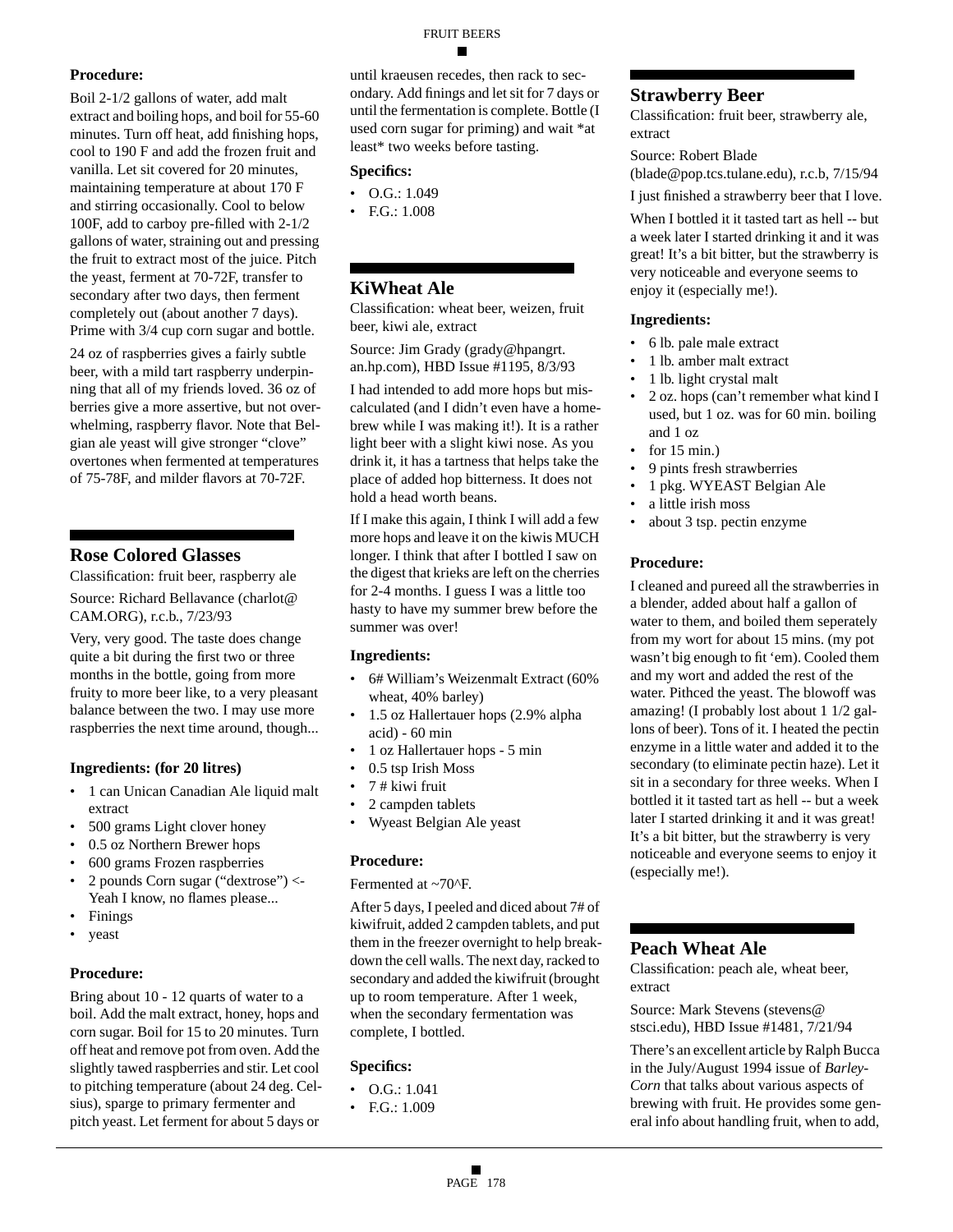etc., and then provides a couple recipes. One of these is an extract-based Peach Ale that should be trivial to turn into a Peach Wheat recipe. Here's how I'd change Ralph's recipe to make it a peach wheat beer.

#### **Ingredients:**

- 6.6 pounds Northwestern wheat extract syrup
- about 5 AAU hops (maybe 1 ounce of Mt. Hood, Hallertau, etc.)
- wheat yeast (Wyeast bavarian wheat)
- 3/4 cup corn sugar (or malt extract) for carbonation
- 4 pounds fresh peaches (pitted and skinned)

#### **Procedure:**

Boil malt and hops for 1 hour. Add cold water to fermenter to bring to 5 gallons. Add wort. Pitch ale yeast. On 2nd day of fermentation, skin, de-pit, and chop peaches. Add to fermenter. Three days later, rack to secondary. Bottle 10 days later.

## **JazzBerry Juice**

Classification: wheat beer, fruit beer, raspberry wheat beer, weizen, extract

Source: Dodger Posey

(dodger@quack.kfu.com), HBD Issue #1505, 8/19/94

Just thought I'd share this recipe I brewed recently that drew many compliments. The amount of fruit added was a geuss, and I ignored advice to sanitize in any way the fruit addition cuz I'm just that way.

The raspberries were from Trader Joe's. Listed as 100% fruit, no additives or preservatives. Metal strainer with soup ladel to press. I was horrified when I did the secondary on top of the juice. I was sure I ruined the batch, it looked horribly pink. After 2 weeks in the bottle it was "OK", after 4 it was great, and I'm waiting to see if it gets better or worse. LOTS of raspberry FLAVOR, excellent carbonation, tastes great and most refreshing. Hope you like it. Comments welcome regarding procedure and process.

#### **Ingredients:**

• 6.6# Alexanders Unhopped Wheat LME (60/40)

- 1# Malted Wheat
- 1 oz. Mt.Hood Hop Pellets (boil) 5.5 AA
- 1 oz. Hallertauer Hersbrucker Plugs (at 45 min) 4.6 AA
- 1/2 tsp Gypsum (rehydrated 20 min.) in boil
- 1/2 tsp Irish Moss (rehydrated 20 min.) last 20 min. of boil
- 1 pkg Wyeast Bavarian Wheat Liquid Yeast (in starter)
- 4.5 # Rasperries, frozen, thawed, strained (48 oz of juice)
- 5/8 c. Bottling Sugar to prime

#### **Procedure:**

Place wheat malt in bag, in cold 2.5 g water in pot, bring to 160 deg. and hold 1 hour. Remove grain bag. Pour 2 cups or so of water over bag to rinse good stuff back into the pot. Add LME, bring to boil. Add boil hops and gypsum. at 40 min add Irish moss, at 45 min add HH hops. At 1 hour, cool pot in water bath (tub) till 70 deg., about 40 min. Strain into carboy holding 2 gal preboiled, cooled, filtered water. Aerate Fully. Pitch yeast starter, aerate again. My ferment started at 6 hours. Rack to secondary after 5 days on top of the juice from the raspberries. I bottled at 23 days.

#### **Specifics:**

- $\bullet$  O.G.: 1.051
- F.G.: 1.010

## **Blackberry Wheat**

Classification: wheat beer, weizen, blackberry wheat, extract

Source: Curt Woodson (cdwood@lexmark.com), r.c.b., 2/5/93

I posted about my summer in the briar patch picking Blackberries to make wine. Then decided to ask for beer receipes for the Blackberries. Thanks to John DeCarlo and many others who responded and encouraged me to do it!! WELL I made a Wheat Beer and added some of the hard worked for Blackberries for what has been the BEST DAMN BEER I HAVE EVER DRANK!!

Note: I have made 3 batchs of this. All have been GREAT. I added more DME to one or two of the batches.

#### **Ingredients:**

• 6.6lbs Irks Wheat extract

- 1-2 lbs Amber Dry Malt Extract
- 2 cups Carapils
- 1 1/2 oz Hallatter hops (bittering)
- 1 tsp Irish moss
- 1/2 Saaz hops (finishing)
- 3 1/2 quarts FROZEN blackberries added to help cool wort
- 1 cup corn sugar for priming
- Wyeast #3056 and 1 quart starter

#### **Procedure:**

Put cracked Carapils in cold water and leave in until just before boil. Add Wheat extract and DME and boil. Added Bittering hops boil 25min. Add Irish moss, boil 30min. Add finish hops boil 2 min, Remove from heat. Put pot in sink of cool/ cold water and add Blackberries. As they thaw crush berries with your spoon. Remove hopbag(a lot easier than straining them out). Put everything in 6 1/2 gal bucket or carboy fill to 6 gal mark with water and pitch yeast.

Start at 70 degrees F , after ferm starts move to 60 F , xfer to 2ndary after 5-7 days. Leave in secondary 7-14 days(I go 14) you may want to use gelitin or polyclar to help settle things out(5-7 days before bottling). Bottle with 1 cup corn sugar. Wait 2 weeks and enjoy so good homebrew.

## **Billy Bob's Blueberry Bitter**

Classification: fruit beer, blueberry ale, bitter, all-grain

Source: David P. Brockington (bronyaur@ stein2.u.washington.edu), r.c.b., 9/1/93

Here is the blueberry bitter I brewed up last summer. I was quite happy with it -- the blueberry flavor came through nicely, yet the malt/hops were evident enough that it tasted like beer.

The finished beer was quite striking in appearance -- purple color and purple head. (The head color was kinda cool.) The hopping was relatively light -- I would definately use a low-alpha hop for bittering. The flavor hop (I used a half ounce of Cascade for 30) could probably be eliminated. It was yummy, but I don't think it ages well.

- 9 pounds English Pale 2-row
- 1.5 oz Cascade hops for 60 minutes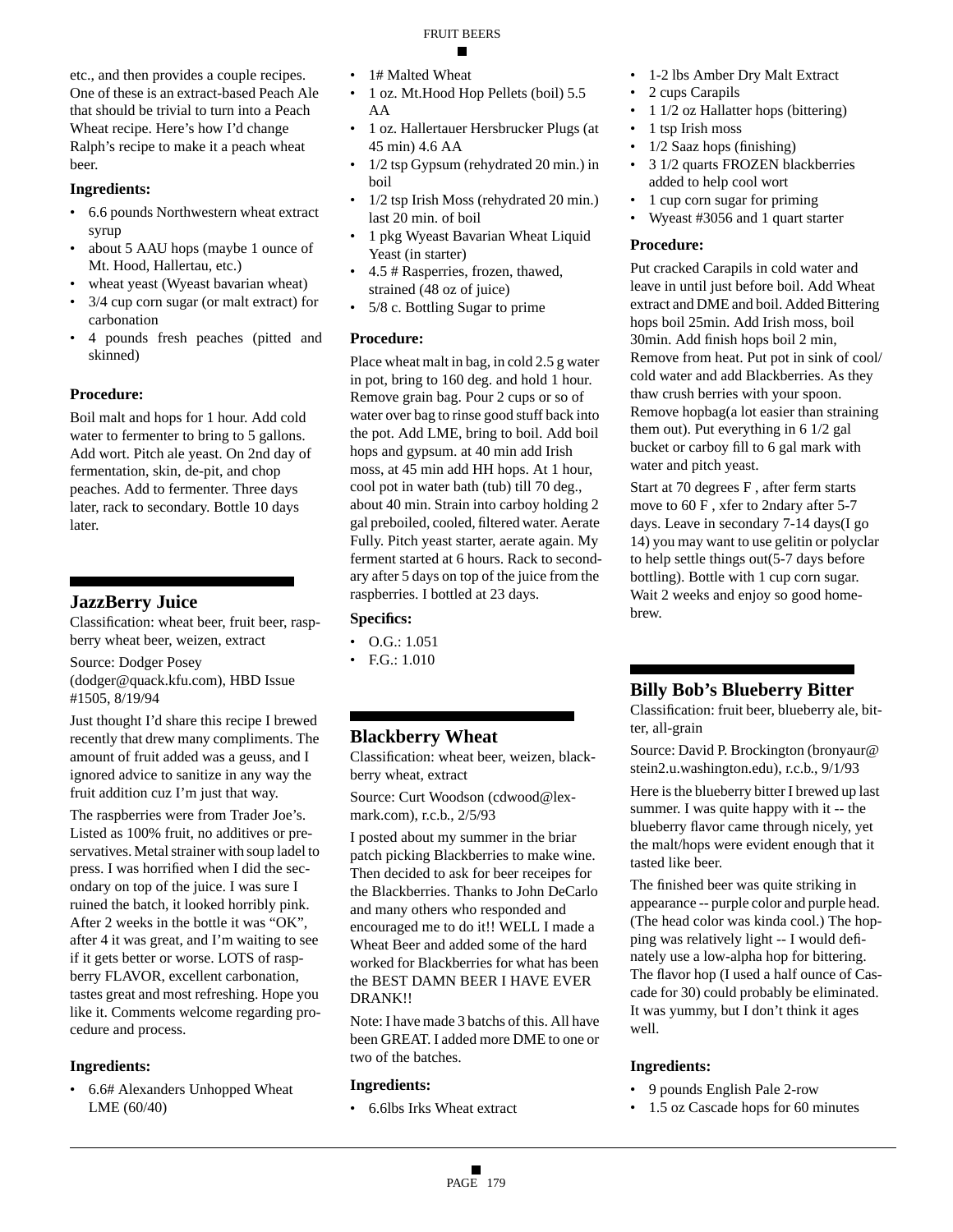## FRUIT BEERS

- 0.5 oz Cascade hops for 30 minutes
- 1.0 oz Kent Goldings hops for 1 minute
- 1 tsp. gypsum added to mash
- 2 tsp. Irish Moss added 30 minutes prior to end of boil
- 10 pounds fresh blueberries
- Wyeast American Ale yeast -- no starter

#### **Procedure:**

Mashed in single infusion. Starch conversion around 156F for 60 minutes. Mash out at 168F for five. Sparge water @ 170F. Exact amount of sparge water unknown; I simply sparger until desired yield was reached.

The blueberries were crushed prior to adding to wort. They were added to wort after the end of boil, when temperature of wort was lower than 180F. The blueberries were allowed to sit in hot wort for 15 minutes. The wort was then chilled with an immersion chiller. Then, the whole shebang (fruit, hops, and all) were poured into a plastic fermenter for primary fermentation. Primary done for seven days, following which the beer was racked off of the gunk into glass. I think I left it in the glass for two days; fermentation was pretty much complete. Oh -- a tsp. of polyclar added 24 hours prior to bottling.

#### **Specifics:**

- O.G.: 1.060
- R.G.: 1.008 (rack gravity)
- F.G.: 1.007

## **Slugbait Apricot Cobbler Ale**

Classification: fruit ale, apricot ale, allgrain

Source: Jerome Seipp (JanetF1054@ aol.com), r.c.b., 12/1/94

I tried the Apricot Ale and decided it tasted too "pitty". So being the "I-can-brew-anything-they-can" home brewer I am, I decided to brew my own. My first thought was to call the brewery and ask about bitterness units and how they handle the fruit. I spoke to a brewer there and he said they go for 15 IBU and use an apricot exctract. I decided to use fresh 'cots and go for a slightly higher IBU (my complete utilization is probably(!) less than the breweries'). I also wanted something a little nuttier and spicier. It ended up quite different from the Pyramid beer, but hey, it's mine.

The wort tasted like a wheat muffin before yeast was pitched. When the beer was racked to 2ndary, it was \_very\_ tart with a wonderful fresh fruit flavor. At bottling the beer was \_very\_ tart, still with a nice fresh fruit flavor but (gasp) SOAPY. A 2nd opinion told me not to worry, let it sit. So after 10 weeks in the bottle, we had some a Thanksgiving. The beer is full bodied, well conditioned, tart, fruity and warming. The soapy flavor has dropped out. It is very rich and goes very well with the heavier holiday foods (so far).

#### **Ingredients:**

- 5 lbs. British 2-row
- 3 lbs. German Wheat malt
- 4 oz. chocolate malt
- 4 oz. munich malt
- 1 lb. honey
- 8" cinnamon stick
- 1 gallon fresh apricot puree  $\sim$  7 lbs. (previously frozen 'cots run through a juicer)
- $3/4$  oz. Hallertau (5.3 alpha for  $\sim$ 17 IBU) @ 60 mins.
- Wyeast 3068

#### **Procedure:**

Mashed all grains with single infusion at 154F. Collected 6.5 gals. sweet wort, boiled down to 5 gals. Honey and cinnamon went into the pot @ 10 mins. Chilled and pitched 1.5 qt. Wyeast 3068 (Weihenstephan). Fermented in primary 24 hours and racked onto pasteurized 'cot puree in clean, sanitized carboy. Left on the fruit for 5 days. Racked to 2ndary. Batch primed with corn sugar and bottled 10 days later.

#### **Blueberry Lager**

Classification: lager, fruit beer, blueberry lager, all-grain

Source: John Ferlan (ferlan@ star.enet.dec.com), r.c.b., 1/12/95

This was my first attempt at a Lager - I had had a Blueberry Ale at a Brewshow in Portland, Me. and kind of got the fever for the flavor of.. well you know. I do have to give some credit to a recipe in the Cat's Meow 3 from Rick Gontarek for his BlueBeery Ale (page 167)—it helped me decide on how to perform this trick of putting blueberries in and getting the flavor to come out. Unlike him, my blueberries weren't hand picked rather store bought - however, next year -

watch out, I know of a good blueberry patch in Maine that's going to get raided!

Anyways, this is a partial mash, and I suppose you could substitute 3 lbs of DME for the 2-Row lager.

#### **Ingredients:**

- 4 lbs 2-row Lager
- 3 lbs Amber DME
- 5 lb Cara-Pils
- 5 lb Crystal 40L
- 1 lb Honey
- 1 oz Tettnang 60 mins (plugs)
- 1 oz Willamette 10 mins (plugs)
- 1/2 ounce Saaz (finish)
- 1/2 ounce Saaz (dry hop)
- 2 packages European lager yeast (one for ferment, one at bottling)
- 4 pounds, frozen blueberries

#### **Procedure:**

Step infusion mash, 120 for 30 minutes, 150 for 10 minutes, 158 for 15 minutes. Sparge with 1-1/2 gallons water. Boil. Add hops as indicated above. Add blueberries and finishing Saaz after cooling. Pitch yeast.

After one week, Boil 1/2 gallon water. Remove from heat. Add 3 pounds blueberries. Rack to secondary and add blueberry water mix. Add 1/2 ounce Saaz. Keep at lower temperature (lager).

After 3 weeks, add 1-1/4 cup dry extract to 3 cups of water. Boil 20 minutes. Cool. Pour into bottling bucket and add other yeast pack. Siphon beer into bucket.

#### **Specifics:**

 $\bullet$  O.G.: 1.038

#### **Raspberry Brown Ale**

Classification: brown ale, raspberry ale, fruit beer, extract

Source: Bill Fullerton (full0042@ maroon.tc.umn.edu), r.c.b., 12/6/94

One of the brews I concocted this fall that turned out to be very good was this one.

- 3.3 lbs hopped dark liquid malt extract
- 3 lbs light dry malt extract
- 1 oz. cascade hops (1/2 brewing 1/2 finishing)
- 5 lbs fresh raspberries
- Wyeast liquid English Ale yeast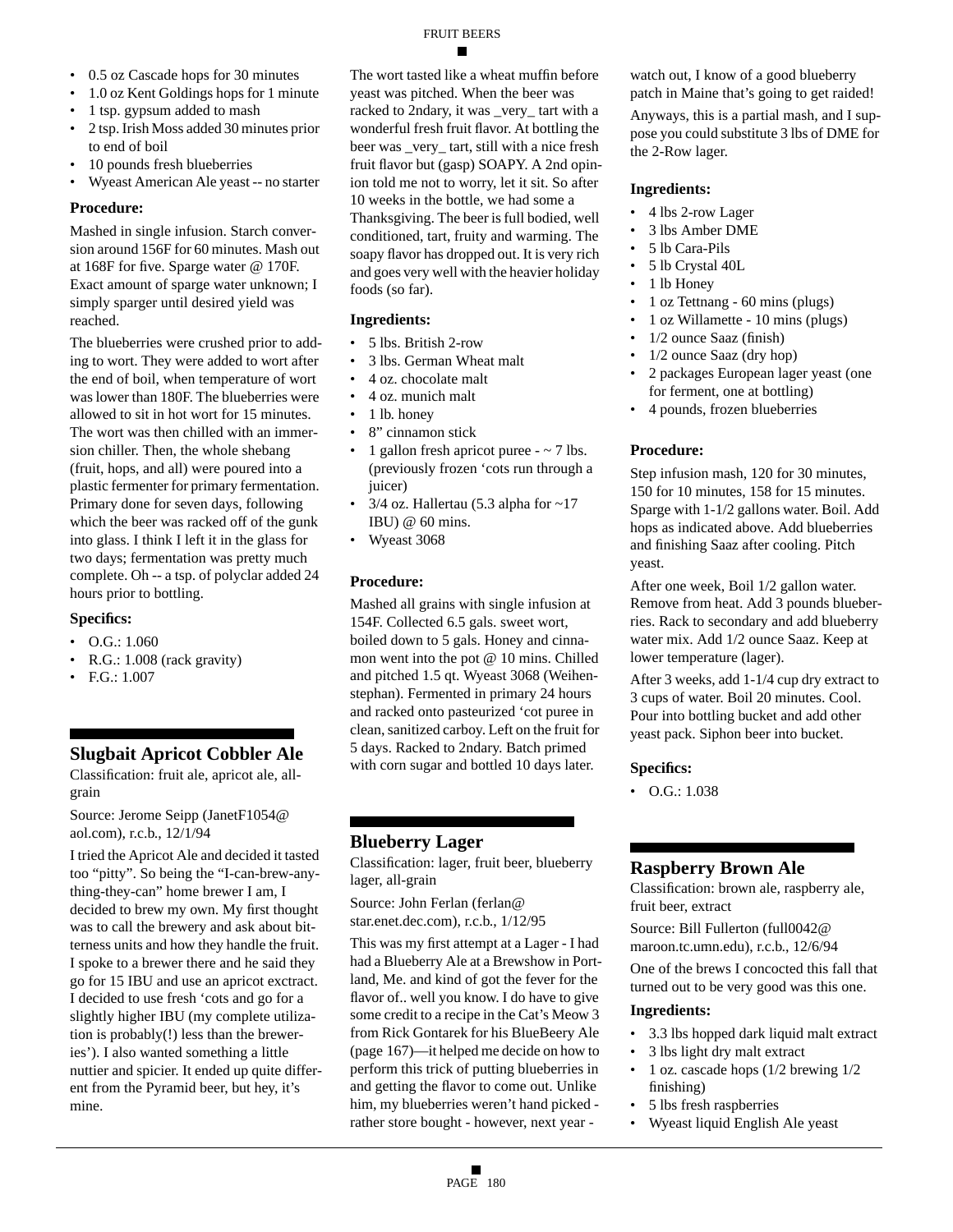#### **Procedure:**

I mixed the wort and cooked it for 30 minutes then lowered the temp to 170 and kept it there for about ten minutes. After one week I transferred the brew from primary to secondary fermenter. I kept it in the secondary fermenter for 3 1/2 weeks then bottled.

## **Batch #14 Raspberry**

Classification: fruit beer, raspberry ale, extract

Source: Gary Arkoff

(arkoff@sun.lclark.edu), r.c.b., 12/13/94

Wine base cause massive restart of fermenation. Literally blew the lid off the carboy! Tasted one week in bottle. Very boring. Flavor varies a lot with temp. Lots of seeds in first bottle, other bottles clear.

If I were to make this again, I would add about 1/2 pound of chrystal malt (20L) to sweeten it a bit. Also, when racking and adding the wine base, \_put on a blow off tube\_ this stuff made a big mess!

#### **Ingredients:**

- 5 1/2 lbs. dry light malt extract
- 1 1/3 oz. willamette hop pellets 60 minutes {alpha 4.3, beta 3.3}
- 1/3 oz willamette hop pellets 10 minutes
- 1/3 oz willamette hops 5 minutes
- 1 can (96 oz) raspberry wine base
- 1 package wyeast Belgian ale yeast
- 1/4 teaspoon Irish moss

#### **Procedure:**

Cultured the yeast in 1.020 starter 48 hours in advance. Bring water to a boil. Add extract. Add boiling hops after hot break. Flavor hops added as noted above. Add Irish moss for last 15 minutes. Remove from heat. Cool. Sparge into carboy. Boil more water. Cool. Fill carboy. Wine base added to secondary at time of racking.

## **Dark Raspberry Wheat**

Classification: wheat beer, barleywine, raspberry wheat, extract

Source: Ian Russell Ollmann (iano@ scripps.edu), HBD Issue #1603, 12/13/94 In my enthusiastic college days, we put together a wonderful brew, which I have never been able to drink more than three of in an evening due to extreme intoxication (I'm a 185 lb. male.) At age of only 2.5 weeks, it won 2nd in the Dixie Cup fruit beer competition behind a blueberry ale from Brassoria County, Texas. It, however, probably cannot be called a true beer to you purists out there, due to its raspberry content and strong wine flavors. I hesistate to call it a beer myself. It's not a wine either, so let us put it down as a scrumptious synthesis of the two. Just made some this month and the recipe still works despite a few years in the back of my head. I highly recommend everything about it, except cost per bottle (.80 - \$1.00).

#### **Ingredients:**

- 3-4.5 lbs Laaglander dark powdered malt extract
- 3 lbs. dry or canned wheat extract
- 11 12oz. cans Knudsens frozen Raspberry Nectar concentrate (Avail. in whole foods stores)
- 1.25 oz Hallertauer Hops (boiling)
- 0.25 oz Hallertauer Hops (finshing)
- 0.5 oz Saaz Hops (finishing)
- 1 tsp North Sea Irish Moss
- 1 pkg Munton and Fison Ale yeast

#### **Procedure:**

Be careful with this recipe. At all stages prior to bottling, it it quite eager to escape from whatever container it is placed in including the wort pot. Combine grain extracts in your largest pot along with enough water to fill it 2/3 full (No more than 3 1/2 gals.) and boil for 45 mins. 30 mins before end of boil, add boiling hops and Irish moss. Add finishing hops 5 mins. before end of boil. Upon completion, place in primary fermentation container, add water to 4-4.25 gals. and allow to cool to 150 deg F. Add six cans of the Raspberry Nectar, cover and allow to cool to body temp before pitching yeast. After a couple of days, when the head subsides, add the other five cans of raspberry concentrate. (It really likes to go out the top at this stage.) In two or three more days, the head should again subside, at which time it should be racked into a glass carbouy with a minimum of head space. Follow the progress of fermentation. When the ring of bubbles dissappears at the neck of the carbouy, it is time to bottle. Rack and combine with 3/4

cup of corn sugar (dissolved in a minimum of boiling water) and bottle. It should be ready in three to four weeks from bottling time, which makes it the fastest wine that I've ever made, if it can be said to be such. Personally, I think it's the best too.

## **Finster's Finest Chocolate Raspberry Stout**

Classification: stout, fruit beer, raspberry stout, extract

Source: Kinstrey (kinstrmi@ dso008.sch.ge.com), r.c.b., 2/8/95

What I was brewing I call "Finster's Finest Chocolate Raspberry Stout". I substituted frozen raspberries for the cherries, and added some baker's chocolate.

I'm going to try this recipe again, with cherries, because I think the cherry taste is more agreeable with the chocolate flavor.

After 1 week in the bottle, this brew was overpoweringly raspberry. No chocolate taste at all. At 2 weeks in the bottle, the raspberry had really mellowed, and the chocolate came thru. Yummy. Next time, I'll used 1-1.5 lbs of cherries or raspberries. I'm looking for just the barest hint of fruit flavor. I may only use 4-6 oz of choc. also. I'm also looking for a dark-chocolate flavor in the stout, so I'll have to continue experimenting. Ultimately, I'm aiming for a smooth stout that has overtones of those Mon-Cherie chocolate-covered cherry candies.

#### **Ingredients:**

- 3.3 lbs John Bull plain dark extract syrup
- 3 pounds plain dry malt extract
- 1 pound crystal malt
- 1/2 pound roasted barley
- 1/2 pound black patent malt
- 1-1/2 ounce Northern Brewer hops pellets
- 1/2 ounce Willamette hops pellets
- gypsum to create hard water
- 3 pounds frozen raspberries
- 2 packages Edme dry ale yeast
- 1-1/4 cups dry malt extract
- 8 ounces baker's chocolate

#### **Procedure:**

Heat 1.5 gal water to 170F. Add grains, cover, and let sit for 30 min. stirring occasionally. Remove grains. Bring to boil.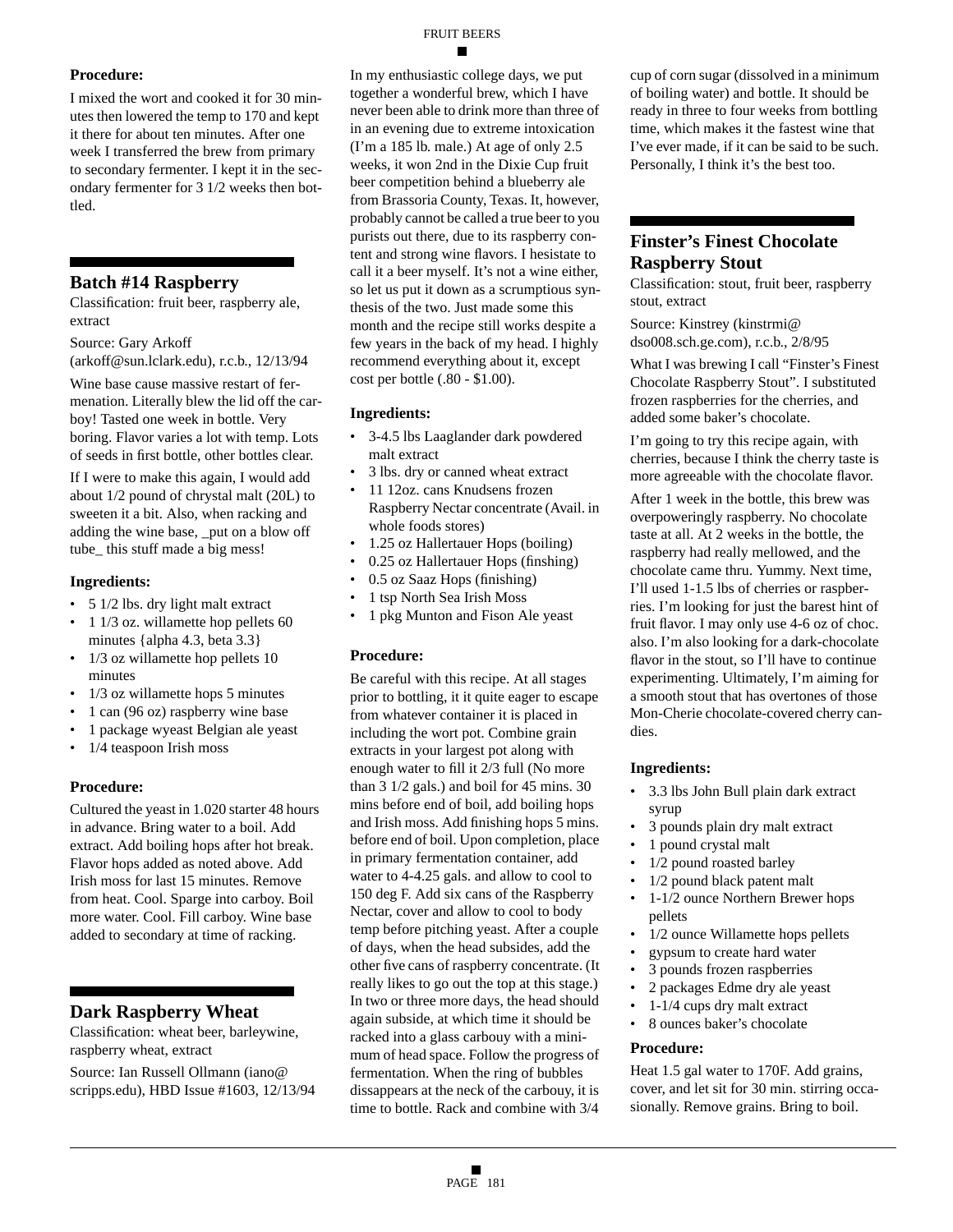Add gypsum, malt extracts, NB hops, chocolate, and boil for 60 min. Turn off heat. Add raspberries to hot wort (be careful of splashing). Cover, and let sit for 13 min. Add Willamette hops. Cover, and let sit for 2 min. Cool wort. Dump entire mess into primary, aerate, and pitch yeast (I rehydrated it while waiting for the rasp. to steep in wort).

4-5 days in primary. Rack \*very carefully\* into secondary, to avoid racking fruit particles. 10-14 days in secondary (I went 14).

#### **Specifics:**

- O.G.: 1056
- FG.: 1018

## **Free Time Raspberry Brew**

Classification: fruit beer, raspberry ale, extract

Source: Stephen McDonald (smmcdona@ watserv1.uwaterloo.ca), r.c.b., 1/8/95

I made a raspberry lambic and it turned out great! In fact I enjoyed the first bottle today. It turned out better than possibly imagined: nice carbonation, subtle yet distinct raspberry taste and a very unique colour.

#### **Ingredients:**

- .53 kg Dried malt extract
- 1 kg Plain light malt extract
- .47 kg Dextrose
- 5 cans Welch's Frozen conc. raspberry cocktail (341 ml cans)
- 1.5 oz Tettnanger Hops (boiling)
- .5 oz Tettnanger Hops (finishing, 1 min.)
- 1 pck Coopers Brewery Pure Brewers Yeast

#### **Procedure:**

Boil wort for one hour. Sparge into glass carboy, then add raspberry conc. and water. Starting SG: 1.049. Wait. Bottle. Wait. Enjoy. The brew is named "FREE TIME" because it was brewed on Oct. 29, 1994, the end of day-light savings time.

#### **Specifics:**

• O.G.: 1.049

## **Bronx Cheer**

Classification: pale ale, fruit beer, raspberry ale, partial mash

Source: David Draper (Dave in Sydney) (david.draper@mq.edu.au), r.c.b., 3/10/95

Was fully drinkable in 2 weeks, and have just one bottle left after two months. This beer got very good reviews from friends, but those who had never heard of the concept of a fruit beer (there are many down here) were not impressed. One labmate pronounced it "pathetic". He of course is an unsophisticated philistine though, so I don't mind :-}.

#### **Ingredients: (22 litres, 5.8 US gallons)**

- 2.5 kg (5.5 lb) pale malt
- 1 kg (2.2 lb) light extract syrup (I use Cooper's)
- 100 gr (3.5 oz) 80L crystal
- 100 gr (3.5 oz) amber malt
- $500$  gr  $(1.1$  lb) wheat malt
- 150 gr (5.3 oz) flaked barley
- 25 gr (0.9 oz) 7.1%AA Willamette flowers 60 min
- 20 gr  $(0.7 \text{ oz})$  4.3% AA Styrian Goldings flowers 2 min
- 600 gr (1.3 lb) frozen raspberries
- gelatin finings
- Wyeast 1028

#### **Procedure:**

Protein rest at 50C (122F) for 30 min, main mash at 68C (154F) for 90 min, mashout at 77C (170F) for 10 min, sparge to recover about 15 litres (about 4 US gal).

Boil 60 min total. At end of boil, stir in 600 gr (1.3 lb) frozen raspberries and let steep for 30 to 45 min. Chill, put in fermenter, top up to final volume, pitch yeast. I use Wyeast 1028 for this, the slight woodiness really complements the mild fruit flavors.

OG about 1050, FG about 1014 for ABV about 4.8%. Add gelatin finings at racking if you like, to reduce pectin haze. Primed at bottling with 6.3 g dextrose/glucose/corn sugar per litre (about 0.8 oz per US gal) of beer.

## **Pyramid Apricot Ale**

Classification: apricot ale, fruit beer, extract, Pyramid Apricot Ale

Source: Michael Lloyd (mlloyd@ cuix2.pscu.com), HBD #1690, 3/27/95

I recently attempted to clone Pyramid Apricot Ale.

I just sampled my first bottle. I was disappointed at the relative lack of apricot character. By the way, I used the 'standard' apricot essence that I bought from HopTech but is readily available from a number of different vendors. I tried a side by side comparison with a bottle of Pyramid and noted that the commercial ale had a more pronounced apricot character. Now, I am not looking to make apricot nectar, but I would have hoped for more apricot flavor.

#### **Ingredients:**

- 4 lbs. Alexander wheat extract
- 1.4 lbs. Alexander wheat kicker
- 4 oz. malto-dextrin
- 14 IBU domestic Hallertauer (60 minute boil)
- Wyeast # 1056 liquid yeast
- 3/4 cup corn sugar
- 4 oz. apricot essence added to bottling bucket

#### **Specifics:**

- OG 1038
- FG 1010
- Bottled 2/27/95

## **Cherry Fever Stout**

Classification: stout, fruit beer, cherry stout, extract

Source: Fishstix (eagle2@epix.net), r.c.b., 4/3/95

Here is a great fruit beer recipe! This recipe is designed for the intermediate brewer.

- 3.3 lbs. John Bull plain dark malt extract syrup
- 2 1/2 lbs. Premier Malt hopped flavored light malt extract syrup
- 1 1/2 lbs. plian dark dried malt extract
- 1 lbs. crystal malt
- 1/2 lbs. roasted barley
- 1/2 lbs. black patent malt
- 1 1/2 oz. Northern Brewer hops (boiling): 13 HBU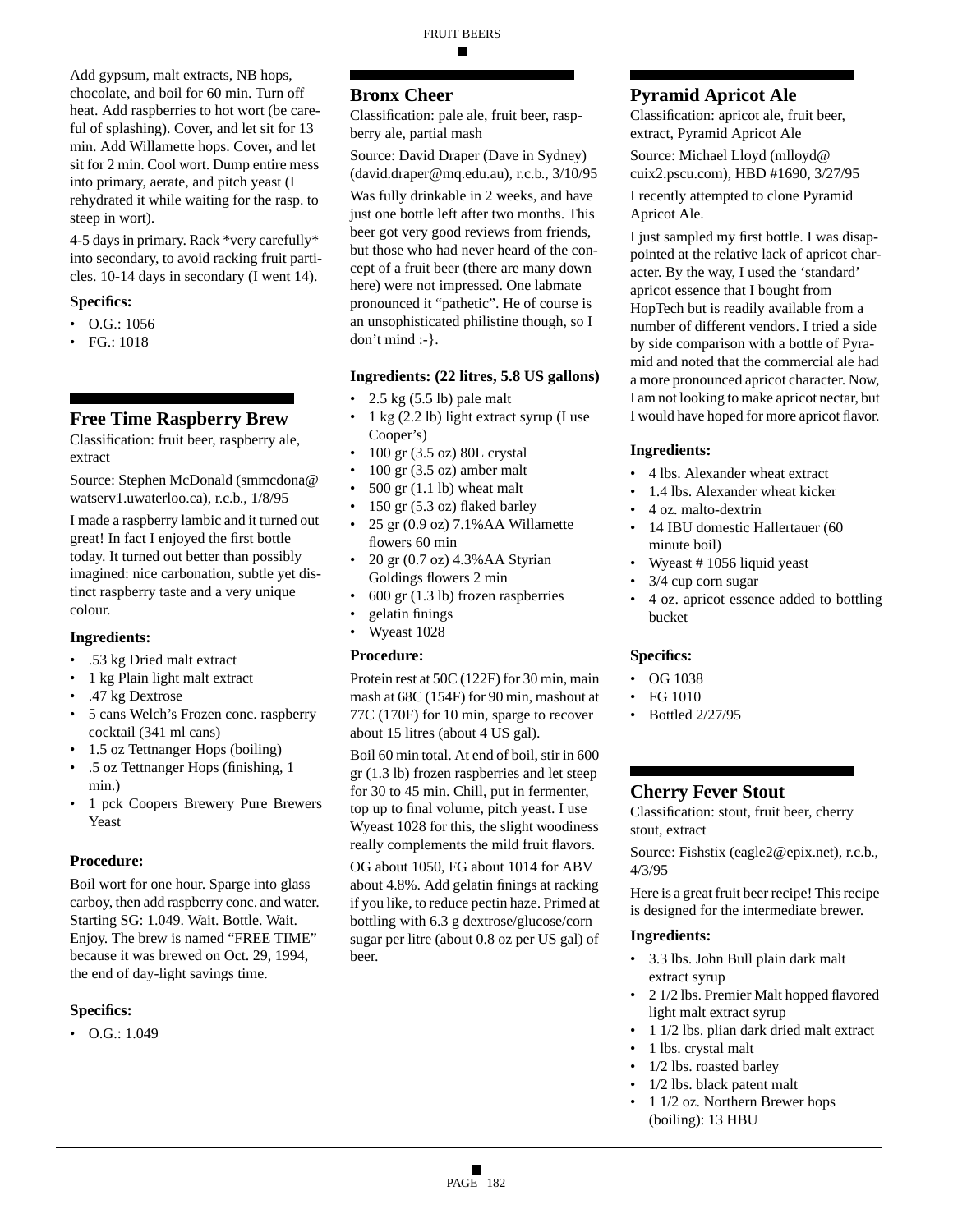FRUIT BEERS

- 1/2 oz. Willamette hops (finishing)
- 8 tsp. gypsum
- 3 lbs. sour cherries
- 2 lbs. choke cherries or substitute with 2 lbs. more sour cherries
- 1-2 pkgs. ale yeast
- $\bullet$  3/4 c. corn sugar or 1 1/4 c. dried malt extract (for bottling)

#### **Procedure:**

Add the crushed roasted barley, crystal and black patent malts to 1 1/2 gallons of cold water and bring to a boil. When boiling commences, remove the spent grains and add the malt extracts, gypsum and boiling hops and continue to boil for 60 minutes. Add the 5 lbs. of crushed cherries (pits and all) to the hot boiling wort. Turn off heat and let the wort steep for 15 minutes (at temperatures between 160-180 degrees F{71-88 C} in order to pasturize the cherries. Do not boil. Add the finishing hops 2 minutes before you pour the entire contents into a plastic primary fermenter and cold water. Pitch yeast when cool. After 4-5 days of primary fermentation, rack the fermenting beer into a secondary fermenter. Secondary fermentation should last about 10-14 days longer. Bottle when fermentation is complete.

#### **Specifics:**

- OG: 1064-1068 (16-17)
- FG:  $1018-1026$  (4.5-6.5)

## **Mr. Radz Raspberry Wheat**

Classification: wheat beer, raspberry wheat, raspberry ale, extract

Source: Mr. Rad (gustav@enet.net), r.c.b., 4/4/95

I bottled just the other day and the little bit I drank off the siphon was GREAT. add priming sugar, of course. Have done a few fruit beers, but this recipe is my latest and probably the best yet. For an ale, I would simply switch out the wheat extract for light or amber extract and used crushed crystal rather than wheat! The hops dont matter that much since I am assuming u are going for the fruit rather than a hop taste. I wanted to use WYeast Bavarian Wheat, but was out of it at the time. I like Edme dry yeast for a generic and it did its job quite well from what I can tell.

## **Ingredients:**

- 3 lbs dried wheat malt extract
- 2 lbs laaglander extra light malt extract
- Malto-dextrin at beginning of boil
- 1 lb wheat
- 4oz raspberry extract added at end of boil
- 1 oz hallertau 45 mins
- 1 oz cascade 15 mins
- irish moss 15 mins
- Edme Ale Yeast

## **Raspberry Pilsner**

Classification: fruit beer, lager, raspberry beer, pilsner, extract

Source: Ian M. Hall-Beyer

(manuka@fwb.gulf.net), r.c.b., 5/3/95

I've made a raspberry from canned & hopped malt (kit) with amazing results... Here's my recipe..

#### **Ingredients:**

- 2 cans Ironmaster european pilsner
- 3-5 lbs raspberries (fresh or frozen, be sure to sterilize\*)
- 2-4 lbs blackberries (")
- your choice of yeast
- DME to bring OG to 1.048
- 1 tsp yeast nutrient

#### **Procedure:**

That's the basic recipe.. experiment with it a bit... I throw the berries on top of the wort in primary,and let the primary go until they have leeched all their color out. At that point, I rack to secondary and let it all settle (use finings if you feel the need, I didn't). By the time it's done, you have a beautiful red brew that is then kegged, conditioned, and aged for 3 months in the fridge. If you sterilised the berries right, there's not a trace of haze or cloudiness. It's almost like a raspberry champagne, and a great dessert beer. The initial taste is beery, and then a lingering fruity aftertaste. I used the pilsner kit for its relatively low hop content, allowing the fruitiness to come out a little more.

(\*) Sterilising the berries Because the berries are susceptible to wild yeast on the canes, it is advisable to sterilise the berries by heating them in water to a point a little below 85 degrees centigrade. (adding some dextrose to the water will start leeching out the flavor and color). Any higer, and you will release some pectin into the solution,

which will cloud the beer (not critical, it just doens't look as cool as it does when it's crystal clear and bubbling).

#### **Specifics:**

• OG: 1048

## **Raspberry Wheat**

Classification: wheat beer, weizen, raspberry wheat, extract

Source: Tony Giaccone (tman@jagunet. com), r.c.b., 5/4/95

#### **Ingredients:**

- 3.3 Kg, Ireks weizen
- 1 1/4 lbs Bavarian Wheat
- 1 oz. Tettinger Hops for 20 min boil
- 1 Pkg WYeast Saaz Ale
- 5 lbs Frozen Raspberries

#### **Procedure:**

The OG was 36, and the carboy just finished a rather vigorous 3 day fermentation with the first blow-by out of my 7 Gal Carboy.

After 5 days, rack and add raspberries.

To prepare the raspberries blend them frozen and then nuke them until room temprature (which should sterilize them). Place into secondary carboy and rack into the carboy. One week in secondary, then into the bottles.

## **Butternut Porter**

Classification: squash beer, butternut squash, pumpkin ale, porter, partial-mash

Source: Bill Shirley

(Shirley\_Bill@pcp.ca), r.c.b., 4/8/95

When you want to make a pumkin ale and procrastination gets the best of you,... you make squash beer. (No fresh pumkin left in the stores).

Well, this stuff is definately yummy. I bottled some of it, but after sitting unattended in the secondary for over a month, the yeast was a bit settled, and I underprimmed a bit. Most, though, is in the keg, and like I said, yummy. It has great head retention (the squash?), and a very creamy head, it is very sweet, but nicely chocolatty. I could stand more hops, but I think it's good as it is.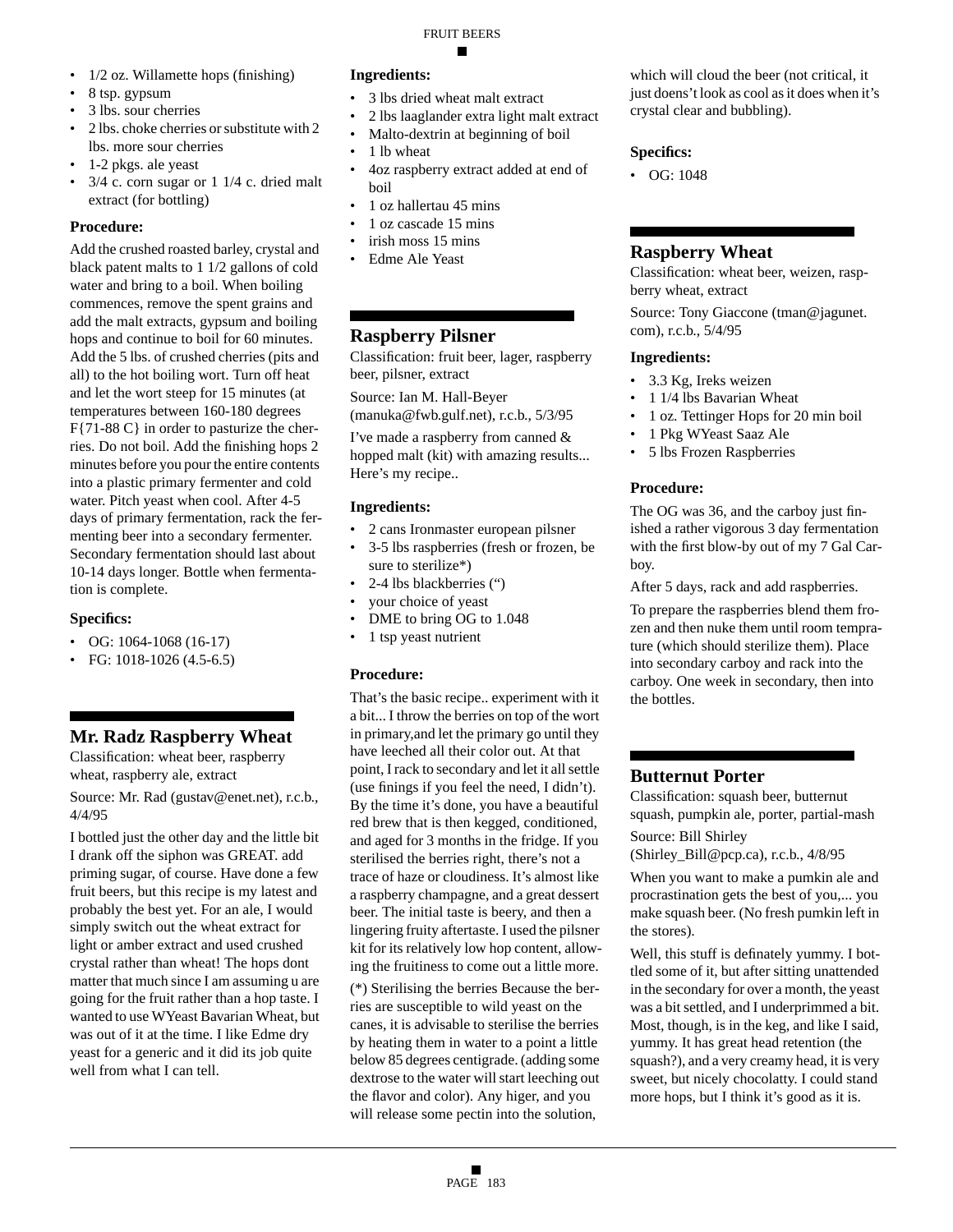Sorry for the mix of Standard/Metric, but that's what happens when a US brewer moves to Canada. Sorry, no SGs, either. I'm a bit lazy.

#### **Ingredients:**

- 1 butternut squash  $(2 \text{ kg})$
- 1/2 lb chocolate malt
- 1 lb caramel malt (high L)
- 3 lb 2-row pale malt
- 2 kg pale extract
- 1 oz Goldings (60 mins)
- 1 oz Fuggles (45 mins)
- 1/2 oz Goldings (30 mins)
- $1/2$  oz Goldings (15 mins)
- 1 pkg 1056 Wyeast American Ale
- 2.5 tbsp gypsum

#### **Procedure:**

Cut quash into pieces, bake 30 mins at 375F. This is a bit difficult, as butternut is one tough squash! Put pieces into blender with enough water to make it chop up nice.

All grains crushed together: 4.5 quarts water, mash all grains and squash: took blended squash (which had some water) and water to 138F,: then added grains:

mashed in at 128F,: brought down to 125F, and covered for >30 mins: raised to 155F, was at 158F after 15 mins, 150 at 60 mins,: mashed more than 90 mins

Because of the squash, I extended the mash times a bit.

## **Pumpkin Dunkel Weizenbock**

Classification: pumpkin beer, wheat beer, weizenbock, partial mash

Source: Sandra Cockerham, (COCKER-HAM\_SANDRA\_L@Lilly.com), HBD Issue 1750, June 6, 1995

In the future I want to repeat this recipe with either wheat dry malt extract or do an all grain batch.

#### **Ingredients: (for 3.75 gallons)**

- 3# Belgian Pale
- .5 # Belgian Aromatic
- .5 # Wheat flakes
- 4 oz. ea (Choc. Malt, carapils, caravienne)
- 6 oz. 10 lv crystal
- 3 oz. 60 lv crystal
- 6 oz. Belgian munich malt
- 3.3# Premier Wheat Kit (last 40 min)
- 1 oz. Saaz (60 min)

## FRUIT BEERS

- .5 oz. Hershbrucker (30 min)
- .5 oz. Tettnang (0 min)
- .5 oz. malto-dextrin powder (10 min)
- .25 oz. irish moss flakes (15 min)
- William's weizen yeast

#### **Procedure:**

Mash for 2 hr @ 155F , 1 tsp gypsum added to mash water. Add a couple gallons of foundation in the bottom of Gott mash-tun. Then add grains. Add 2 cans of 29 oz size pure pumpkin (the grain helps strain out the goo, I DON'T stir the mash). A colander trimmed-to-fit used as a false bottom in the Gott.

Sparge until runs off clear (collected a bit over 4 gal) Did a 60 min boil.

Chill and siphon into 5 gal carboy. Pitch William's weizen yeast.

1/25/94 O.G. 1.075 racked to 2nd on 2/5/94 bottled with 2/3 cup corn sugar per 3.5 gal. 3/9/94 F.G. 1.028

#### **Specifics:**

- OG: 1075
- FG 1028

## **Raspberry Catastrophe**

Classification: fruit beer, raspberry beer, extract

Source: Eric Hale (EricHale@aol.com) or (Eric.R.Hale@naperville.nalco.infonet.com), HBD Issue 1749, June 5, 1995

This is my wife's favorite beer of all time. It is also the first fruit beer I ever made. If it's your first, learn from my mistake. The basis for this is just a simple Pale Ale and add some fruit. Here's my recipe for Raspberry Catastrophe (I'll explain the name below). I'm an extract brewer and proud of it. I can make some pretty good beer and I don't have the time for all grain.

I made a big mistake. My normal primary/ bottling-bucket was in use, so I used a 5 gallon carboy as my primary. BIG MIS-TAKE. At least I was smart enough to use a blow off tube. The stuff chugged along nicely for a couple of days and then in about two days... Kablooey! Raspberries everywhere. I mean everywhere! I swore someone tipped over the fermenter and didn't bother to clean-up. I guess the sugars in the fruit took a few days to complex into something the yeast REALLY liked to eat. There was about 1.5 gallons of beer and

raspberries on the floor and walls. I panicked, breaking the first rule of brewing: RDWHAHB. Once some brewing compatriots got me to relax. I immediately fitted the carboy with an airlock, boiled 0.5 lb of Laaglander DME (because I had it hanging around) in 1.5 gallons of water, cooled it, and added it to the brew.

My wife says it is the best beer I ever made. When I offered the beer to brewing gentiles, and told them what happened to the brew, they were skeptical. I said it's not like I scraped the raspberries off the floor and back into the beer. I was thinking of it. Raspberries are expensive when you buy them in November. Everything turned out fine. There was a slight wine quality to beer. Just a little tart. The longer it sat in the bottle the better the head and carbonation. If you can stand to wait about four weeks, it's great. A friend told me he had been saving a bottle and opened it last week (about 6 months in the bottle) and it was great.

I'll be making it again when the berry prices come down later this season. Let me know how yours turns out.

#### **Ingredients:**

- 1.5 kg Premier Reserve Gold Unhopped Ale Extract
- 1.5 lb Muntons Plain Light DME
- (0.5 lb Laaglander DME see comments)
- 1.0 oz bittering Mt. Hood hop pellets (3.6% alpha acid)
- 1.0 oz flavoring Fuggle hop pellets (3.6% alpha acid)
- 6 x 12 oz Frozen Raspberries
- 0.75 oz Fresh Raspberries
- Wyeast American Ale (No. 1056)
- 0.5 cup Priming sugar

#### **Procedure:**

Boil 2.5 gallons of water with Extract, DME, and bittering hops for 60 minutes. Add flavoring hops at 10 minutes before the end of the boil.

Cool to almost pitching temperature. Add wort and frozen raspberries to AT LEAST a six (6) gallon primary fermenter. Add another ~2.5 gallons (to make five gallons total). Aerate (I put on lid and shake) and pitch yeast. Fit primary with a blow off tube, NOT AN AIR-LOCK. Primary for two (2) weeks (some place where you don't care if it might erupt and check it daily), secondary for two (2) weeks, prime then bottle and drink in another two weeks.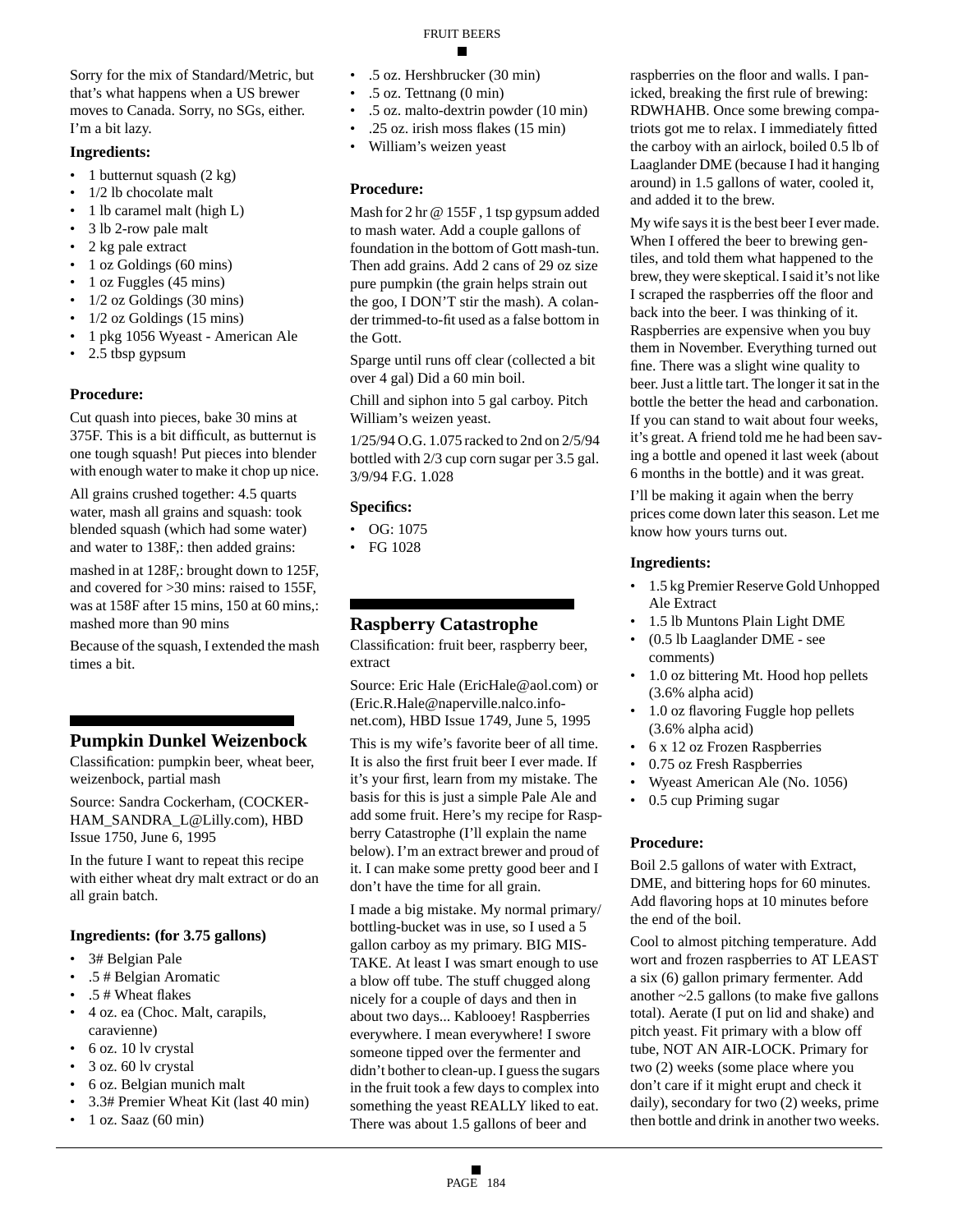## **Pumpkin Ale**

Classification: pumpkin ale, all-grain Source: Jim Starks (jstarks@ssnet.com), r.c.b., 9/18/95

Yesterday, I brewed my first all-grain batch and I thought I'd post my impressions in case anyone is thinking about trying it. I'm brewing a Pumpkin Ale for a Halloween Party, so I wanted to brew something palatable for the budmilloors drinkers, although my tastes tend toward darker, richer beers.

My comments: Took a lot of effort to keep all that water heating (I used the amounts suggested in TNCJHB) for the six hours or so the whole process took. Next time, I'm going to keep another cooler handy with boiled water and may raise my water heater temperature so that it takes less time to boil. I'm also amazed at all the crud/trub whatever.

I wound up with five and a half gallons in primary, but I must have two and a half gallons of sediment and it hasn't even started fermenting yet! I'm hoping the trub compacts a little bit more before I rack to secondary. I never had this much trub before, even on partial mash batches. I'm planning on adding Pumpkin Pie Spice (don't know how much yet) and hops when I rack to secondary on Friday night. I'll leave it all in secondary another 10 days or so and bottle. This was certainly a fun experience, but very time consuming. Anybody have any comments? Anyone have any idea if I'll get anything approaching five gallons when I'm done? Does this seem pretty par for the course for the first time? Any comments on the recipe? I'm thinking 60L crystal was too dark...maybe 40L would have been better?

#### **Ingredients:**

- 8# 2-row English Pale Ale Malt
- 1# 60L Crystal Malt
- 2 cans (20 oz?) of Libbys Pumpkin (no preservatives, just Pumpkin)
- 2 oz Cascade hops (60 minute boil)
- 1 oz Hallertauer hops (dry hop in secondary)
- Wyeast Liquid American Ale yeast

#### **Procedure:**

Through some lengthy discussions with the proprietor my my brew shop, I decided that I would use an infusion mash (a - because it was my first all-grain batch and b - he said the malt was highly modified and

didn't need a step mash). I decided to reach a mash temperature of 155. Papazian said 16-18 degree temperature loss, so I got my water to 173 degrees and mixed it in a picnic cooler only to find that the temp came in at 145F! I spent the next 15 minutes or so, boiling more water and heating small amounts of the mash on the stove, so I could get starch conversion. After another 45 minutes I had full conversion, as per the iodine test and started sparging in a double bucket lauter tun system. I mixed the pumpkin in at this point, hoping the grain bed would filter out any pumpkin gook so I wouldnt wind up with a lot of pumpkin gook in the bottom of my fermenter. I sparged real slow, took me about 75 minutes. I went from there to boil, and I added all two ounces of cascade hops in the boil (advice from my brew shop owner). I kept the wort at a rapid boil for 60 minutes. I cooled using tubing submerged in iced water and siphoned into my fermenter. When the temp dropped to 80F, I pitched the yeast, hooked in my blow off tube and had a bottle of homebrew. My SG was 1.048 right about where I wanted it.

#### **Specifics:**

• OG: 1048

## **Spiced Pumpkin Ale**

Classification: pumpkin ale, all-grain Source: Mike Clarke, MClarke950@ aol.com, HBD Issue #1818, 8/30/95

The majority of the taste/aroma came from the ginger. The spices really came through. The hops and malt were balanced and neither dominated. The pumpkin showed up in the color, a nice orangish/ brown. I didn't get much taste though. It was my wife's favorite beer, it was also the hit of the Christmas party. Good Luck I hope this helps.

## **Ingredients: (5 gallons)**

- 7.50 pounds Maris Otter 2 Row malt
- 0.50 pound Crystal Malt L40
- 3 oz. chocolate malt
- 0.5 pound wheat malt (HMD Belgian)
- 1 pound pumpkin flesh
- 2 ounces Hallertauer (3.2 % alpha, boil 60 minutes)
- 2 inches cinammon stick, boil 30 minutes
- 1.5 gram ground mace, boil 15 minutes
- 1.5 gram gound nutmet, boil 15 minutes
- 1 gram ground ginger, boil 15 minutes
- Wyeast American ale yeast
- 6 grams cinnamon chips (dry spice)
- 3 grams nutmegs (dry spice)
- 2 grams ground mace (dry spice)
- 3 grams sliced ginger root
- 0.5 gram ground cloves

#### **Procedure:**

Steam Pumpkin for 10 to 15 minutes or until tender, add to mash in progress.

Single Step Mash at @ 152F until conversion is reached. Mash for 1.5 hours.

I used fresh pumpkin, but canned pumpkin should work. Cut into 1/2 inch to 1 inch cubes. If its soft you can probably omit the steaming part. For the Dry spice additions, I boiled a cup of water, then added the spices (inside a hop bag). I let it steep for a couple minutes, then transferred the whole shebang to the fermenter. I racked it again a couple of days later.

## **Michael's Raspberry Ale**

Classification: fruit beer, raspberry ale, extract

Source: Michael Minter (minter@ lsil.com), r.c.b., October 4, 1995

I made a very nice Raspberry Ale this summer that got raves from all my friends. Give it a try.

#### **Ingredients:**

- 6.6lb Light Malt Extract (John Bull unhopped)
- 0.5lb British crystal Malt (cracked)
- 3 oz Hallertau hop pellets (3.1% Alpha)
- 1 tsp Irish Moss
- 5-12oz boxes of frozen Raspberries
- Wyeast 1098 English Ale liquid yeast

#### **Procedure:**

Steep cracked crystal malt in your brew pot with 1-2 gals water coming to a boil. Remove crystal at 170 F. Bring to rolling boil and added malt extract. Boil for 15min and then add 2.5oz Hallertau hops in a hop bag. Boil for 45 more minutes and add Irish Moss, 0.5oz Hallertau hops for aroma to hop bag and the frozen Raspberries (previously rinsed and drained). Leave on heat for 5 more minutes. Turn off heat, remove hop bag and let stand for 10 more minutes. Cool, top off to 5 gals and pitch yeast. Be sure to leave the raspberries in the wort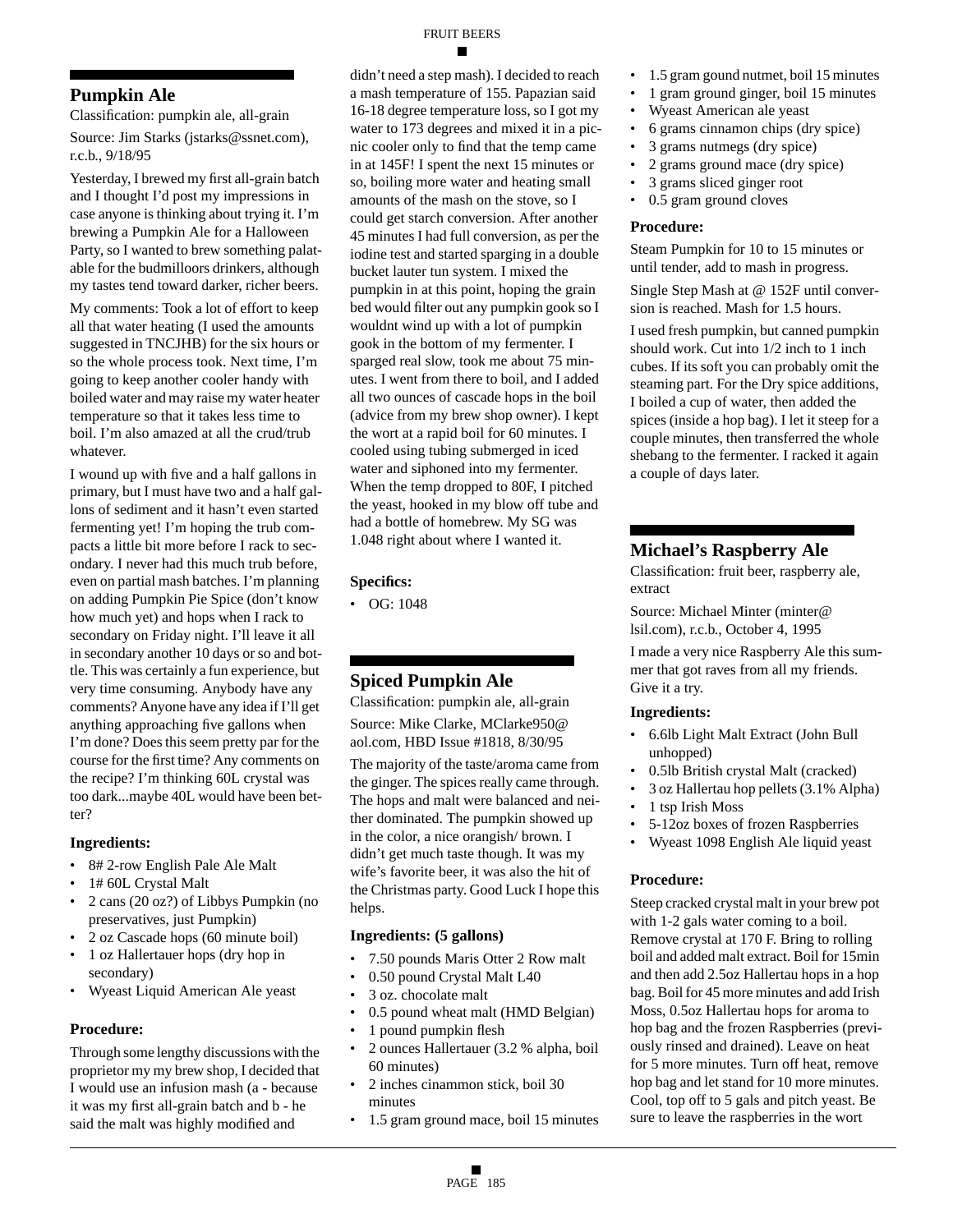during the primary ferment. Transfer to a secondary after 2-3 days and leave the raspberries behind.

#### **Specifics:**

• FG: 1.014

#### **Framboise a la Palme**

Classification: fruit beer, raspberry ale, extract

Source: Andrew J. Milan (ajmilan@msmacab.remnet.ab.com), r.c.b., October 4, 1995

#### **Ingredients: (for 5 gallons)**

- 6# Dutch Light Liquid Malt Extract
- 1/4# Crystal Malt (40L)
- 1/4# Belgian Malt (120L)
- 1 Oz. Hallertaur Boiling Hops (Pellets)
- 1/2 Oz. Saaz Hops (Pellets)
- 1/2 Oz. Saaz Finishing Hops (Pellets)
- YeastLabs #A08 Belgian Ale Liquid Yeast
- 8.5 pounds fresh-frozen raspberries

#### **Procedure:**

Yeast Procedure: On 10/28/94, approx. five tablespoons of DME and two cups of water was boiled for two minutes. This hot mixture was then poured through a hot funnel into a hot bottle, capped with an airlock (minus the water, but stuffed with a cotton ball), and allowed to cool to room temperature. Meanwhile, the liquid yeast was removed from the refrigerator and allowed to warm to room temperature.

Wort Procedure: 11/01/94: Started with 1- 1/2 gallons of water and crystal malt (in a grain bag) and brought to boil. Removed grain, added liquid extract and boiling hops (in hops bag). Boiled for 45 minutes. Added 1/2 oz. of Saaz hops and continued boil for five minutes. Removed brew pot from heat and added finishing hops for two minutes. Removed all hops. Cooled wort in ice bath. Added to four gallons of cool water in five gallon carboy.

Fermentation Procedure: 11/01/94: Took O.G.. Pitched yeast at 64 degrees F. Blowoff tube fitted to carboy. 11/03/94: Blowoff tube removed and airlock added. 11/24/94: Primary fermentation done. Transferred to bottling bucket, added 8.5 lbs. of thawed, fresh-frozen (no sugar added) raspberries for secondary fermentation. Covered

bucket with matching lid (sealed, but not airtight).

Bottling Procedure: 12/01/94: Bottled with 3/4 cup corn sugar. Beautiful golden reddish color! Fermentation completely stopped before bottling. Used 26 - 22 oz. 3bomber2 bottles. Bottle conditioned for four weeks before trying a bottle (I don't know how I held out that long!) What aroma! What color! What taste!

## **Cranberry Wheat**

Classification: fruit beer, cranberry beer, all-grain, holiday beer, christmas ale

Source: Russ Brodeur (r-brodeur@

ds.mc.ti.com), r.c.b. October 2, 1995

I have made a cranberry wheat for the holidays the past two seasons.

BIG cranberry aroma with this recipe.

I used Edme Ale yeast, but Wit or Lambic strains would lend more "character", I think.

#### **Ingredients:**

- 9# Schreier 2-row malt
- 9# dWC Wheat malt
- ~20 IBU's kettle hops (I used 1.35 oz Perle @ 7.5% alpha)
- Edme ale yeast
- 12 pounds cranberries

#### **Procedure:**

\*No\* finishing hops (want to taste the cranberries) Mash at 124 F/30 min, 145-50 F/30 min, 158-60 F/30 min.

Added 12# of chopped cranberries after krauesen fell. \*\*note, a cheesecloth bag with some sort of weighting would be advisable to \*\*keep the berry pieces from floating up & out of the liquid.

Fermented another 2 wks, then secondaried 'til clear & bottled.

#### **Specifics:**

- OG: 1056 (before cranberries)
- FG: 1.015

## **Cherry Weiss et cetera**

Classification: fruit beer, cherry wheat, wheat beer, extract

Source: Jason Affourtit (affouj@rpi.edu), Homebrew Digest #1895, November 28, 1995

Just a brief note, thanks to all for advice about the cherry vanilla weiss beer, it came out great!

After 7 days conditioning - WOW!

Great stuff, i was very pleased, great pink color also!

#### **Ingredients:**

- 3.3lbs wheat liquid extract (i used  $M & F$
- 3 lbs light dme (i used wheat)
- 1 oz. 5% cascade hops
- 3 cans good quality cherry juice concentrate (unfortunately couldn't get my hands on
- cherries fresh or froz)
- american ale yeast (didn't go with the weiss yeast to reduce those normally desired esters of banana and clove wanted to preserve the cherry/vanilla aroma the best i could)

#### **Procedure:**

3 gal. boil volume.

Very rapid fermentation for 4 days, slowed \_finally\_ and racked to secondary after 8 days, left it 6 more days in carboy, great clarity! once in secondary i added 2tbs. pure vanilla extract for flavor and mostly aroma, and i tbs. cherry essence for aroma (taste was grrrreat, didn't need any more flavor, wanted better aroma).

At bottling added 8oz malto-dextrin for better head and mouth feel - was of course very dry...and priming sugar.

#### **Specifics:**

• OG: 1.054 (could be off a bit)

#### **Blackberry Porter**

Classification: porter, fruit beer, blackberry porter, extract

Source: Bryan Schwab (SCHWAB\_ BRYAN@CCMAIL.ncsc.navy.mil), 10/26/95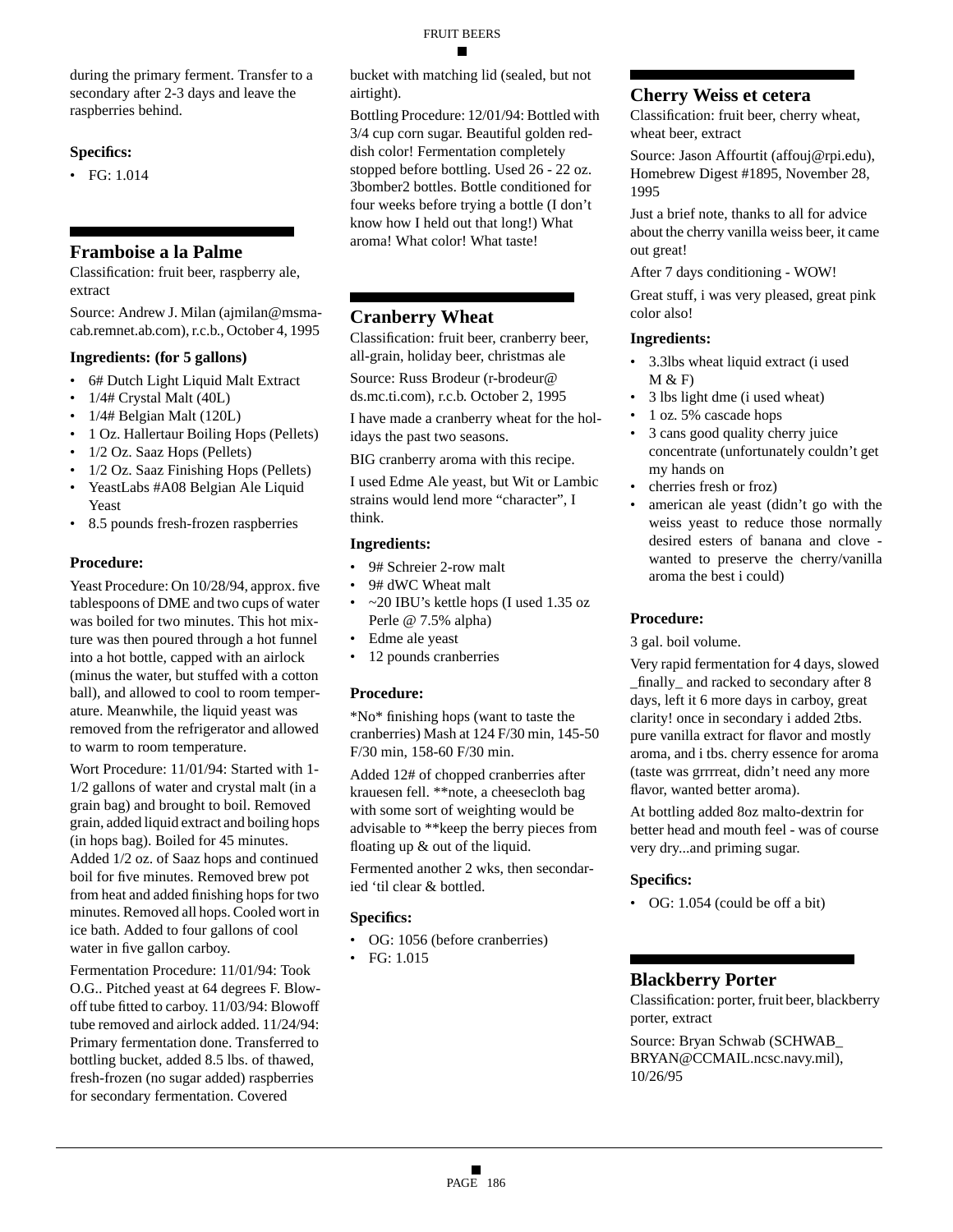Partial Grain Recipe, 3rd Place Fruit Beer 1995 Santa Rosa Brewfest, Fort Walton Beach Fl.

Next time I brew this, I would take special precautions in my racking process to get all of the fruit seed out by employing some means of filtration to the process.

#### **Ingredients:**

- 6.6 lbs Dry malt extract
- 3 cups Crystal Malt 40 L
- 3 cups Special B
- 1/2 cup Chocolate Malt
- 1 in. Brewers Licorice
- 2 tbls. Gypsum
- 8 oz. Malto Dextrin
- 2 oz Liberty Hops ( 3.5 AAU)
- 5 lbs. Frozen Thawed Blackberries ( added to the secondary)
- 2 pkgs. Muton/Fison yeast

#### **Procedure:**

Put grains in a hop sack and add to 2.5 gal of treated water with gypsum. Bring to 160 degrees and hold for 15 minutes. Sparge grains and remove, bring wort to boil, add D.M.E and licorice. Hold boil for 1 hour. Last 15 minutes of boil, add Malto-Dextrin and Liberty Hops. Rehydrate yeast, cool wort and add to enough water to your fermentation bucket to a five gallon level. After 5 days , rack to secondary which has within it the thawed frozen fruit. Leave in secondary for 15-20 days.

#### **Specifics:**

- OG: 1.076
- FG: 1.024

## **Vic's Cherry Stout**

Classification: stout, cherry stout, imperial stout, extract

Source: Vic Hlushak (vhlushak@ awinc.com), r.c.b., 12/12/95

#### **Ingredients: (5 gallons)**

- 3.00 lb. Corn Sugar
- 1.00 lb. Roast Barley
- 6.50 lb. Dark Malt Syrup Extract
- 1.00 lb. Black Patent malt
- 1.00 oz. Kent-Goldings 4.0% 60 min
- 30.0 pounds cherries
- ale yeast

#### **Procedure:**

I used 30 pounds of sour cherries. Added to water brought to boil and then removed. It turned out very nice, just tart enough.

## **Specifics:**

- OG: 1082
- FG: 1021
- Alcohol: 7.9%
- Color: 294.3 SRM
- Hops: 15.5 IBU

## **Dog Gone Bad Cherry Wheat Ale**

Classification: cherry wheat beer, wheat beer, extract, fruit beer

Source: Dave Baker (dbaker@monroe. ny.frontiercomm.net), r.c.b., 11/15/95

Here's an extract recipe I sort of did "on the fly" - and it turned out to be real good. It's my first (but not last!) stab at a cherry wheat.

This really turned out great... two weeks after bottling the brew was very cherrylike, almost too much - but after 6-8 weeks it mellowed out to a much more subtle brew. I think you'll like it.

#### **Ingredients:**

- 3 kg Ireks Weizenbier extract (hopped)
- 1/2 lb. Ireks wheat malt (grain)
- 1/2 lb. Munich malt (grain)
- 5 lb cherries (I think I used Bing)
- 2 oz. Ocean Spray Cranberry Juice **Cocktail**
- 1 oz. Hallertau alpha 2.4%
- 1 oz. Cascade alpha 4.9%
- 1 pkg #3056 Wyeast Bavarian Wheat yeast
- 3/4 cup corn sugar for bottling

#### **Procedure:**

Crack grains, bring to boil, remove @ boil add extract @ 30 min. add 1/2 oz. Cascade @ 58 minutes, add 1/2 Cascade + 1 oz. Hallertau @ 60 minutes, remove hops and turn off heat add cranberry and crushed cherries (I removed pits) steep for 20 minutes - temperature @ 170 degrees pour all of wort (including cherries) into 5 gal. fermentation bucket along with cold H20 to fill Note: don't use carboy - cherries will clog blow-off! add yeast when temperature goes below 80 degrees

I let the primary go, left cherries in for 1 week, then racked off to carboy. At two weeks, rack to bucket, boil 3/4 cup corn sugar and stir into bucket, and bottle.

## **Cherry Wheat**

Classification: cherry wheat beer, wheat beer, extract

Source: Mark Berk (mberk@tnce.com), r.c.b., 11/15/95

#### **Ingredients:**

- 6.6 pounds TRUMALT wheat extract syrup
- 3 ounces Halletau hop pellets
- 2 teaspoons Irish Moss
- 4 ounces Carlson cherry extract
- Wyeast American Ale yeast #1056

#### **Procedure:**

Add the extract and 2 ounces of Hallertau (for bittering) to 1.5 to 2 gallons of water. The TRUMALT extract comes in these wierd foil bags (3.3 pounds per bag, I used two bags). Boil for 45 minutes. Add the Irish Moss (to aid in clearing) and 1/2 ounce Hallertau (for flavor) and boil 15 minutes more. Sparge into your primary and add the yeast when under 80 degrees. I would make a yeast starter to increase your pitching rate. It's not neseccary but definetly recommended. Let ferment in primary for 7 days. Rack to secondary and let sit for 3 days. Add the remaining 1/2 ounce Hallertau pellets right into your secondary. (dry hopping). Let sit in the secondary for 7 more days. Add your cherry extract to your bottling bucket along with your normal 3/4 cup of prime sugar. Age at room temperature for 3 weeks. It will taste great after 4 or 5 weeks. One note, I used Carlson's cherry extract for the cherry flavor and aroma. I felt that 4 ounces was not enough. This stuff is so damn expensive. I would suggest using 8 ounces. I heard Hoptech makes a better concentrated cherry syrup. I also heard that you can also use 8-10 pounds of real cherries. Your supposed to freeze them until your ready to use them. Then put them in some water and heat them to 170 degrees. DON'T BOIL THEM unless you want cloudy beer. You add the cherries to your secondary 7 days before bottling.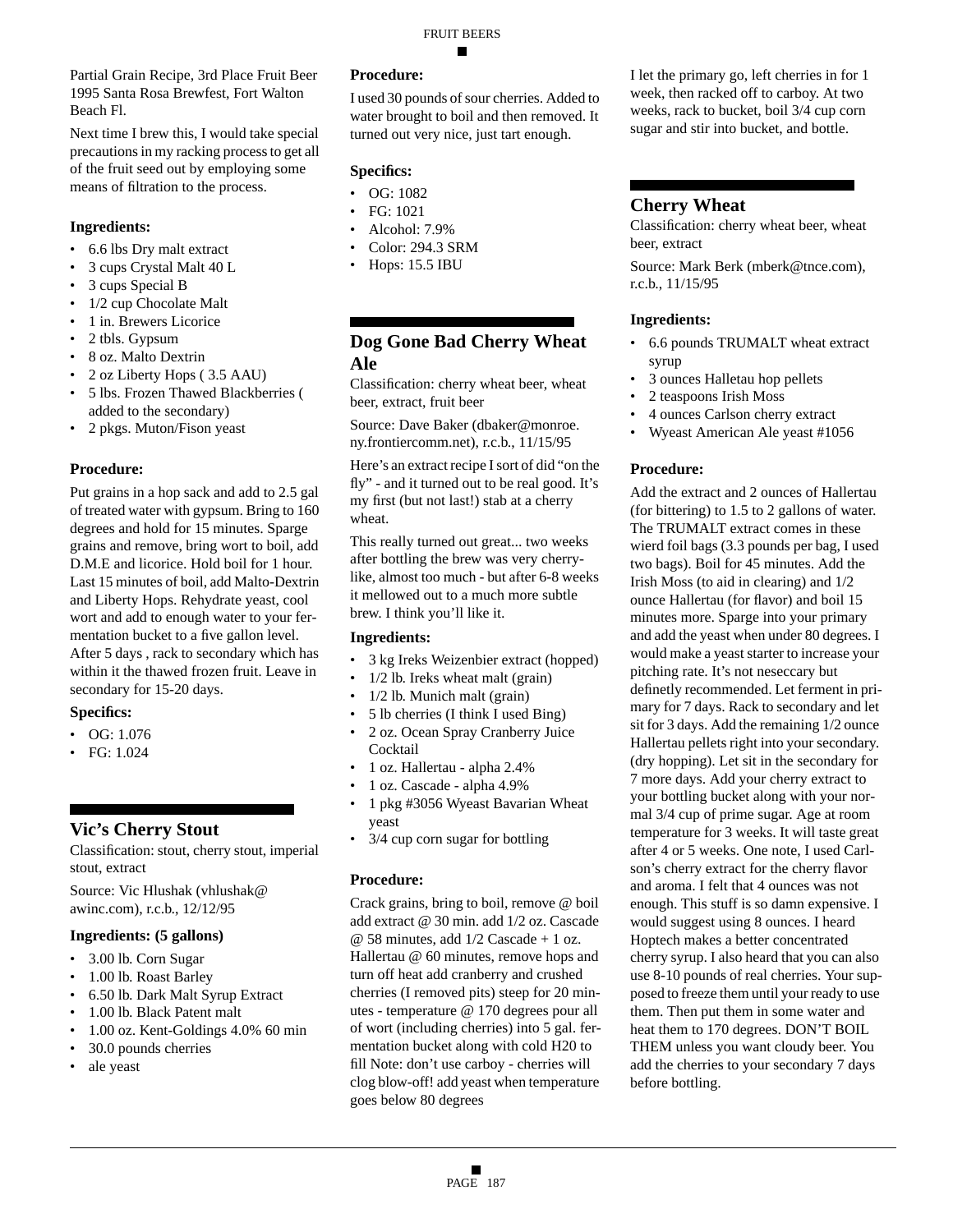**Cranberry Ale**

Classification: fruit beer, cranberry ale, extract

Source: Neil Dryden (ndryden@ unixg.ubc.ca), r.c.b., 11/18/95

I'd second this opinion. I made a cranberry ale with  $1.2 \text{ kg}$  (2x600 g) frozen cranberries that turned out well IMHO. Nice subtle cranberry flavor/tartness. The ingredients were (if memory serves since the brewbook isn't handy).

## **Ingredients:**

- 3 kg liquid pale malt extract
- 1 kg honey
- 1.5 oz Hallertauer (~4% AAU) boiling hops (60 min)
- 0.5 oz Hallertauer flavoring hops (5 min)
- 1.2 kg crushed frozen cranberries (steeped 10 min)
- Wyeast German Ale #1007

## **Procedure:**

Standard 1hr boil with 3 gal wort, cool in ice water, pour into 2.5 gal boiled, cooled water. Add yeast starter, rack after 7 days, bottle after 14 days with 3/4 cup corn sugar.

## **Potato Beer**

Classification: potato beer, vegetable beer, all-grain

Source: Mearle Gates (gototem@aol.com), r.c.b., 12/7/95

Here is my tried and true recipe for potato beer.

## **Ingredients:**

- 9 lb. Gambrinus 2-row malt
- 1/2 lb. British Munich Malt
- 8 lb. mashed potatos
- 2 lb. Vienna Malt
- 3 lb. Rice Hulls absolutely necessary (end of mash)
- 1 tbsp. Irish Moss
- 1.5 oz. Nugget Hops 1 hr. (Mine were home grown)
- 1 oz. E. Kent Goldings Hops 1/2 hr.
- 1 oz. Wild Hops 15 min. (substitute Tettnanger)
- 2 oz. Ultra Hops 5 min.
- .4 oz. Ultra Hops 1 min.
- .5 oz. E. Kent Goldings 1 min.
- ale yeast

## **Procedure:**

First, boil 8 lb. of well washed peeled potatoes until done. Throw out the boil water to get rid of dirt remnants and green skin flavors. Mash to a fine consistency adding water as necessary. Allow temperature to settle at 140 F. Add 2 oz. amylase enzyme and let sit as long as you have patience and care to monitor the temperature. This time affects to a great extent your conversion. It will become much thinner in consistency and sweeten. When you finally lose your patience (3 hrs for me) add the soup to the main mash and begin your protein rest for 1/2 hr. at 122 F. Raise temperature to 152 F and mash for 2 hrs. Mash out at168 F. Now you can add the Prerinsed rice hulls. Stir them in well, but reserve 1/2 lb. for the bottom of your lauter tun. Sparge with pH 5.7 adjusted water. Adjust pH with either lactic acid or acid blend. Boil the wort 1 1/4 hrs. Chill quickly. Divide wort into 2 carboys and allow to settle for about 2 hrs. or until the cold break is well settled. Rack the wort into clean carboys, aerate well by shaking the carboys, then pitch your yeast. Dry Munton Fison Ale yeast is excellent for this. Ferment at 68 F. When ferment is almost done, rack to secondary adding 1 tsp. of polyclar to each carboy. Allow to settle. This unfortunately is not sufficient to clarify the potato beer. After a week rack again and add 1 packet of dissolved gelatin (do not boil your gelatin) and set the carboy in as cool a place as you can find (not freezing). When clear rack into your cornelius kegs and force carbonate. And/Or bottle. Age 3 months for a very smooth mellow ale with a faint mashed potato flavor. The hops are very nice too.

#### **Specifics:**

- O.G. 1.042
- F.G. 1.015

## **Pumpkel Weizen**

Classification: wheat beer, pumpkin beer, vegetable beer, extract

Source: John Nicholas Varady (rust1d@li.com), r.c.b., 12/7/95 Mmmmm...It's good.

#### **Ingredients:**

- 6.6 lbs NW Weizen LME
- 1.4 lbs Alexander's Kicker Pale Malt
- 1.0 lb Crystal (lovi 60)
- 1.0 oz Perle 7.4 aau (boiling)
- .5 oz Tettnang 4.4 aau (finishing)
- 1 small roasted pumpkin (4 lbs for about 4.5 cups)
- Wyeast 3068 Weihenstephan Wheat

## **Procedure:**

Cut pumpkin in half, seed, and roast in oven at 375 for 1 1/2 hours. Peel away skin and food process to a pulp. Add grains to 3 qts water and bring to a boil. Strain grains, add 5 qts water and bring to a boil. Add LME, pumpkin mush, and Perle in hopbag. Boil for 20 minutes and add Tettnang in hop-bag. Boil another 15 minutes. Remove hop bags and strain wort. Add strained pumpkin material to 2 quarts of water and bring to boil. Strain this back into wort. Allow to cool and pitch yeast. Secondary in 4 days and bottle when fermentation ceases.

#### **Specifics:**

- O.G.: 1.053
- F.G.: 1.013

## **Christmas Cranberry Ale**

Classification: fruit beer, cranberry ale, holiday beer, christmas beer, extract

Source: Tracy Williamson (williata@ is.dal.ca), r.c.b., 11/24/95

After brewing six successful ales with malt extracts, I decided to try something a bit different for Christmas. I had picked about 3 cups of cranberries just outside Halifax and since I don't particularly like them on their own...

The resulting brown ale is pretty good - but I wouldn't be posting this recipe if I hadn't received some praise from fellow homebrewers. Anyway, the cranberries are definitely noticeable but not overwhelming. They lent a distinctly sharp sourness and a bit of extra sweetness. If I were to do it again I'd use a different hop and possibly in larger amounts.

- 1 & 1/2 cups crystal malt
- 6.6 lbs Armstrong Amber malt extract
- 2 oz. Hallertauer hops (pellets)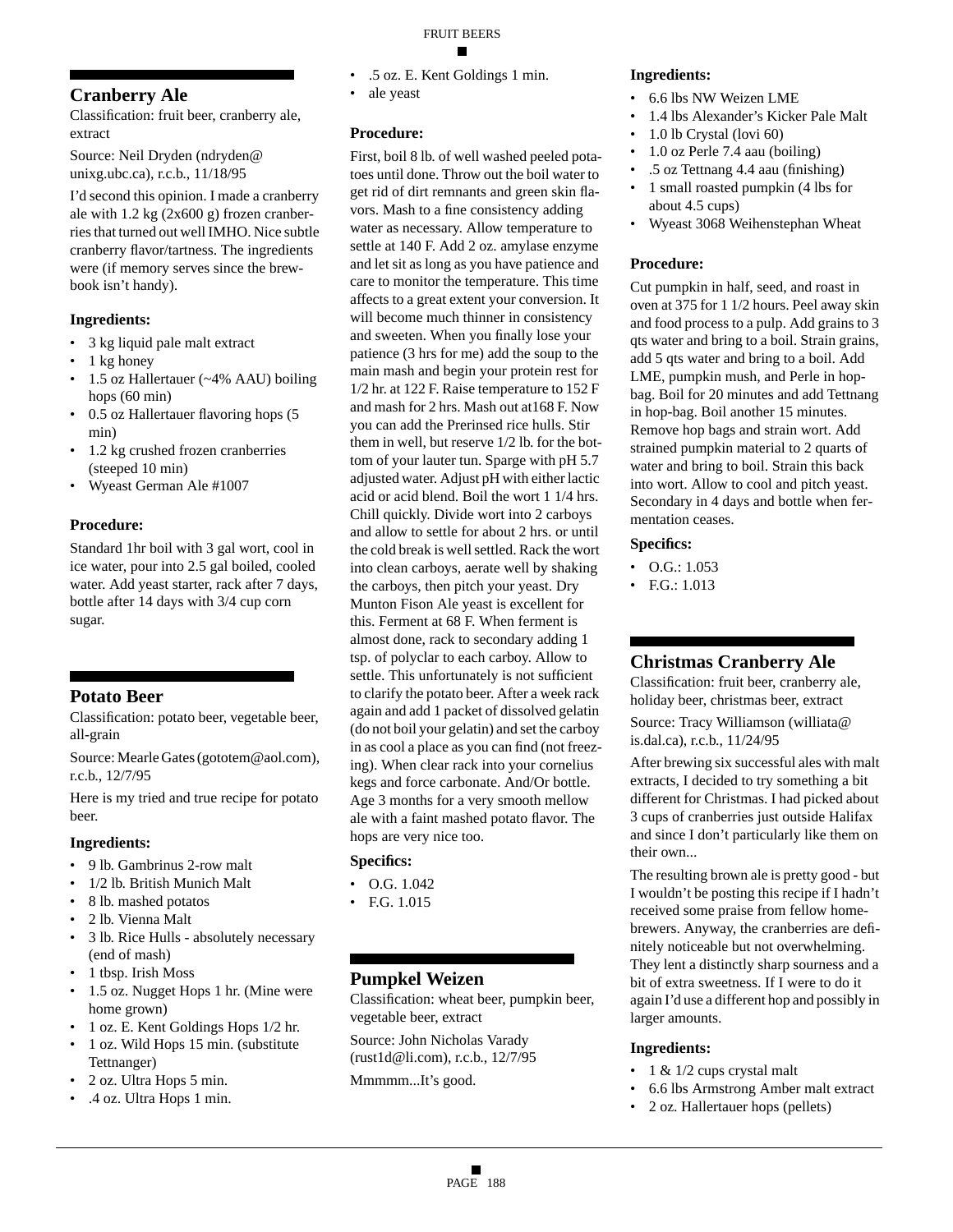- 3 cups fresh cranberries
- ale yeast
- 3/4 cup corn sugar to prime

## **Procedure:**

Brought 1 gal water to boil with crystal malt, removed crystal malt, Added amber malt, Boiled 45 min., added 1 oz. hops, boiled 15 min., added 1 oz. H-T hops, boiled 2 min.

Cooked cranberries separately, added to primary with wort and filled to 5 gal(US).

Now, I know boiling fruit releases the pectin, but I couldn't figure a way around the need to both pasteurize the berries and to break the skin. However, I can't detect any negative influences in my beer. By using a two stage fermentation, I was able to siphon off the beer and leave all the fruit pulp behind. The only thing really missing from the beer is a hop aroma - the H-T hops were just too mild for the cranberries....

## **Specifics:**

- OG: 1042
- FG: 1011

## **Strawberry (or whatever...) Wheat**

Classification: wheat beer, fruit beer, strawberry wheat beer, extract

Source: cmcgee@hom.net, HBD #1906, 12/11/95

I'm new to this list, so I thought I'd drop a recipe for a KILLER strawberry wheat beer that I've enjoyed immensely. "Fruit? In Beer? Yuck!" Well, that's what I said, too, before a friend gave me a Rasperry Wheat or ten to taste...

Scoff if you may, but this is a killer brew. I've had the best luck with strawberry wheat (and one batch in particular...!), but I've tasted a couple heavenly rasperry wheats too. Cherry wheats never seem to be too good for whatever reason. If you have good luck with a different kind of fruit, please let me know. Original credit for an earlier version of this recipe goes to Mike Raimey, Braumeister Ekstrordinar.

## **Ingredients:**

- $\cdot$  1 1/2 lbs honey
- 1 can Morgan's Wheat
- 1 1/2 lbs lt dried malt

## FRUIT BEERS

- 2 oz Tettnangers (reduce if you don't like hoppy beers)
- 2 lbs fresh or frozen berries
- Irish moss
- ale yeast

## **Procedure:**

Boil the honey, an ounce of the hops, & the Irish moss in some water 15 minutes. Add Morgan's kit malt and bring back to a boil. Add fruit. Lower heat. Steep at 150 degrees 20 minutes with the second half of the hops.

That's it! Toss in some cold water & yeast and let 'er go.

After 4 days, rack off into a secondary fermenter, leaving the fruit behind in the primary.

## **Bah Humbug Brew**

Classification: brown ale, cranberry, orange, extract

Source: Chickengrrl (smw1@axe.humboldt.edu), r.c.b, 3/15/96

I used orange peel with good results once. I would like a litte more orange, so next time I think I will add it to the beginning of the boil in a slightly lesser quantity.

Rapid start with the fermentation. Some may want more hops, I don't like my beer very bitter. This is a great winter brew and has some residual sweetness. I love it while talking in front of the fireplace. The flavour is very complex. I can taste orange and cranberry, but not sure about the spice. Good body, little head, and does well with a month or two of aging. Got great reviews from a the few that usually say,"I don't like beer very much"(referring to the garbage in the grocery store no doubt)

## **Ingredients:**

- 8# Light LME
- 2# honey
- .25# Black Patent
- 1# Crystal
- 1oz willamet Hops
- .5oz kent goldings(last 10 min boil)
- 1 pkg. EDME ale yeast
- 2 Tbsp pumpkin pie spice
- 1 can Welch's Cranberry juice concentrate
- peels from 4 oranges(without the white gunk)
- 6.5 gallons water

## **Procedure:**

Peel oranges with a Potato peeler, and set aside Add grains(in grain bag) to water and heat to 152F, steep for 15 min. Continue heat to 170F and pull out the grains. Heat to boiling, remove from heat, and add honey, LME, and Willamet hops Boil for 30 min. Add spice and orange peel At 45 min add Kent goldings hops turn off heat at 50 min and add cranberry juice conc. steep above 170F for 10 min Cool asap Ferment

## **Specifics:**

- $\bullet$  O.G.-1.062
- F.G.-1.018(I think, I forgot to write it down)

## **Cherry Wheat**

Classification: wheat beer, cherry wheat, extract

Source: Michael Ferdinando (msf2@cornell.edu), r.c.b., 11/15/95

We just made a cherry wheat beer two weeks ago. We followed an all-extract recipie from Charlie Papazian's *New Complete Joy of Home Brewing* called "Cherries in the Snow" with a little modification.

WARNING: This recipie is strictly from memory.

## **Ingredients:**

- 1 3.3-lb can of light malt extract syrup
- 3 1-lb cans of wheat malt extract syrup
- 1/2 lb crushed crystal malt
- 2 oz Hallertauer hop pellets (boiling
- 8 lbs. crushed sour cherries
- Wyeast weizenbeer yeast

## **Procedure:**

Bring three gallons of water to 160-deg F. Steep the crushed crystal malt for 45 min. Strain out. Bring to boil. Add the malt extract syrups and boiling hops. Boil 1 hour. Remove from heat. Add the crushed cherries to the hot wort and steep for 10 minutes. Pour the lot (cherries and all) into a primary fermenter and cool to yeast pitching temperatures. Add the yeast culture ans ferment 5-7 days in primary. Siphon the beer off the cherries into the secondary fermenter and let go another seven days or until fermentation is complete. Bottle with 3/4 cup of corn sugar.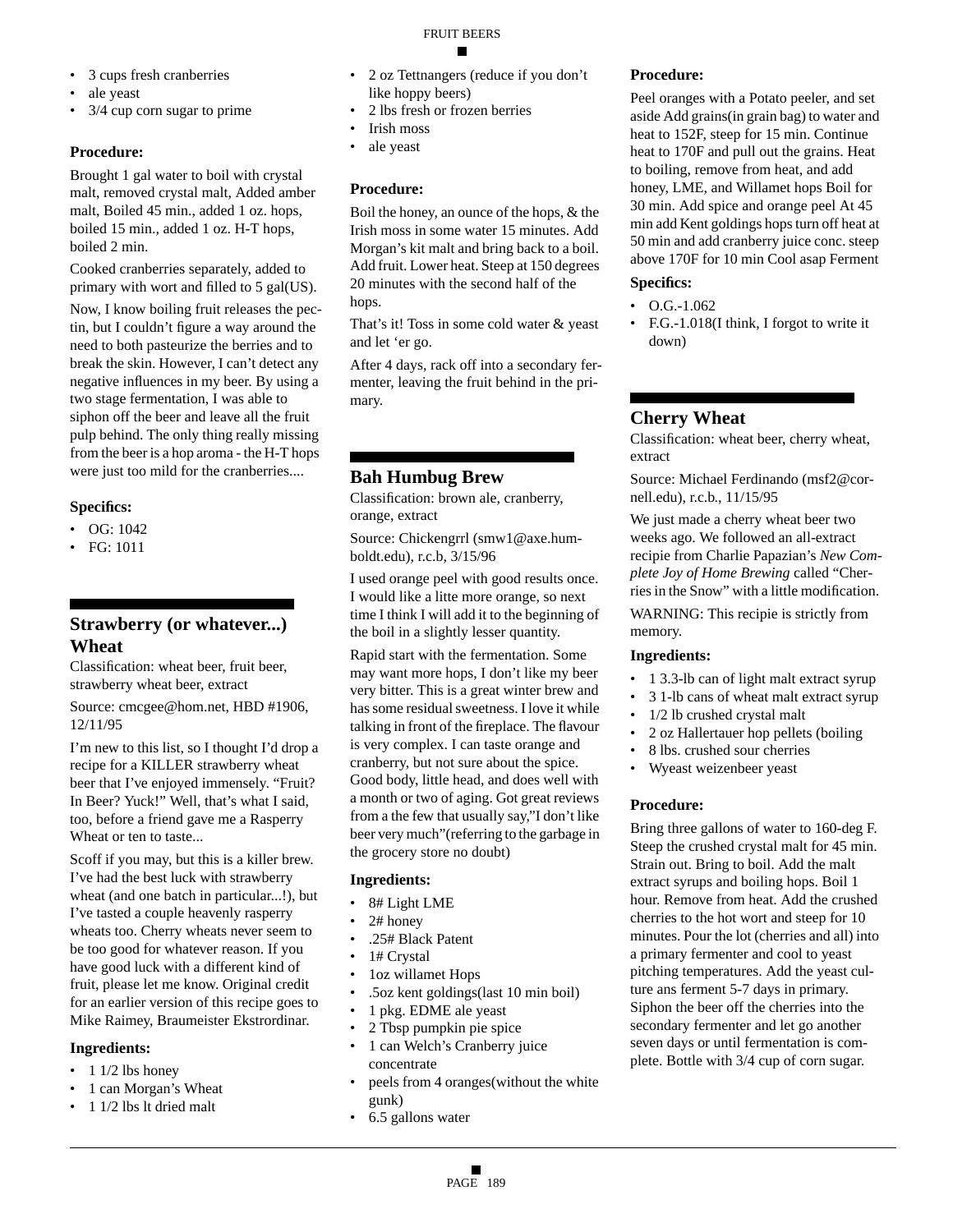## **RazzWheat#1**

Classification: raspberry wheat, wehat beer, extract

Source: Rob Ball (robball@intersource. com), r.c.b., 5/13/96

This is a tart berry ale very fruity,triple the honey if you want a sweeter result. I use this base wheat in all my fruit wheats,now I add 2-3 lbs of wheat grain,in a partial mash, for a fuller wheat flavor. You can make any type of fruit beer. Here are amounts for other fruits: All types of berries 1-1.5#per gal; Peach-7.5-8#per 6 gal(2# blended add to boil)5# primary; Cherry-2#per gallon; Lemon-3 large in boil cut on all sides,3-5 large in primary.

#### **Ingredients:**

- 6# Breiss Weizen Wheat Extract
- 40 ozs. Honey
- $\bullet$  1 oz.Mt.Hood (60 min)
- 3/4 oz.Hallertua (10-15 mins)
- 3068 Wyeast
- 60 ozs raspberries,added to cooling wort.

#### **Procedure:**

Leave in thru primary,remove going into secondry. Bottled with 1-cup dextrose boiled in 3 qts water, cooled. Primary: 5-7 days; secondary 3-5 days.

## **Blackberry Peach Lager**

Classification: fruit beer, blackberry lager, peach lager, extract

Source: faye@plainfield.bypass.com, HBD Issue #1803, 8/9/95

I've received several requests for this recipe via private e, so I thought I'd go ahead and post it to the list for all you extract brewers (both in and out of closet). Papazian fans may recognize the skeleton of Rocky Racoon's Honey Lager. I have tried to be pretty detailed, for the benefit of those who have never brewed w/ fruit. As always, questions and/or suggestions for future attempts are welcome.

The biggest flaw of this brew is the lack of clarity -- I suspect this is due partly to the pectin of the fruit being "set" by the heat of the wort, and of course to the high percetnage of gross floating things that made it thru my racking tubing. If you're attached

to crystal-clear beer, I guess you could try additives like Irish moss or PVP -- I don't know too much about their use, however. The best thing is the taste (clean, tart-sweet fruitiness offset nicely by the Cascade aroma, and v. refreshing on a hot summer's day), followed closely by the glorious peachy-purple color. Decent head, too (something I generally seem to have a problem getting). Enjoy!

#### **Ingredients:**

- 4 lbs. Laaglander extra light dried malt extract
- 2.5 lbs. clover honey
- 1.5 oz. Cascade hops (boiling)
- .75 oz. Cascade hops (finishing -- final 4 minutes)
- 2 lbs. frozen blackberries (in retrospect, I would probably go w/ 2.5 - 3 lbs.)
- 3 lbs. fresh peaches (peeled, pitted  $\&$ lightly mashed)
- 1 pkg. Yeast Lab European Lager yeast

## **Procedure:**

Extracts, honey, and boiling hops to 1.5 gal boiling water; 1 hour boil. TURN OFF HEAT, allow wort to cool for a minutes (ideally to temps between 160 &180F), and add fruit, juice and all. Allow to steep. covered, for about 15 minutes; add finishing hops for final few minutes. Pour, unsparged, into 3 gal. cold water in primary fermenter. Pitch yeast when cool; O.G. 1.052 After 3-6 days fermentaion, rack beer into secondary fermenter. (I had big problems w/ this step due to chunks of fruit clogging up my siphon, and ended up losing like 1/2 a gallon of beer. Renee suggested this solution: a nylon stocking as a filter -- leave it to a gal, huh?) Then ya bottle the stuff. F.G. 1.018 . Pretty good after 12 days, better after 3 weeks, delicious after a month.

#### **Specifics:**

- OG: 1.052
- FG: 1.018

## **Harvey's Blue Beer**

Classification: fruit beer, blueberry beer, all-grain

Source: Ron and Sharon Montefusco, (biohazrd@graceba.net), HBD Issue #2110, 7/17/96

Blueberry beer is a tradition in our household, we pick the berries, and craft the beer every summer. Beware, the addition of the fruit will send the gravity into orbit so don't juke up the malt unless you want a barley blue beer. Fruit will increase the bitter finish so go light on the bittering hops.

Produces a beer with a blue head and hue and a distinctive blueberry flavor. Varies from season to season because of the quality and sweetness of the berries. This is my wife's favorite brew.

#### **Ingredients:**

- 5 1/2 lbs Hugh Baird Pale Malt
- 1/2 lb Crystal Malt
- 1 lb Wheat Malt
- 1/2 lb Corn Sugar
- 4 Cups Blueberries
- 1/2 oz Willamet Hops (boil)
- 1/4 oz Saaz Hops (10 minutes)
- Yeast of your choice, Wyeast 1056 or Coopers Dry is preferred by us

## **Procedure:**

Mash in 9 qts 140 F. water, raise to 152 F and convert for 90 minutes. Mash out 5 minutes at 168 F. Sparge with 5 gal. of 168 F acidified sparge water. Boil 60 min to 90 min or until volume adequately reduced. Mash berries with potato masher in bowl with corn sugar untill a pulpy mess. Add to hot wort when it has cooled to about 180 F and cover and let sit around 20 minutes, then chill as normal (we use an imersion chiller, berry bits could clog a counterflow) and ferment.

## **Berry Strawberry Ale**

Classification: fruit beer, strawberry ale, extract

Source: KHButtrum@aol.com, HBD Issue #2063, 6/8/96

Strawberries are in season. Heres a great recipe for strawberry beer.

- 1 lb cyrstel malt 30L
- 3 lbs amber malt syrup
- 3 lbs light malt syrup
- 1 lb extra-light dry malt
- 1 once Pride of Ringwood (boil 45min)
- 0.5 once saaz (boil 15min)
- 0.5 once saaz (boil 1min)
- 5 quarts Strawberries cleaned and mashed
- 1 tablespoon fruit pectin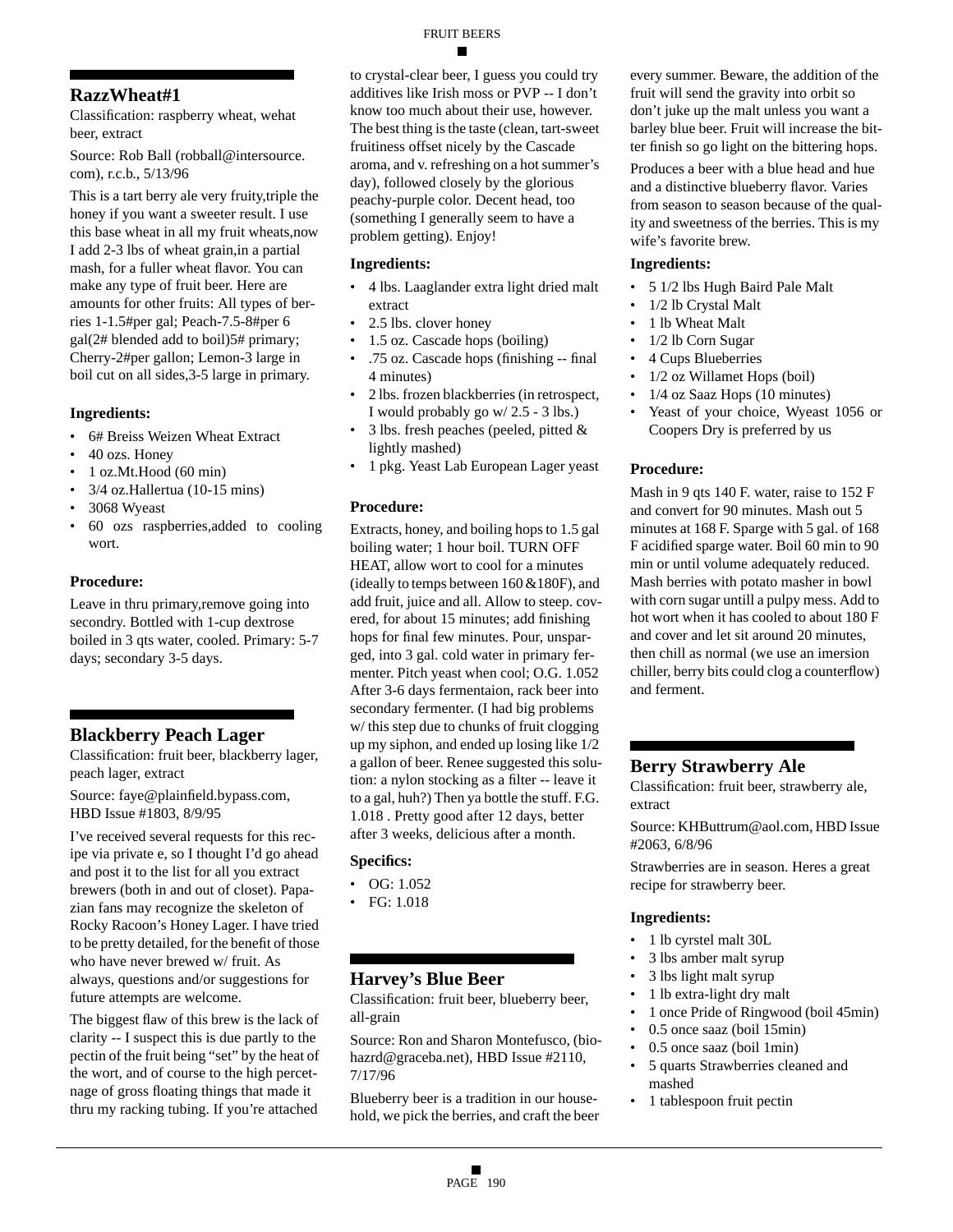- 1 package Whitbread dry yeast
- 3/4 c corn sugar (priming)

## **Procedure:**

Crush grain and bring to 170degs. Remove grain and boil etc.

After boil is completed turn down heat and add strawberries. Try to keep wort at 160degs for15min. Pour entire contents of pot into primary after cooling.

Ferment in primary for 5 days. Then rack to secondary and add the fruit pectin. Let rest forthree weeks . After that if you can, drop the temp. of the beer to 35degs for 1 week. If this isdone then you need to add about a teaspoon of yeast when racking to bottleing pail. Let thebeer rest in bottles for at least 3 weeks. The longer the better.

## **Jolly Rancher Beer**

Classification: fruit beer, blueberry beer, extract

Source: Mike Haag (mhaag@ix.netcom. com), 6/29/96

I was trying to make a light fruit ale for the hot days of summer, and this turned out pretty good, special thanks to Karrie & Kieth Simon for all the difficult tasting sessions.

This is a beer you can drink all day, it goes down well and is very easy to make.

## **Ingredients:**

- 3.3Lbs Liquid Light Malt Extract
- 3.3Lbs Liquid Amber Malt Extract
- 3/4 cup priming sugar
- 1.5 oz hallertau hops
- Ale yeast packet
- 4.0 oz L.D. Carlson Blueberry Extract

#### **Procedure:**

Boil 1.5 gal cold water, add all malts and .75oz hopps, at last 10 min, add balance of hopps, and at 5 min add blueberry extract.

I piched the yeast at 70 deg. and racked into secondary after 3 - 4 days, and bottled after another 5 days. It is very smooth, and dfoes tast like a grape jolly rancher!

#### **Specifics:**

- OG: 1036
- FG: 1006

## **Summer Lemon Wheat**

Classification: wheat beer, weizen, fruit beer, lemon beer, extract

Source: Mike Haag (mhaag@ix.netcom. com), 6/29/96

This beer was the creation of making a smooth wiess like beer, but not as sharp, to satisfy my girlfriend's love for lemon flavored beer. It's pretty strong too. Very good lemon aroma and soft sweet aftertaste. I have made three batches and each has been great!

#### **Ingredients:**

- 6.6 pounds Northwestern weizen extract
- 3 pounds light dry malt extract
- 2 pounds honey
- 2 ounces pure lemon extract
- 4 whole lemons
- 2 ounces Hallertauer hops
- 1 cup corn sugar for priming
- dry ale yeast

#### **Procedure:**

Boil 2 gallons of water, remove from heat and add the malt extracts and honey. Add 1-1/2 ounces of the hops at this time. Return to heat and boil for 50 minutes. After removing from heat, add the remaining 1/2 ounce of hops, the lemon extract, and the juice from the 4 lemons.

Chill wort to 72 degrees, transfer to primary fermenter and pitch yeast. Ferment for 7 days at 72 degrees. Rack to secondary fermenter and let sit another 7 days. Bottle and let sit for 4 weeks.

## **Mac's Peach Ale**

Classification: peach ale, fruit beer, allgrain

Source: Keith MacNeal (kmacneal@ aol.com), r.c.b, 7/2/96

It drew raves from friends when I first made it. The peach is very apparent, especially in the nose.

#### **Ingredients: (5 gallons)**

- 4 lb. British 2 row pale malt
- 2.5 lb. wheat malt
- 1 tsp. gypsum
- 1 lb. clover honey
- 1 oz. Saaz hop pellets (3.2%AA)
- 10 lb. peaches
- Wyeast 1214 Belgian Ale Yeast

#### **Procedure:**

Add grains and gypsum to 8-2/3 qt. water at 133 deg.F. Protein rest at 122 deg.F for 30 minutes. Raise temp. to 155 deg.F and hold for 1 hour. Sparge with 5 gallons water. Collect wort, add honey, boil for 75 minutes adding hops for last 45 minutes. Cool, pitch, ferment for 1 week.

Meanwhile, wash, split, and pit peaches. Place in plastic bags and freeze. When ready to rack beer into secondary, thaw peaches and mash them in the bags. Put peaches into bottom of 6 gallon carboy. Rack beer onto mashed peaches. Attach blowoff hose to carboy. Leave in secondary for at least 2 weeks. Bottle with 1 c. corn sugar.

#### **Specifics:**

- OG: 1.040
- FG: 1.002

## **Cranberry Wit**

Classification: fruit beer, cranberry beer, wit, all-grain

Source: Christopher Mort (cmort@ expert.cc.purdue.edu), r.c.b., 11/13/96

I just brewed a Cranberry Wit about two weeks ago.

I used Cluster because I had a lot laying around and wanted to use them up. Something like Saaz or Kent Goldings may be better. This was my first time using the White ale yeast, and I'm pretty happy with the results so far -- kinda fruity. I waited until the secondary to add the cranberries so they would come out more and become more aromatic in the final product. A few after being in the secondary and it had an almost lambic taste to it which I was expecting. It's not a sweet flavor like Lindeman's, but a very tasty brew. I'm expecting to let this one mellow for awhile if it makes it through the holidays.

#### **Ingredients: (4-1/2 gallons)**

- 8# pale malt
- 2# wheat malt
- 1# honey
- 1 oz Cluster hops(6.5%) boil
- 1 oz Hallertau hops(4.2%) 10 minutes
- 0.5 oz dried orange peel